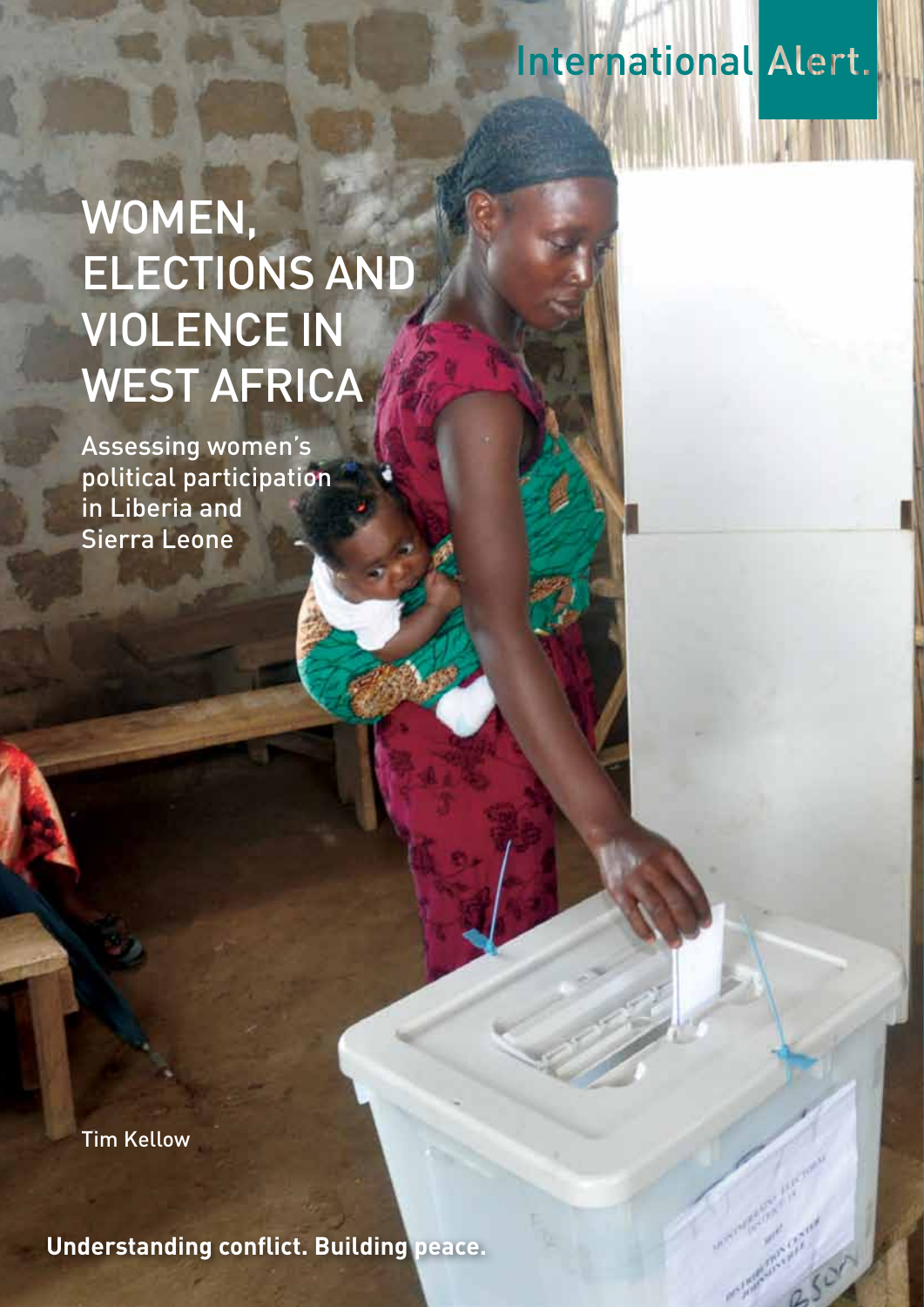#### About International Alert

International Alert is an independent peacebuilding organisation that has worked for over 20 years to lay the foundations for lasting peace and security in communities affected by violent conflict. Our multifaceted approach focuses both in and across various regions; aiming to shape policies and practices that affect peacebuilding; and helping build skills and capacity through training.

Our field work is based in Africa, South Asia, the South Caucasus, Latin America, Lebanon and the Philippines. Our thematic projects work at local, regional and international levels, focusing on crosscutting issues critical to building sustainable peace. These include business and economy, gender, governance, aid, security and justice. We are one of the world's leading peacebuilding NGOs with more than 125 staff based in London and our 13 field offices. To learn more, visit www.international-alert.org.

© International Alert 2010

All rights reserved. No part of this publication may be reproduced, stored in a retrieval system or transmitted in any form or by any means, electronic, mechanical, photocopying, recording or otherwise, without full attribution.

Layout by D. R. ink Front cover image: © Sando Moore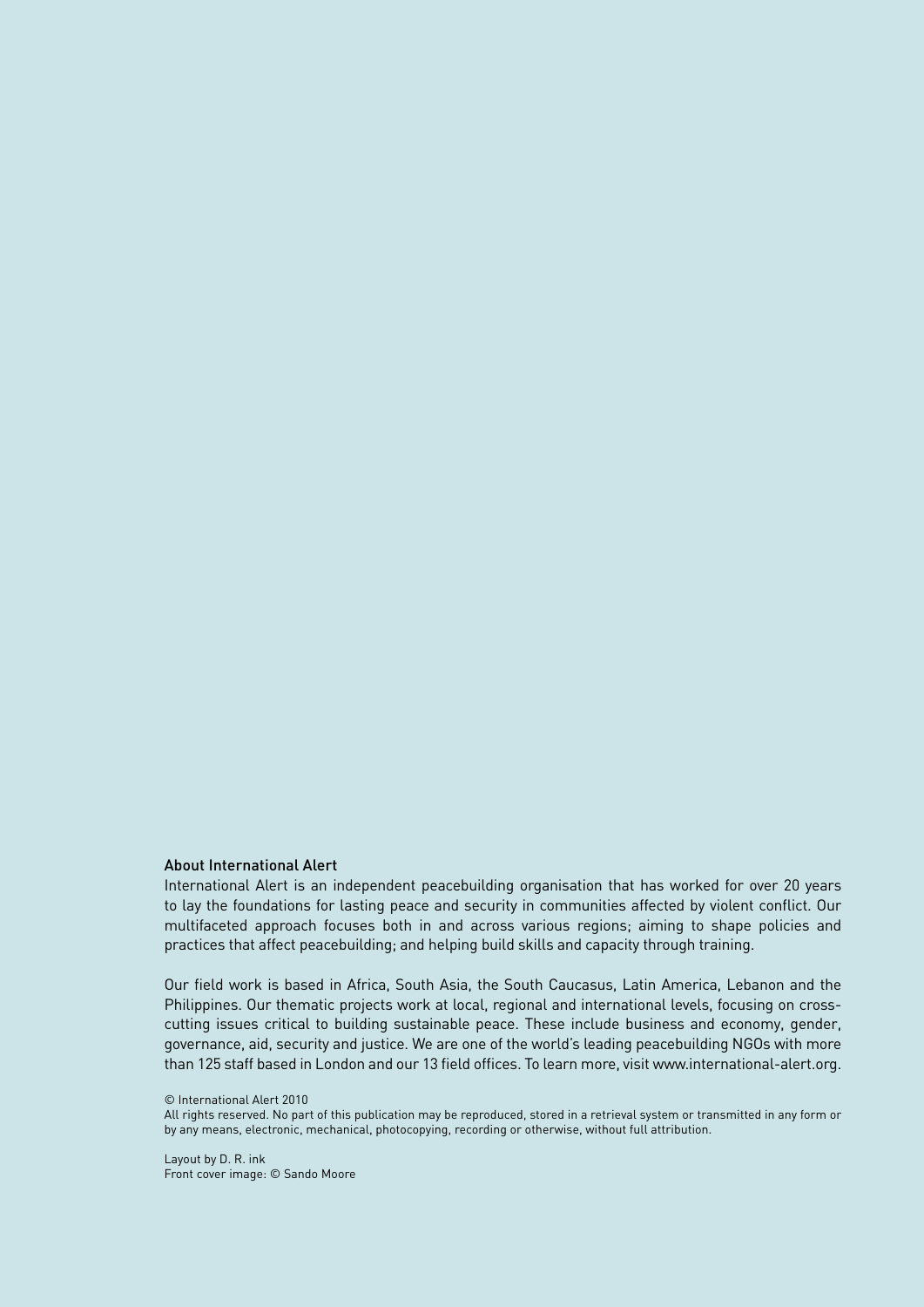# Women, Elections and Violence in West Africa

Assessing women's political participation in Liberia and Sierra Leone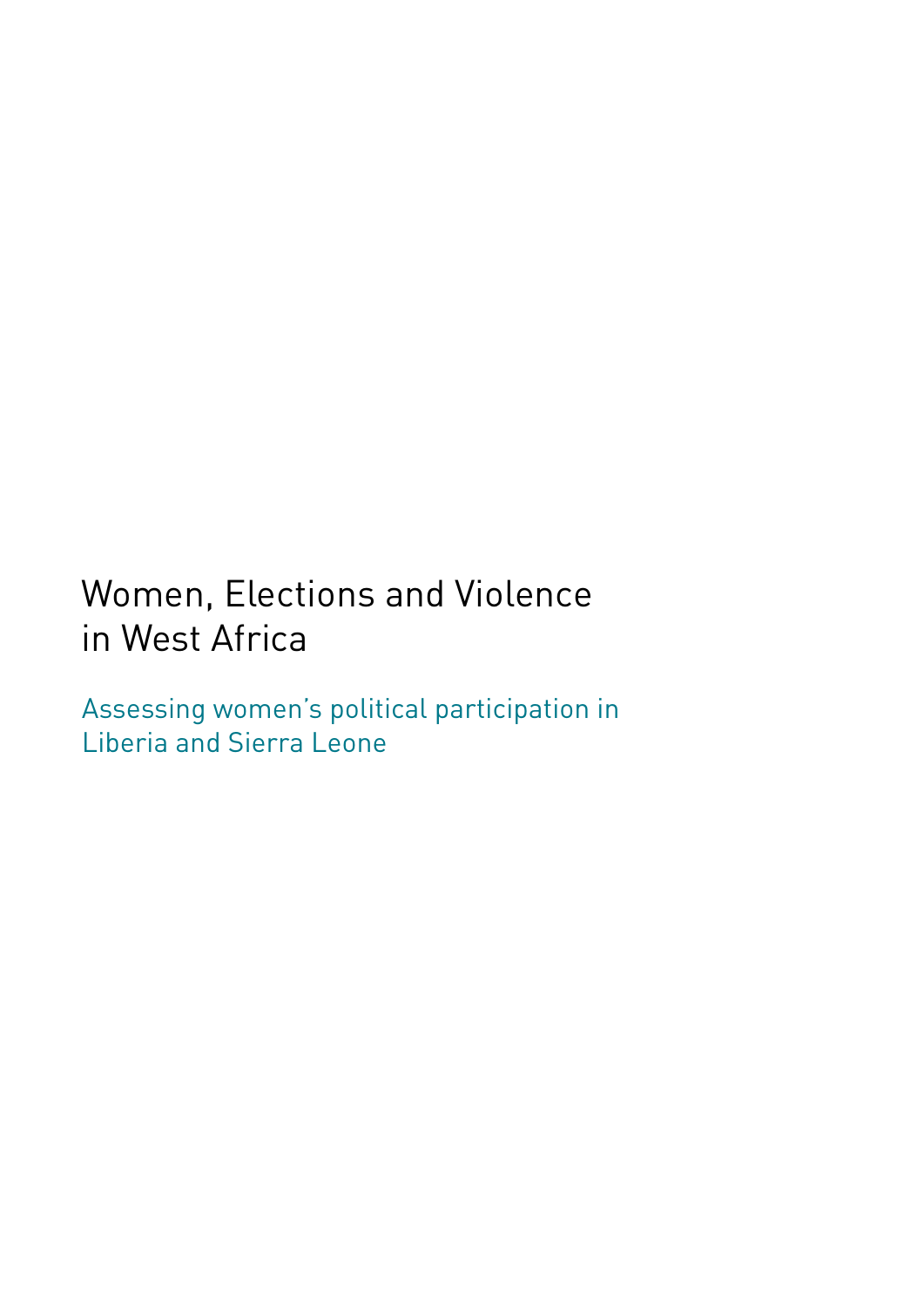# Author Profile

#### Tim Kellow

Tim Kellow has over 10 years' experience of working on conflict issues, both at the policy level and in the field, particularly in West Africa. He has previously worked for International Alert in London and Sri Lanka, and also as a political risk analyst in the extractive industry, and as an international development adviser at the House of Commons. As Head of the UN Association's Peace & Security Programme (2006-2010), Tim provided analysis and advice to UK and UN stakeholders on improving the effectiveness of international peacebuilding efforts. Tim holds an MA in War Studies from King's College London.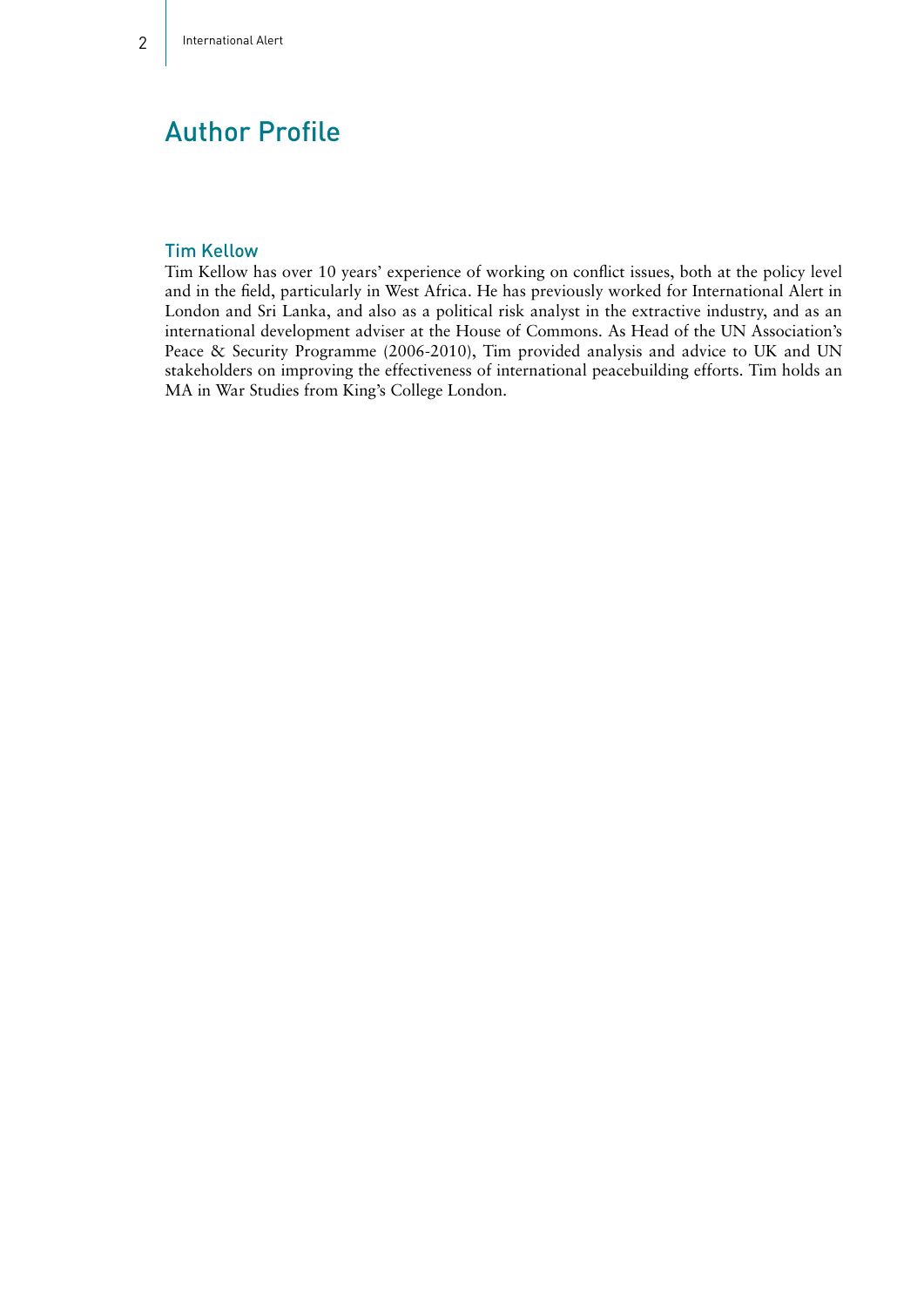# **Contents**

| Acronyms<br><b>Executive Summary</b> |                                                                                                                                                                                                                                          | 4<br>5                           |
|--------------------------------------|------------------------------------------------------------------------------------------------------------------------------------------------------------------------------------------------------------------------------------------|----------------------------------|
|                                      |                                                                                                                                                                                                                                          |                                  |
| 2.                                   | Expanding Opportunities: Assessing the factors influencing women's political participation<br>2.1 Post-Conflict Experiences<br>2.2 Fluid Policy Environment<br>2.3 Local Linkages<br>2.4 Civil Society Support<br>2.5 Female Role Models | 10<br>10<br>11<br>14<br>16<br>17 |
| 3.                                   | Lingering Challenges: Identifying the barriers hindering women's greater participation<br>3.1 Barriers to Entry<br>3.2 Limits to Leadership<br>3.3 Getting Elected<br>3.4 Obstacles to Effectiveness                                     | 19<br>19<br>21<br>22<br>25       |
| 4.                                   | Major Issues for the Next Election                                                                                                                                                                                                       | 26                               |
|                                      | 5. Conclusion                                                                                                                                                                                                                            | 29                               |
|                                      | <b>Additional References</b><br>Appendix I: List of interviews<br>Appendix II: List of interview questions                                                                                                                               |                                  |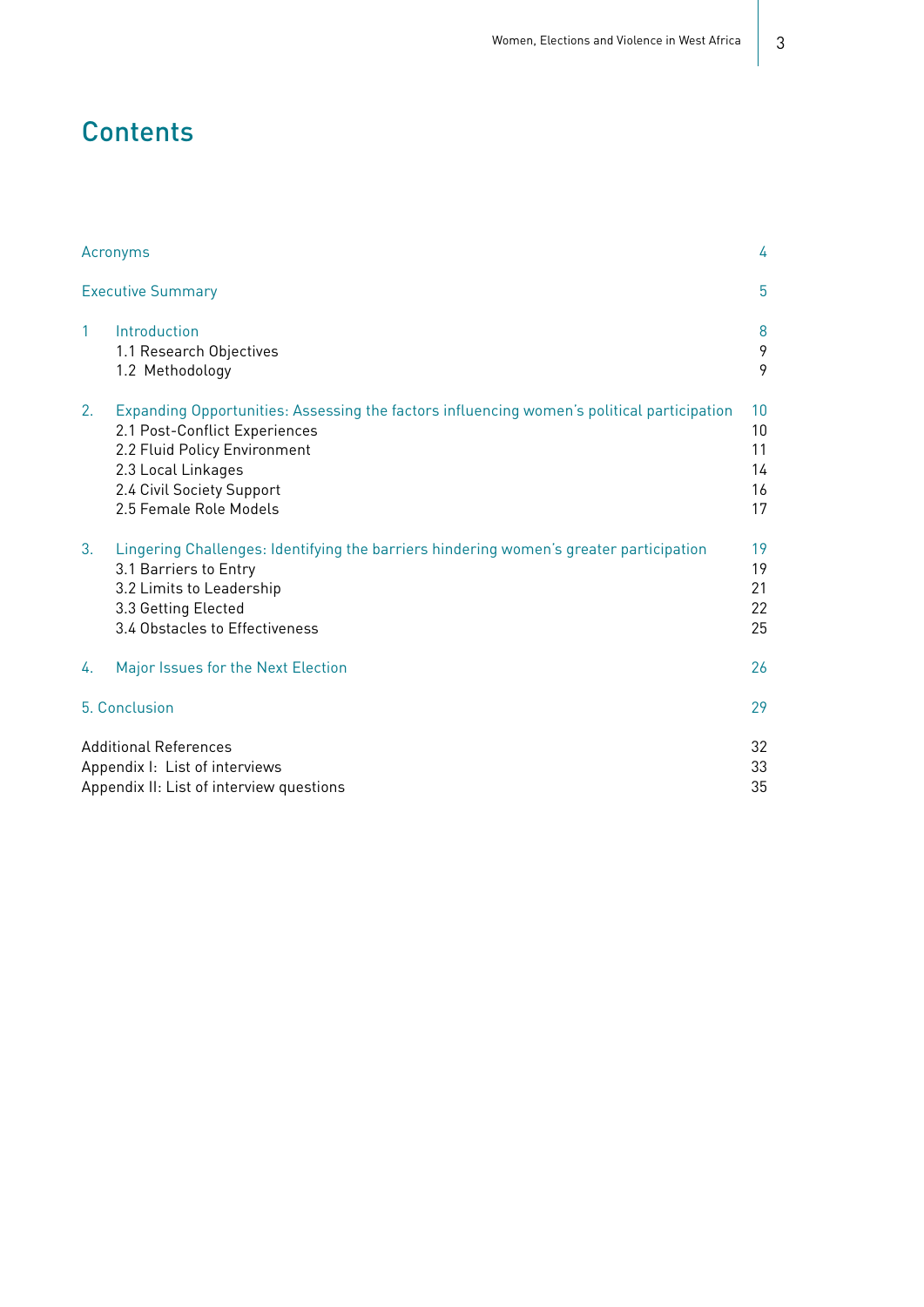# Acronyms

| <b>APC</b>        | All People's Congress                                            |
|-------------------|------------------------------------------------------------------|
| <b>CDC</b>        | <b>Congress for Democratic Change</b>                            |
| <b>CEDAW</b>      | Committee on the Elimination of Discrimination Against Women     |
| <b>DFS</b>        | Department of Field Support                                      |
| <b>DPA</b>        | Department of Political Affairs                                  |
| <b>EMB</b>        | Electoral management body                                        |
| <b>EURODAD</b>    | European Network on Debt and Development                         |
| <b>IPU</b>        | International Parliamentary Union                                |
| <b>NAP</b>        | <b>National Action Plan</b>                                      |
| <b>NEC</b>        | <b>National Election Commission</b>                              |
| <b>PACER</b>      | Promoting a Culture of Equal Representation                      |
| <b>PMDC</b>       | People's Movement for Democratic Change                          |
| <b>PPRC</b>       | <b>Political Parties Registration Commission</b>                 |
| <b>SLPP</b>       | Sierra Leone People's Party                                      |
| TRC               | <b>Truth and Reconciliation Commission</b>                       |
| <b>UNDPKO</b>     | UN Department of Peacekeeping Operations                         |
| <b>UNIFEM</b>     | UN Development Fund for Women                                    |
| <b>UNMIL</b>      | UN Mission for Liberia                                           |
| <b>UNSCR 1325</b> | UN Security Council Resolution 1325 on women, peace and security |
| <b>UP</b>         | <b>Unity Party</b>                                               |
| <b>WDC</b>        | Ward Development Committees                                      |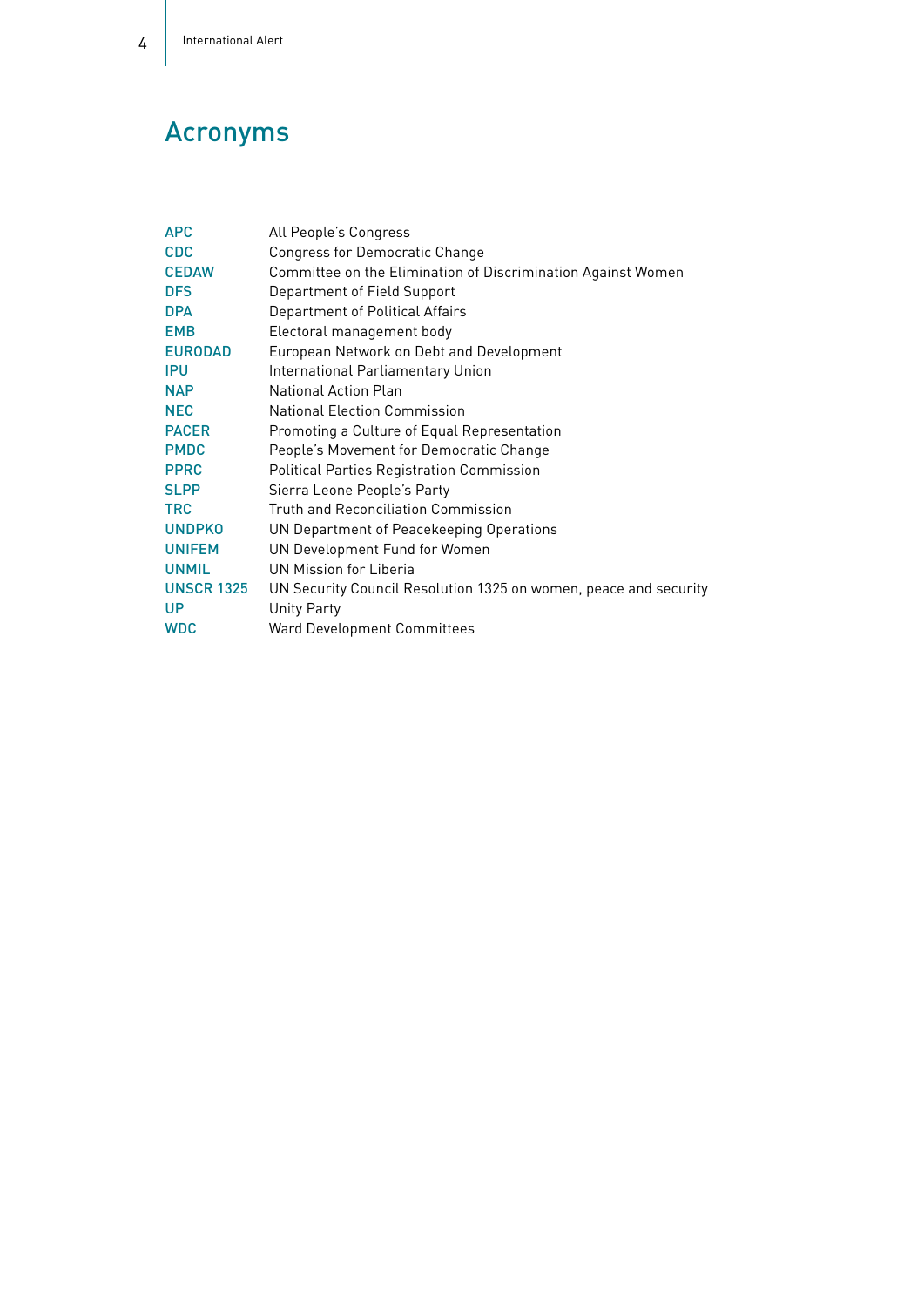# Executive Summary

The period after a conflict provides a unique opportunity to reform political institutions and processes in a way that will increase the opportunities for women to participate in decisionmaking. Much of the international peacebuilding effort to build sustainable and peaceful societies has focused on seizing this opportunity. Elections, for example, offer women the chance to translate the new roles they assumed out of necessity during conflict into formal political representation. However, elections also expose women to lingering discriminatory mindsets and cultural practices that are considerable barriers to their greater political participation.

Despite notable positive developments in many post-conflict countries in Africa, women's representation in the parliaments of Liberia and Sierra Leone remains low and elections are still a considerable source of tension. This paper draws on local views to provide a largely qualitative assessment of the current state of women's political participation in the two countries ahead of their forthcoming elections. It initially identifies the expanding opportunities for women that have emerged since conflict ended and shows how accompanying trends affect their greater participation. The paper then highlights the key issues on women's minds ahead of the forthcoming elections, before proposing a set of recommended actions to advance women's political participation further in the two countries.

Women's experiences during the conflicts in each country helped women gain an awareness of their own potential power and encouraged them to participate in the post-conflict election processes. However, women won less than 15 percent of parliamentary seats in the first postconflict elections in Liberia and Sierra Leone, as many female candidates lacked the capacity to challenge their male rivals. In Sierra Leone, this created a perception of women as ineffective politicians that led in turn to even less representation in parliament after the next election and has contributed to a "glass ceiling" preventing women's future participation. In Liberia, the election of Africa's first female president has created a positive "demonstration effect" that has significantly improved conditions for women's future political participation.

Attempts to establish new structures and mechanisms that would expand women's participation in decision-making in each country have had mixed results. Liberia and Sierra Leone have formally committed to taking affirmative action to guarantee a minimum level of women's political representation. However, steps in this direction have not actually been taken, due largely to resistance from male-dominated political parties and a lack of political will. The main parties in each country have failed to meet their own voluntary commitments for 30 percent of their candidates to be women. Ongoing constitutional review processes in each country present an opportunity to establish formal quotas, but are unlikely to be concluded before the next elections.

The nature of national political structures has a major bearing on the opportunities for women to access and participate in governance structures outside the capital. In Sierra Leone, decentralisation has established elected local government that has provided women with invaluable political experience at the local level. However, it has also created tensions with the existing informal governance structures which have exposed women to intimidation. In Liberia, the inspiration provided by an effective female president has created a sense that women can now strive for any position in society. On the other hand, opportunities for women to participate in politics are limited by the country's centralised political structure.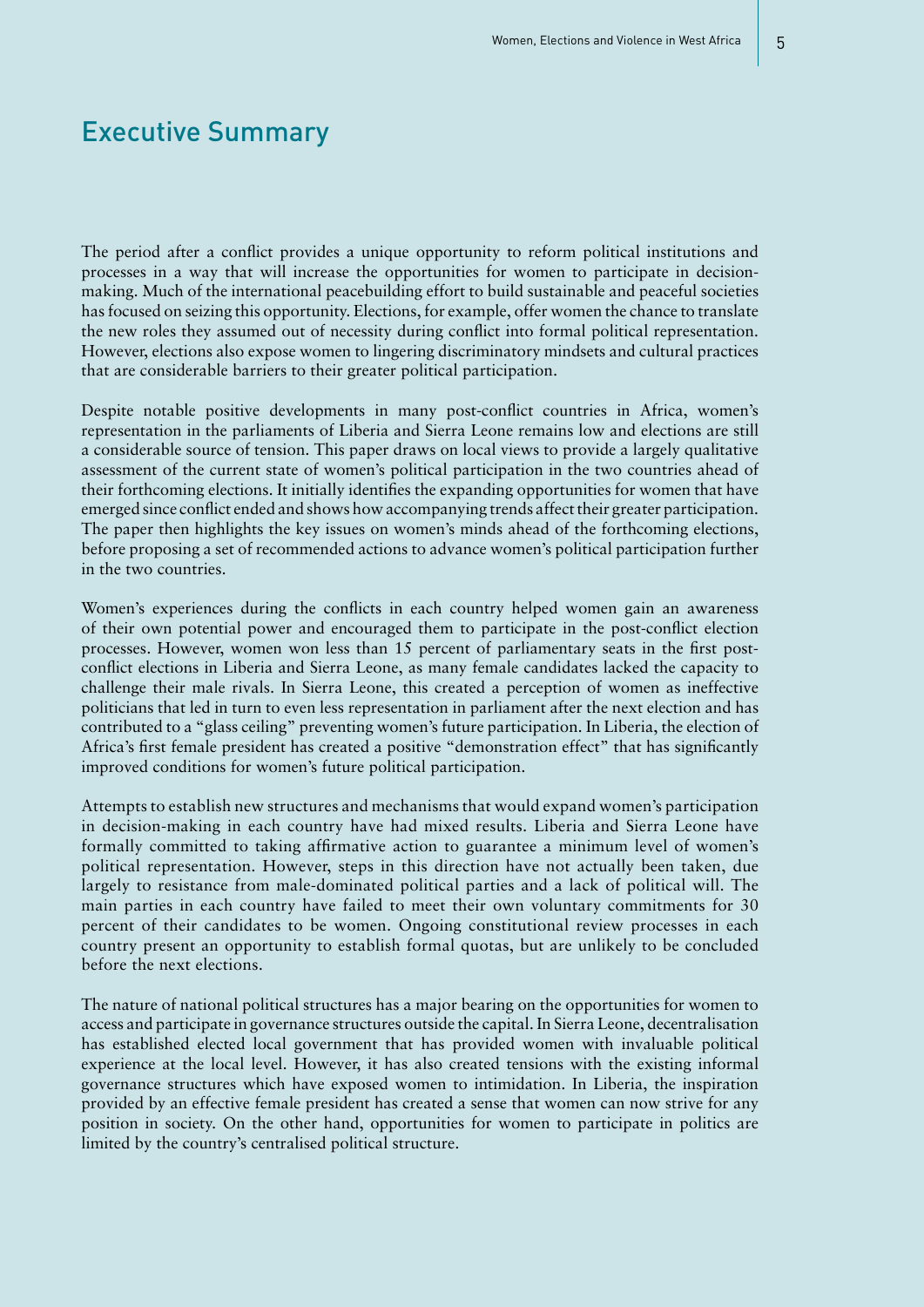Civil society in both countries continues to play a vital role in furthering women's participation in politics and elections. Much of this work is conducted by national women's groups – often in partnership, or with technical assistance, from international actors – and has focused on harnessing a sense of solidarity among women to overcome the obstacles they encounter. However, the nature of international support has limited its intended impact and in some cases served to undermine the unity of civil society. Whether this unity can be restored and utilised ahead of the forthcoming elections will have a significant impact on women's ability to overcome the barriers they will face.

Cultural marginalisation has severely limited women's educational opportunities, resulting in high illiteracy levels and a lack of qualifications and skills. These factors block women's participation, both formally and informally. Traditional and religious practices relegate women to traditional household roles, often leaving them in fear of rejection or even a violent reaction from their families if they attempt to enter politics. Women who do try to enter politics face discriminatory attitudes from male-dominated political parties that control the formal political sphere in both countries. Despite their public commitments on the subject, parties have done little to promote women's participation in party structures and as candidates for elections.

The first-past-the-post electoral system employed in both countries is widely considered to restrict women's chances of getting elected. Women lack the finances to run effective constituency campaigns and to compete with established "strongmen" in their communities. Female candidates and their supporters are routinely confronted with gender-based intimidation that creates an aggressive climate and pushes some women to abandon their campaigns. This kind of intimidation is more severe in Sierra Leone, where all-male secret societies use threats of violence to scare off female candidates and their supporters. Women who have been elected to office often lack the political knowledge, experience and skills required to influence decision-making on issues of importance to women in male-dominated parliaments.

The 2012 elections in Sierra Leone will be the first time that local elections take place simultaneously with presidential and parliamentary elections. There is a general assumption that the elections will feature a significant increase in women's participation but this is countered by concerns that the pervading atmosphere may prevent women from attaining greater representation. Hopefully, the formal political experience gained by women at the local level will transfer to greater representation in the national Parliament.

Nonetheless, women's lack of independent wealth and political skills continue to act as major impediments to progress. There are major concerns that many of the aspiring candidates will not secure political party support or will abandon their campaigns as a result of severe intimidation. The lack of a rapid and effective government response to recent incidents of political violence is fuelling a culture of impunity, rumour-mongering and fear that the forthcoming election could spark a return to organised violence. The inability of state institutions to confront political violence and intimidation could deter some women from participating in the 2012 elections. Exaggerated fears of violence created by poor reporting that obscures the facts and is insensitive about past incidents can also serve as a barrier to women's political participation.

Liberia's 2011 elections will be the first time one democratically elected government follows another. There is general confidence that more women will be involved in the election than ever before, and that it will take place in an environment more conducive to their participation than previously. However, there are some fears that political violence could occur. The relative success of an incumbent female president is increasing the chances that people - especially men - are now willing to accept women as leaders and vote them into office. However, there is considerable anxiety that lack of female solidarity will hinder women's chances. There is greater pressure on political parties to select female candidates and there is evidence of their increased willingness to do so. The lack of follow-up to the Truth and Reconciliation Report on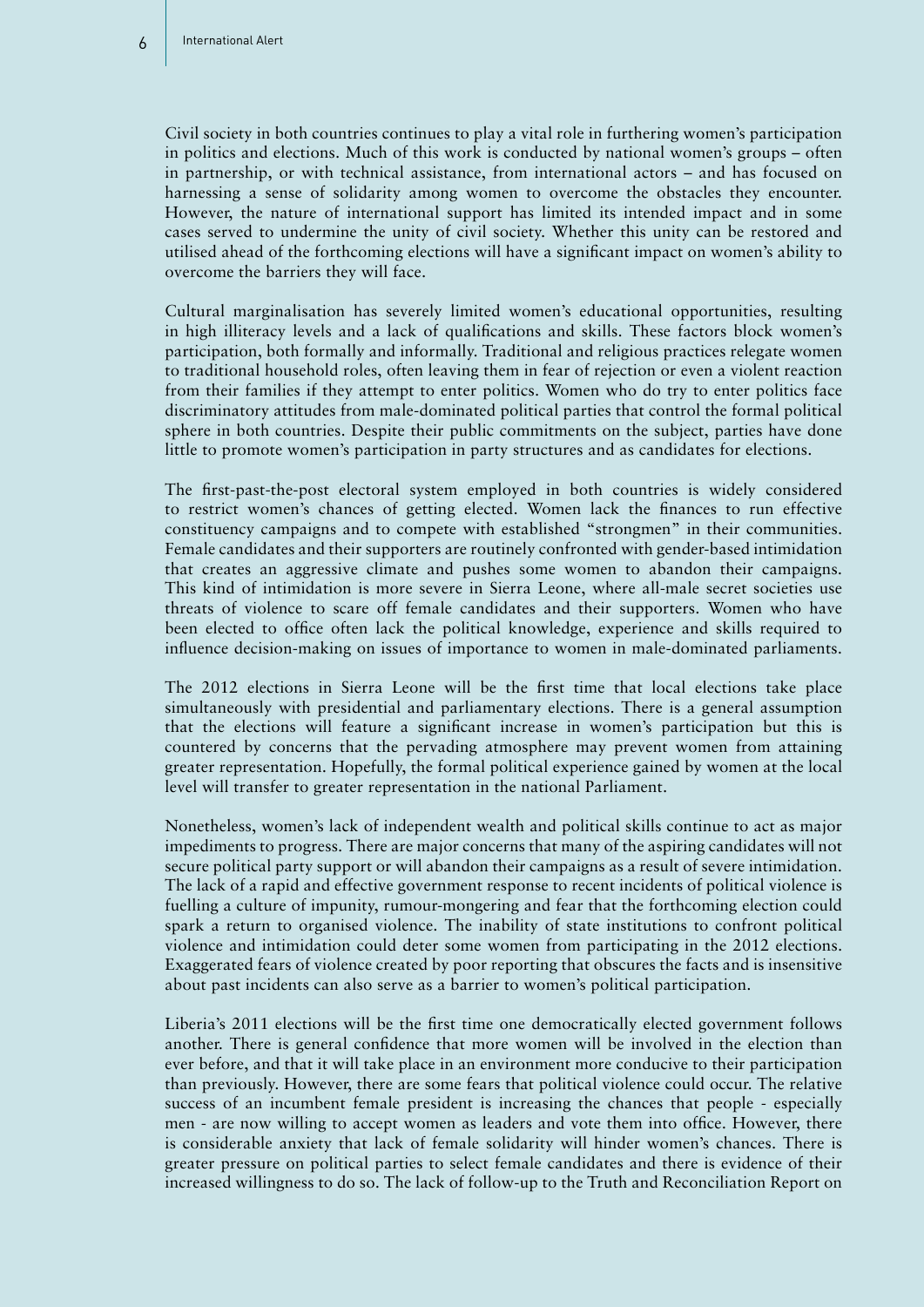war-time atrocities has contributed to concerns over whether the country's social reconciliation is being sufficiently prioritised, and lingering social divisions could contribute to organised violence around the election. Some people have expressed concern that the ruling party will engage in voter fraud and that violence could result if the under-resourced and over-stretched state bodies organising the election are unable to deal with it.

The overwhelming view from both countries is that women's political participation is improving, but that significant obstacles remain in the way of ensuring that the electoral process is not undermined by political violence and that women have the best chance to seize the opportunities that have been created.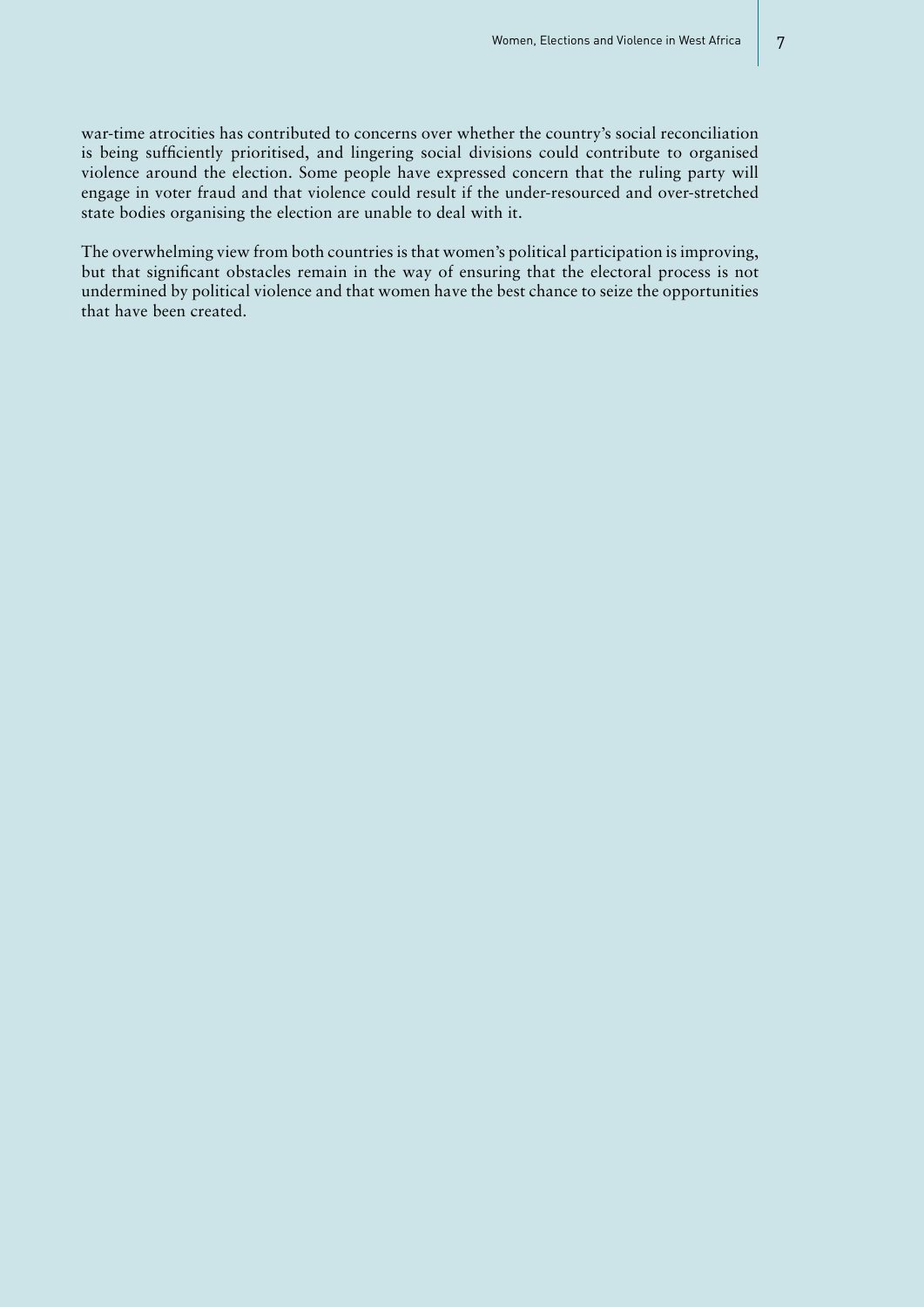### Introduction

It is now internationally acknowledged that women need to be involved in efforts to build sustainable and peaceful societies in the aftermath of violent conflict. Building on existing international gender equality conventions, in 2000 the UN Security Council adopted Resolution 1325 on Women Peace and Security, calling on all states 'to ensure increased representation of women at all decision-making levels in national, regional and international institutions and mechanisms for the prevention, management, and resolution of conflict'.1 The post-war period provides a unique opportunity to address longstanding social inequalities and tensions, which have often provided a fertile ground for violence. In particular, it offers a chance for women to translate more active roles - assumed out of necessity during conflict - into greater formal involvement in post-war societies. This thinking has informed international peacebuilding efforts to encourage the establishment of democratic structures and inclusive processes that provide increased opportunities for women to participate in decision-making.<sup>2</sup>

It is crucial for women's participation to advance in the political sphere. Parliaments have the power to pass electoral laws and enact affirmative action measures that can overturn longstanding gender inequalities. Elections therefore offer an important opportunity for women to move into the spaces that have opened up for them. However, post-conflict societies continue to reflect many of the conditions that brought about conflict – poverty, exclusion and violence – and a considerable number of players implicated in the hostilities will also be involved in the election process. Elections expose newly formed structures and processes to the lingering prejudices of old, discriminatory mindsets and cultural practices, which can present considerable barriers to women's attempts to seize the new opportunities available to them. In a country that has recently suffered prolonged violence, there is also a very real danger that the competitive atmosphere of a democratic election can trigger a return to old ways.

Elections serve as the most tangible benchmark for assessing the progress of peacebuilding efforts, especially those aimed at furthering women's political participation. In the decade since the importance of women's involvement in peacebuilding was recognised by UNSCR 1325, there have been notable signs of improvement. Many post-conflict countries now feature well over the global average of 18.5 percent female representation in their national parliaments. Africa, where women's marginalisation has traditionally been most severe, leads the way.<sup>3</sup> In Angola, Burundi, Mozambique and Uganda, women hold more than 30 percent of elected positions, and Rwanda's parliament is the world's first and only to boast a female majority. Women's political advancement on the continent was brought to international attention in late 2005 when Liberia voted in Africa's first elected female head of state.

And yet, in other instances there remains little progress, and even some setbacks. In West Africa, where the impact of violent conflict on women has been marked, women's representation in parliament remains low, and political competition - elections in particular - remain a considerable source of tension and violence. This was shockingly demonstrated in late 2009 when, just a few months before scheduled elections, soldiers of the ruling military junta in Guinea attacked members of the democratic opposition, killing over 150 people and publicly raping numerous women. In Sierra Leone, despite almost a decade of peace and considerable international engagement, women's representation in parliament fell at the last election to only 13 percent. Meanwhile, in

3 International Parliamentary Union (IPU) website, accessed April 2010, available at http:// www.ipu.org/wmn-e/arc/world300909.htm

<sup>1</sup> UNSCR 1325 on Women, Peace and Security, para 1.

<sup>2</sup> UNDPKO (2007) *DPKO/DFS-DPA, Joint Guidelines on Enhancing the Role of Women in post Conflict Electoral Processes.* New York: UN DPKO and UN DPA.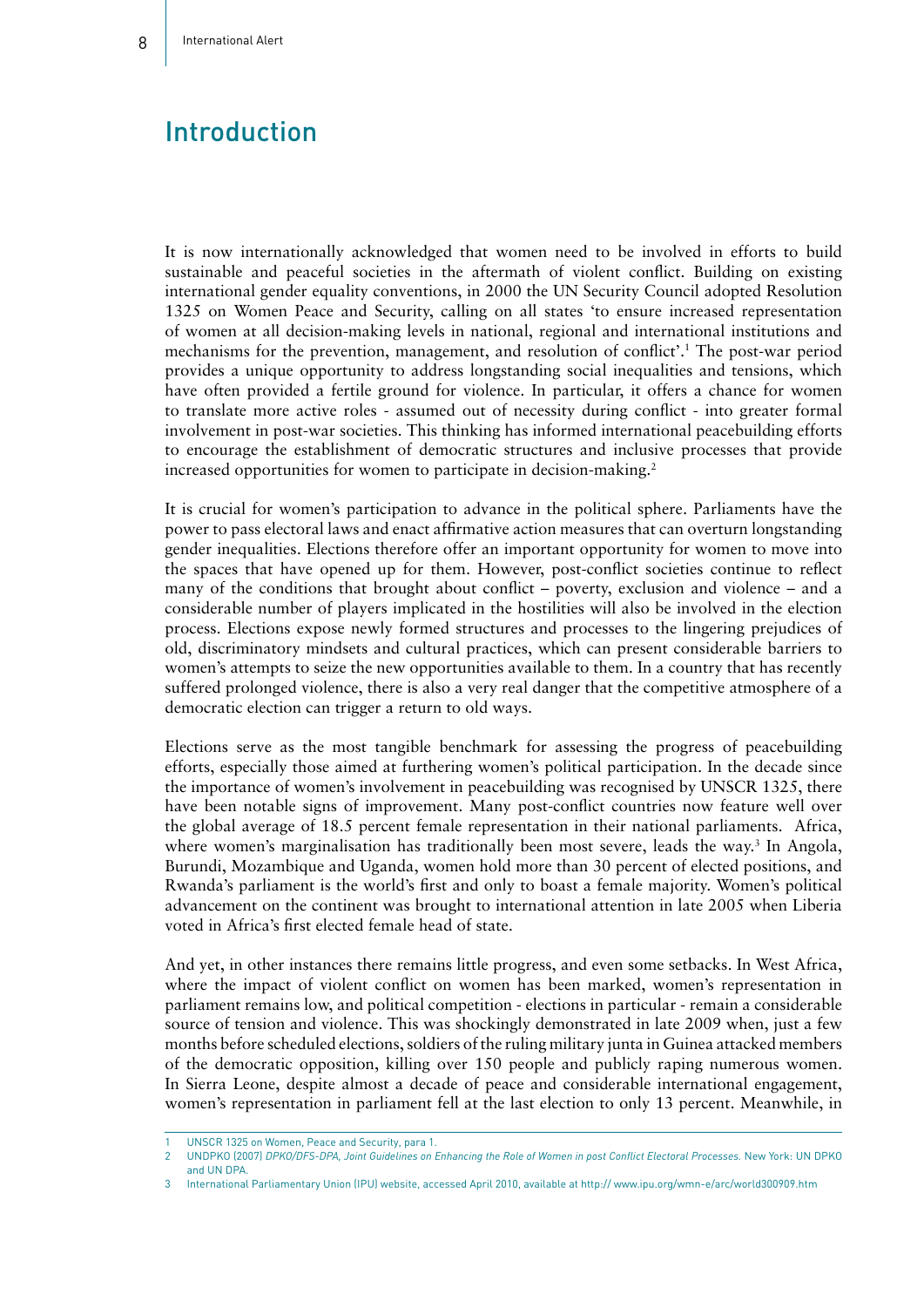Liberia, the election of a female president has served to mask the fact that women occupy less than 14 percent of seats in the state legislature.

However, an assessment of progress based solely on the increase or otherwise in the numbers of elected women cannot provide a meaningful reflection of the realities and complexities on the ground. Gains may have been achieved principally through external pressure and temporary changes to election systems and policies – often disguising more organic longer-term trends. Furthermore, an increase in female politicians does not in itself ensure that meaningful change to women's lives will result, as they may still be insufficient in number or lack the will or capacity to enact women-friendly legislation. So we need to look behind the numbers and the headlines to assess the true nature and effectiveness of women's political participation, how much they are able to take advantage of greater opportunities, and to measure how severe are the lingering obstacles they encounter.

This paper will seek to do just this by gauging local views on the current state of women's political participation in Sierra Leone and Liberia ahead of their forthcoming elections in 2012 and 2011 respectively. Firstly, it will assess the expanding opportunities that have emerged since conflict ended and the trends that have accompanied them. Then it will look at the barriers that continue to restrain women's participation and some of the ongoing efforts to overcome them. It will also attempt to identify the lessons that can be learned from each case and how they can, potentially, be applied to each other.

#### 1.1 Research Objectives

The aim of this research is to survey women's attitudes towards the forthcoming elections and towards women's political participation, and to document opportunities and barriers to women's participation in the elections. It will look in particular at women's responses to electoral violence and its impact on women's participation in elections. It will aim to build on existing literature and policy advice in this area and contribute to it through detailed, qualitative evidence from two conflict-affected countries in West Africa. It will aim to provide context-specific advice to national actors as well as international agencies active in the region, by documenting and analysing women's voices and experiences.

#### 1.2 Methodology

This report's findings are based principally on field research conducted in Sierra Leone and Liberia during January and February 2010. This was supplemented by desk-based research of relevant policy and legal documents, as well as existing analyses of electoral processes in the two countries. In Sierra Leone, the research was conducted in Freetown, Makeni and Bo; in Liberia, it was conducted in Monrovia, Bong, Grand Cape Mount and Fish Town in the Southeast. The research took the form of key informant interviews and focus group discussions and was largely qualitative in nature, with a focus on making space for respondents' voices and experiences.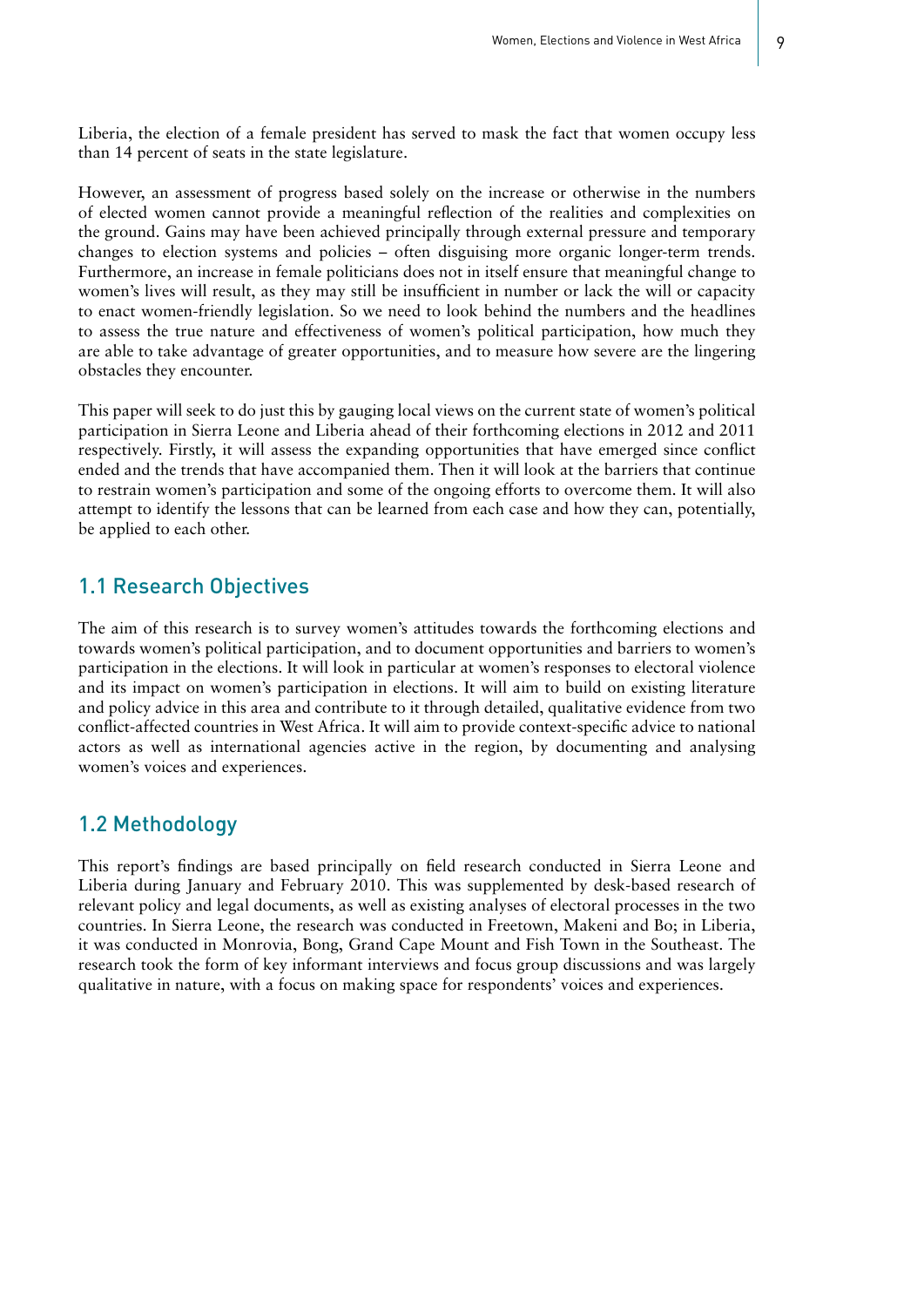# 2. Expanding Opportunities: Assessing the factors influencing women's political participation

#### 2.1 Post-Conflict Experiences

In Sierra Leone and Liberia, as in much of Africa, society has been traditionally patriarchal in nature, with social and political decision-making roles heavily dominated by men. This relegates women to the household, with little or no access to formal governance structures. Instead, their lives are governed by traditional and religious processes that often discriminate against women and marginalise them.

During the long and brutal conflicts that each country experienced, societies were torn apart and some dynamics started to be realigned. A positive outcome of the conflicts was that people – especially women, who bore the brunt of the violence - became more aware that their lives were affected by politics and the state. The greater community responsibilities that women took on during the fighting - due largely to men's involvement in the conflict helped them to play an active role in bringing the violence to an end in each country. As a result, women gained awareness of their own potential power and were encouraged to aspire to formal decision-making roles in the post-conflict society, in which they represented the majority. However, women in Sierra Leone and Liberia had differing experiences of how these aspirations transferred to political participation, that continue to have an effect today.

#### Sierra Leone

Sierra Leone held its first post-conflict presidential and parliamentary elections in 2002, within months of the cessation of hostilities. The United Nations organised the election and international and national civil society conducted widespread awareness-raising about the importance of the elections and women's involvement in them. Initially, a first-past-the-post constitutional election system was established, but it was amended to what was effectively proportional representation. This was principally to account for the mass population displacement brought about by the war, but also because the system is perceived as improving women's chances of getting elected. Women's groups had played an active role in the prodemocracy movement that helped to end the war and were hoping that the women they supported would do well.

Although female candidates nearly doubled their share of seats compared with the previous parliament, the 18 seats they won was disappointing because it equated to less than 15 percent representation for more than 50 percent of the population.4 Factors contributing to this were that the women who stood as candidates had very little time to prepare and many lacked the capacity to challenge their male rivals. This experience had a lasting and damaging impact on women's future political participation (see Box 1). At the next national election in 2007, generally viewed as successful and violence-free, women won only 16 seats and their representation in parliament fell to under 13 percent.

Sierra Leone has a uni-cameral 124-member parliament, comprising 112 directly elected seats and 12 seats allocated for "indirectly elected" traditional leaders.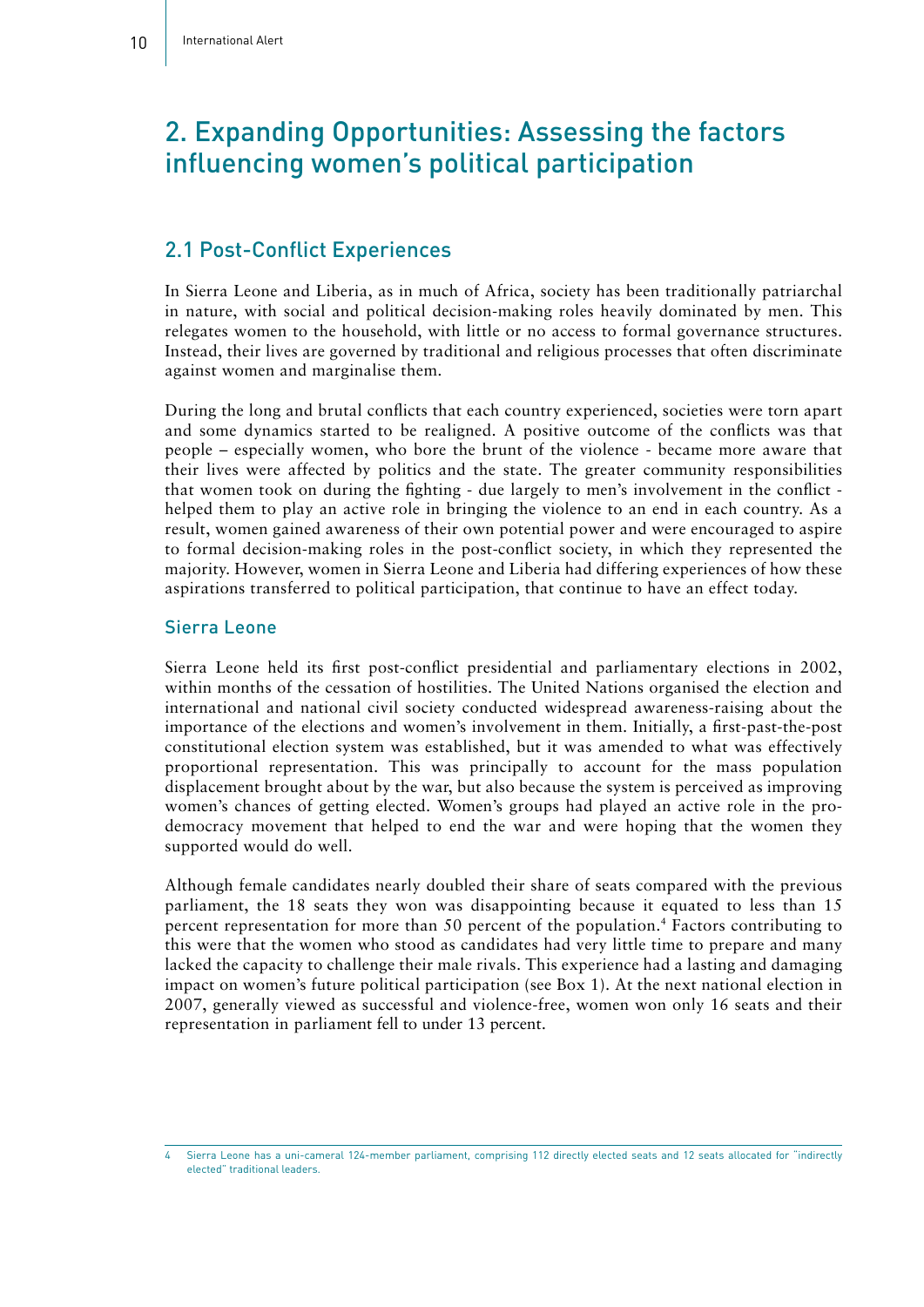#### Box 1: Negative effect of first post-war election

The majority of female candidates who contested the 2002 elections did so under strong encouragement from women's groups to seize the new opportunities on offer to them. Most lacked the required political knowledge, experience, and skills to run and win an effective campaign. The majority of those who were elected to office - with the considerable assistance of the amended election system were unprepared for the task and overwhelmed in their attempts to be effective politicians.

Many observers now suggest that the impression the women who participated in the 2002 election left on the public and their political parties explains why women fared even worse in the 2007 election. Despite many more women aspiring to stand and a marked rise in female registered voters, parties were reluctant to select women candidates, even in safe seats. Only 64 female candidates contested the election – 11 percent of the total – and none stood for the presidency.

Women's involvement in 2002 was neither organic nor sustainable, and resulted in women's participation being set back many years. As one respondent put it: 'The 2007 election was not bad in terms of violence but very bad for women's participation in politics. The lesson from 2002 is that the quality of women's participation is more important than the quantity.'

#### Liberia

Women played a very visible role in bringing an end to Liberia's war. As such they demanded to be in included in the peace talks, and co-signed the 2003 Comprehensive Peace Agreement. This involvement raised women's awareness of their power to effect change and of their potential to lead, and therefore to challenge men for formal leadership positions.

Prior to the first post-conflict elections in 2005, women's civil society groups - with international support - led a mass awareness-raising drive on the importance of women's participation in all aspects of the election. This included a nationwide voter registration campaign which attracted many women who had not voted before and resulted in more women voting than men. The campaign encouraged and supported over 100 female candidates, including two for the presidency and four for the vice-presidency. Women also played a significant role in monitoring the elections, contributing to a conducive environment for women's participation.

The election of Ellen Johnson-Sirleaf as president was a groundbreaking development for women's political participation – not only in Liberia but also across Africa – especially as it was brought about by a display of solidarity among women voters in the presidential run-off vote. However this overshadowed the relatively disappointing number of women elected to office – less than 14 percent in both houses<sup>5</sup>. Whereas before the election women had relatively little knowledge and experience of politics, by the end of the process this had improved significantly. An activist who played a leading role in the 2003 women's movement remarked on the impact of the election: 'Women realise that they have the power; they are now demanding the right to participate rather than waiting for it to be given'.

#### 2.2 Fluid Policy Environment

The experience of the conflicts in both countries, and the sustained international engagement that followed, has fostered an awareness of the need to include previously excluded elements of society in decision-making in order to avoid replicating the conditions that led to violence. This has led to attempts to establish new structures and mechanisms that expand the opportunities

<sup>5</sup> Liberia has a bicameral legislature, comprising a 64-member House of Representatives and a 30-member Senate.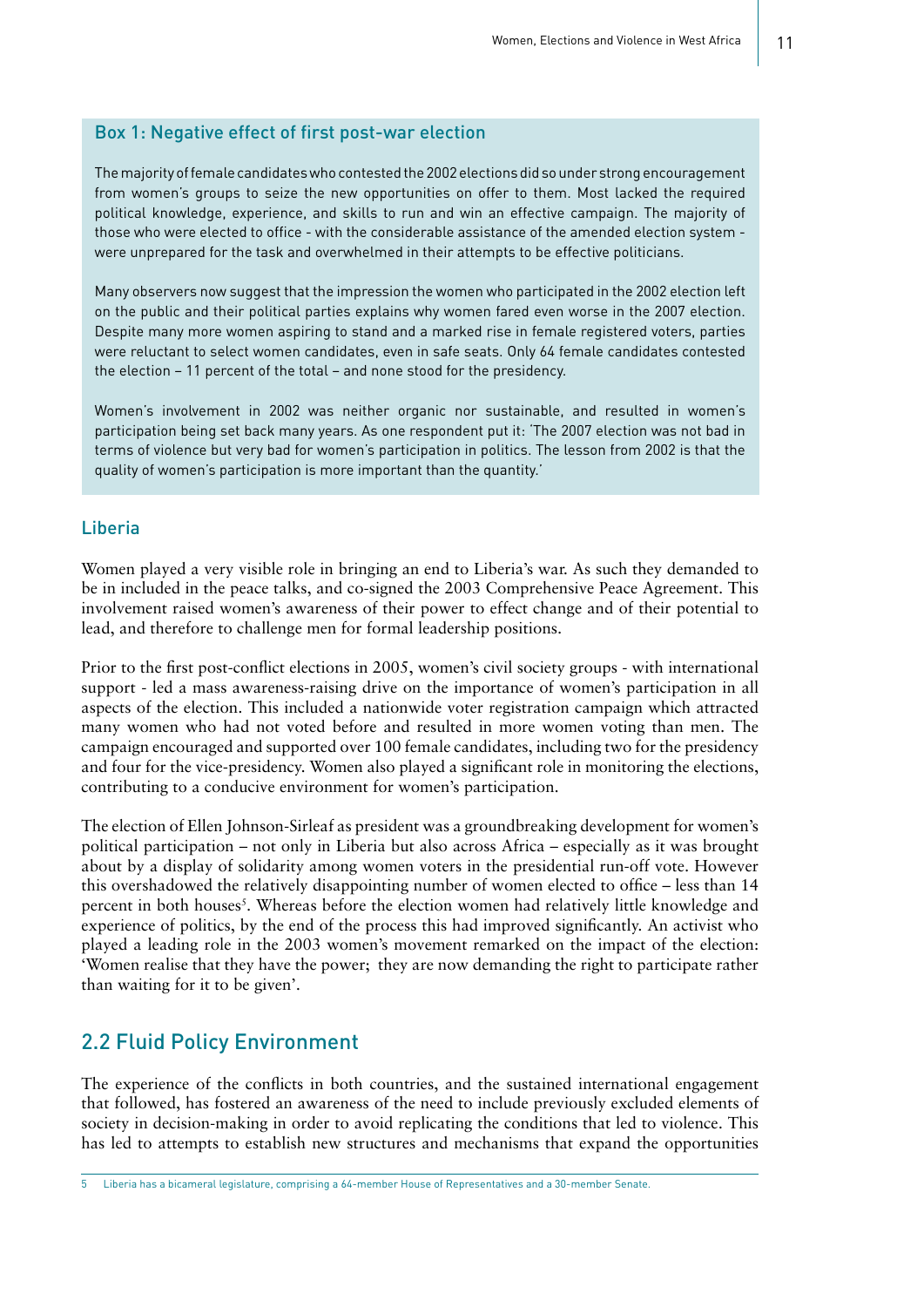available for formerly marginalised groups – women and youth in particular – to participate in decision-making.

Quotas guaranteeing a minimum level of women's political representation offer the most effective rapid means of achieving this (See Box 2). Sierra Leone and Liberia have formally committed to taking such steps through their ratification of the Convention on the Elimination of All Forms of Discrimination against Women (CEDAW) and the African Charter on Human and Peoples' Rights, as well as non-binding commitments to other international mechanisms such as UNSCR 1325.

However, their lack of progress in implementing these undermines the chance of building on the progress that has been made to date. A window of opportunity now exists for the necessary steps to be taken so that such policies could take effect at the next elections.

#### Box 2: Quotas and their implementation

Quotas are widely seen as the most effective policy tool for increasing women's political participation. A target of 30 percent female representation in political decision-making positions has been set by the UN and others as it is generally believed to be the minimum level to achieve "critical mass" – enabling women to effectively influence policy change.

Three main quota systems exist to reach this goal: provisions in a state's constitution to reserve seats for women in the national parliament; provisions written into national legislation for minimum levels of women's involvement in parliament or as election candidates; and voluntary commitments from political parties to put forward a minimum number of female election candidates.

Constitutional quotas are by far the most effective means of achieving greater participation rapidly and have been successfully introduced in many post-conflict states - most notably in Central Africa<sup>6</sup>. Establishing quotas through legislation is very difficult, due to low female representation in national parliaments, and political parties often lack the will to fulfil their voluntary commitments.

#### Sierra Leone

The 2004 Truth and Reconciliation Commission report recommended establishing a formal quota for 30 percent of parliamentary representatives to be women. It has not been adopted despite sustained lobbying by women's groups, largely because of lack of political will and resistance from male-dominated political parties. The three main parties have voluntarily committed themselves to selecting women for 30 percent of their candidates but have failed to meet this at the last two elections – putting forward only 11 percent in 2007 and 15 percent in the 2008 local elections.

In December 2009, civil society groups launched a new campaign for political parties to establish a formal 30 percent quota ahead of the 2012 elections. An ongoing constitutional review process presents an ideal opportunity to establish such a system and meet the government's international commitments. However, the process was initiated by the previous government and is not being prioritised by the current one, making it unlikely that it will be concluded before the next election. The process has also been criticised for not consulting widely enough and for counting only four women among the 30-member commission conducting it.

<sup>6</sup> For an overview of quotas in Africa, see Ballington, J. (ed) (2004) *The Implementation of Quotas: The African Experience*. Stockholm, Sweden: International Institute for Democracy and Electoral Assistance.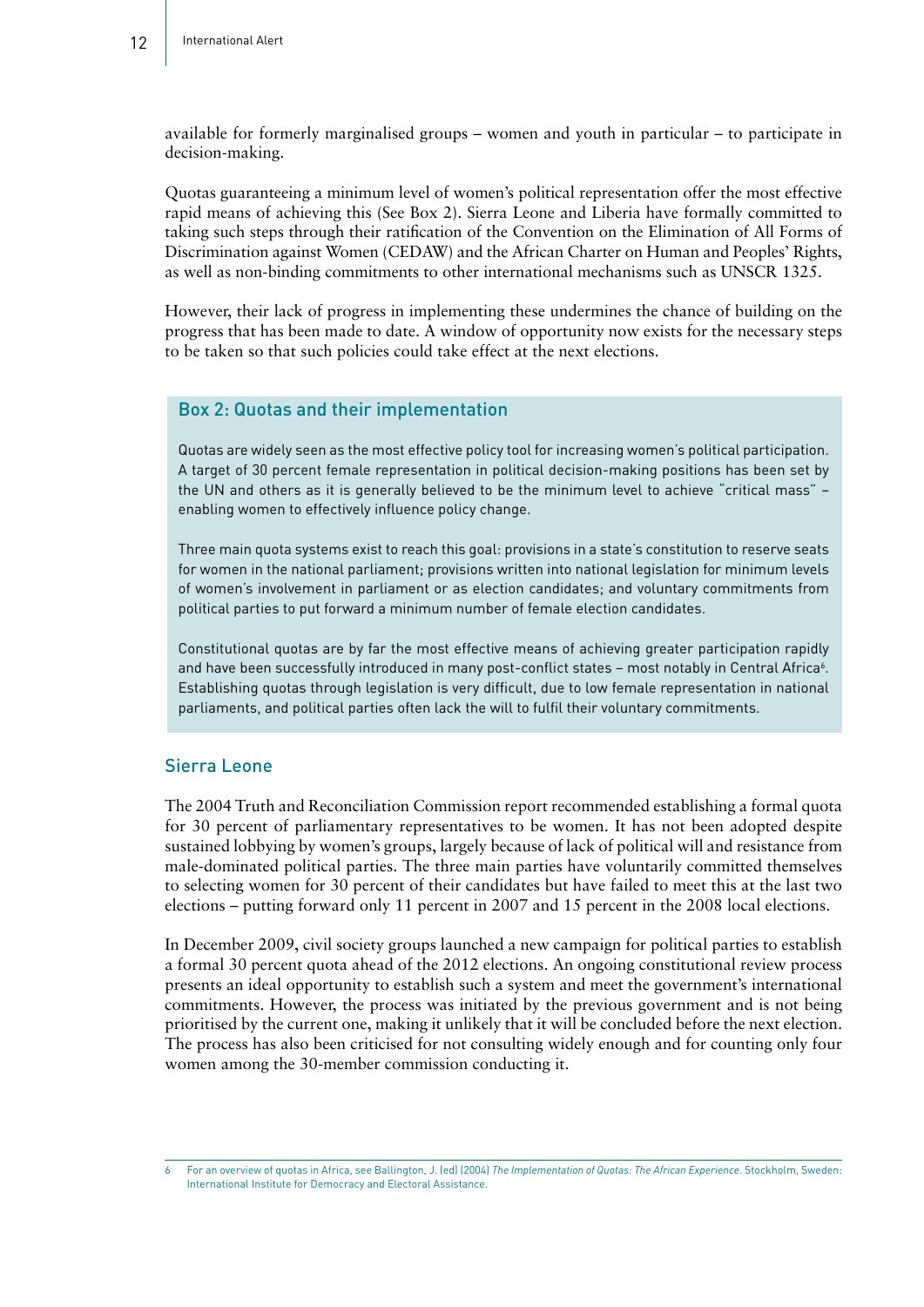The government has developed a number of other policies relating to women's participation in consultation with key ministries, UN agencies and international and national NGOs. These include a policy for the advancement of women, relating to its CEDAW commitments, and a gender mainstreaming policy, establishing a gender focal point in each ministry. It is also in the process of launching a national gender strategic plan, which will recommend 30 percent female political participation, and its much-awaited National Action Plan on UNSCR 1325.

However, the Ministry of Social Welfare, Gender and Children's Affairs - which is responsible for implementing these policies - has very limited capacity, and has not yet demonstrated any real progress in doing so. An activist on women's issues, referring to the gap between policy and practice, commented, 'It is not the law that disenfranchises women, but its interpretation.' This view is exemplified by the recent case of a woman being blocked from contesting an election because of her gender (See Case study 1).

#### Case study 1: Tradition trumps women's rights in chieftaincy election

In December 2009, Elizabeth Torto stood as a candidate in the Paramount Chieftaincy election in Kono District. Directly descended from a former chief, she had received the full support of traditional leaders in her community and was confident of victory. However, the all-male "poro" society viewed her candidacy as a contradiction of traditional practices and vowed to block her from standing. When she appeared in public she was confronted by extreme intimidation from men in her community. 'They accused me of starting a revolution,' she recalls. She received death threats warning her never to return to the area and her supporters were attacked and beaten. Under a hail of stones she was eventually flown to safety in Freetown in a UN helicopter.

In her absence, a loophole in a recently passed law was used to bar her from the resultant election, which was won by a man. The 2009 Chieftaincy Act stipulates that women have equal rights to contest chieftaincy elections, but only 'where tradition so specifies'.7 Torto and her supporters refused to give up and are taking her case to Sierra Leone's High Court. The issue has since been widely publicised by national and international women's groups and has spiralled into an international civil liberties case, catching the attention of the UN Secretary-General. The head of a local women's group remarked, 'Madame Torto's fight is a woman's fight. If we are able to (allow) her to contest the election then we would have broken a strong barrier to [women's] equal participation in politics.'

#### Liberia

L

In contrast to its neighbour, the ministry responsible for gender affairs in Liberia is well resourced and capacitated, thanks to substantial international support. It has produced a raft of genderspecific policy frameworks that reflect the government's commitments to furthering women's political participation. These include its National Action Plan on UNSCR 1325, its 2008 CEDAW progress report, its recently released national gender policy, and a civil service reform strategy that calls for greater gender equality and affirmative action to achieve it.

However, implementation of these policies remains problematic due to a combination of obstruction by the male-dominated legislature and a lack of cooperation between the Ministry of Gender and Development and civil society – and among civil society itself. There are also concerns that the active role played by the Ministry is creating male resentment. As a woman from Bong County remarked, 'There is a perception, especially among men, that the Ministry of Gender is only for women.'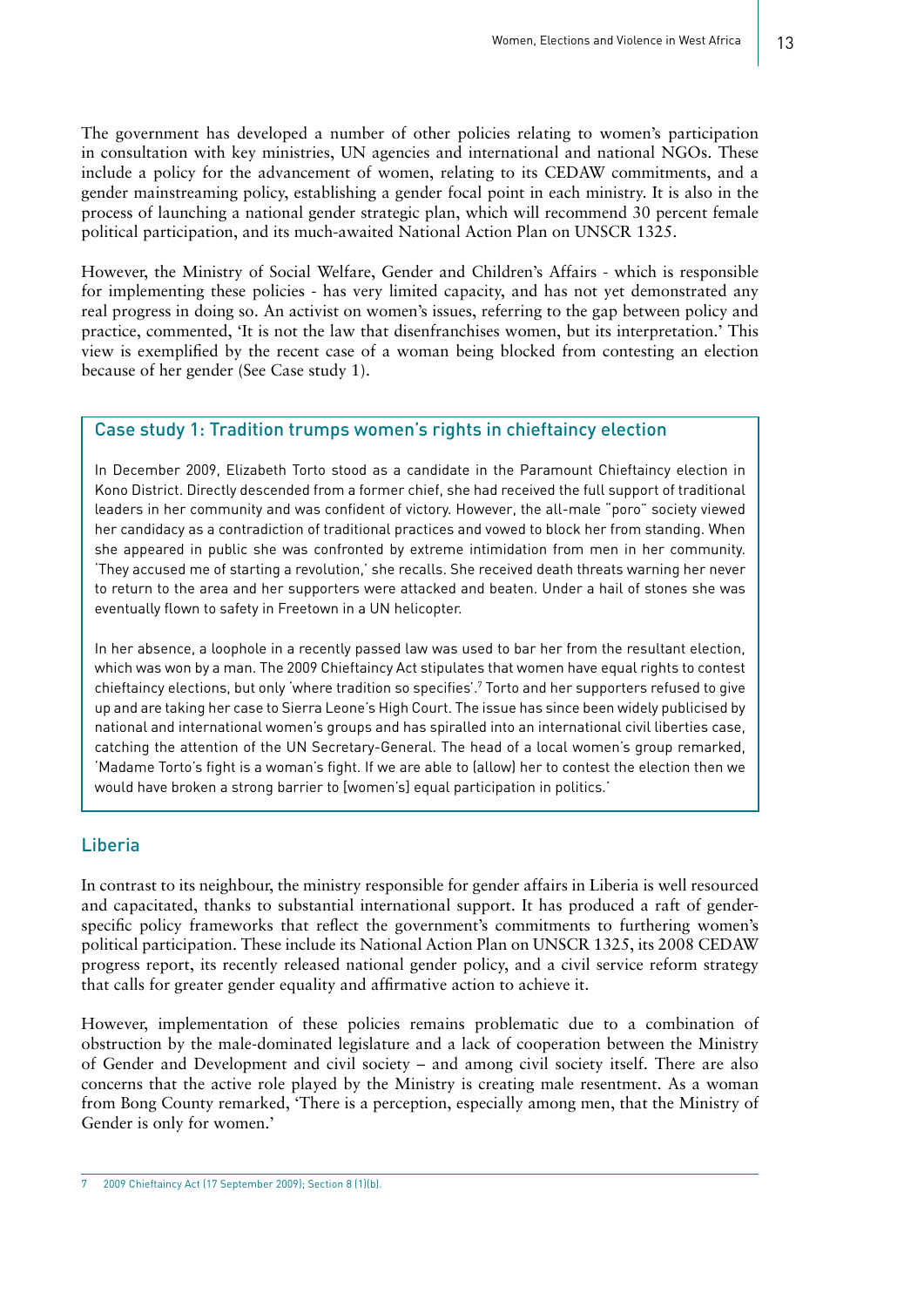The National Election Commission's (NEC) guidelines set a target for political parties to put forward women as 30 percent of their candidates, but parties' lack of will to meet this is matched by NEC's lack of teeth to enforce it. A constitutional review process launched after the release of the Truth and Reconciliation Commission's 2009 report is expected to recommend the establishment of a formal quota for female candidates ahead of the next election. But this - as with a "Fairness Bill" drafted by female legislators and containing similar recommendations - has only a very slim chance of being introduced before the election, given the lack of legislative support and the intricacies in amending the constitution.

#### 2.3 Local Linkages

A major factor in women's cultural marginalisation from formal decision-making is the centralised nature of national political structures. The absence of opportunities to participate in formal governance structures outside the capital creates an accountability gap between the majority of the population and their government. It also leaves women at the mercy of informal traditional and religious governance structures that commonly discriminate against them. The progress that each country has made in closing this accountability gap differs markedly and continues to have a significant impact on the opportunities and barriers that women face in achieving greater political participation.

#### Sierra Leone

An important step in the peacebuilding process was decentralisation, which aimed to develop more accountable state institutions and create more opportunities for local women and youth to participate in politics. This policy re-established democratically elected local councils in each of the 13 districts and six major towns that had been abolished in 1972. It gave the councils authority over many areas of local governance that had previously been the responsibility of traditional rulers. This was significant as the councils' remit covered many of the domestic, development and resource allocation issues that are of particular concern to women.

In the first post-war local elections, in 2004, women won 10 percent of the 474 seats up for grabs, but very low voter registration reflected the public's lack of awareness about the new council's purpose. Following the elections, a system of Ward Development Committees (WDC) was established at the sub-local level, and this considerably expanded the opportunities for women to participate in formal governance (see Box 3).

Prior to the 2008 local elections, international and national NGOs raised awareness about the councils' purpose and encouraged women to participate by training them in public speaking, community leadership and campaigning. This, combined with women's experiences in the WDCs, resulted in a significant rise in female candidates and a near doubling of women elected as councillors to 86, or 19 percent. However, the elections also exposed women to high levels of intimidation, due largely to political parties' determination to assert their influence. This was also a symptom of tensions between new formal local governance structures and the longstanding male-dominated traditional ones. Nonetheless, there is little doubt that the increased opportunities brought about by decentralisation, and WDCs in particular, are generating "bottom-up" pressure for women's political participation that augurs well for the next election.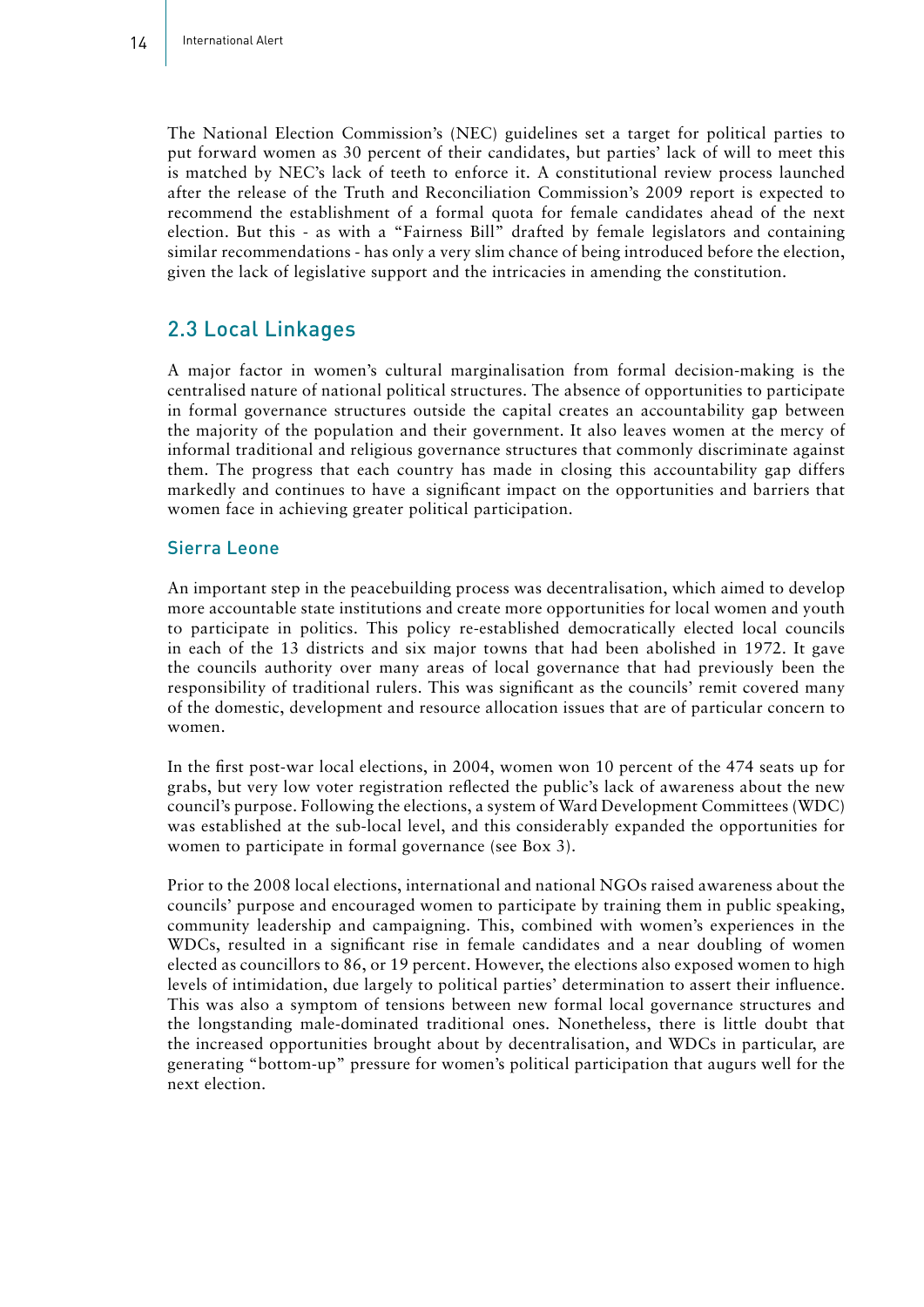#### Box 3: Building women's participation from the bottom up

In Sierra Leone, the 2004 Local Government Act established Ward Development Committees below the local councils – with each councillor responsible for an individual ward – to provide a link between them and the community. WDCs are stipulated to comprise 10 elected members – five men and five women – and therefore represent the country's only formalised quota system. These new bodies enable local women who had become more active in their communities as a result of the conflict to take on formal roles and gain valuable political experience. However, the 2004 Act did not establish clear mechanisms for elections to these bodies, leaving the process in the hands of newly elected individual Councillors. In 2004 virtually all members of WDCs were "selected" rather than elected, but by 2008 around 50 percent had been formally elected.

Ongoing engagement by national and international NGOs is improving the accountability of these bodies. Campaigners for women's rights anticipate that by 2012 around 75 percent of WDCs will hold elections, and are coaching their female members to be better local leaders. There are already signs that women's participation in WDCs is having a knock-on effect as it has enlarged the pool of women with political experience hoping to contest local and national elections in 2012.

#### Liberia

Liberia does not have an elected local governmental structure. Instead, counties are administrated by government appointed bureaucrats – senior amongst them being superintendents and mayors. The vast majority of those appointed are ruling party stalwarts and in many cases are not well known in the counties they administer. This system creates a feeling of disconnect between the people and their government and severely restricts political accountability and representation. Although not acting as a barrier per se to women's political participation, in practice the preponderance of government representatives at county level are men.

In an attempt to ameliorate these issues, President Johnson-Sirleaf has introduced a consultative appointment process by which a list of five candidates for each position is submitted by county representatives prior to each appointment, stipulating that at least two of these must be suitable women. However, the county representatives are predominantly male and many people question the process. In some cases, appointments [of men] have been met with demonstrations by local communities [both men and women] who feel they have not been consulted and are unwilling to accept officials they do not know. Civil society groups are lobbying the government to open up the county representative posts for public election ahead of 2011, as the Constitution allows for them to be elected.

Local opportunities for women's participation are further restricted by the conspicuous absence of elections for chieftaincy posts, which are heavily dominated by men. Only one Paramount Chief is currently a woman. Paramount Chiefs sit on a council of elders that is consulted by the President on all major decisions and therefore has significant political influence. Although the Constitution stipulates that chieftaincy elections should be held, it does not specify a time-scale, and these have not occurred in 20 years. Civil society is advocating for elections to be held and for a fixed six-year term for Paramount Chiefs to be established, but there is little sign of progress in this area.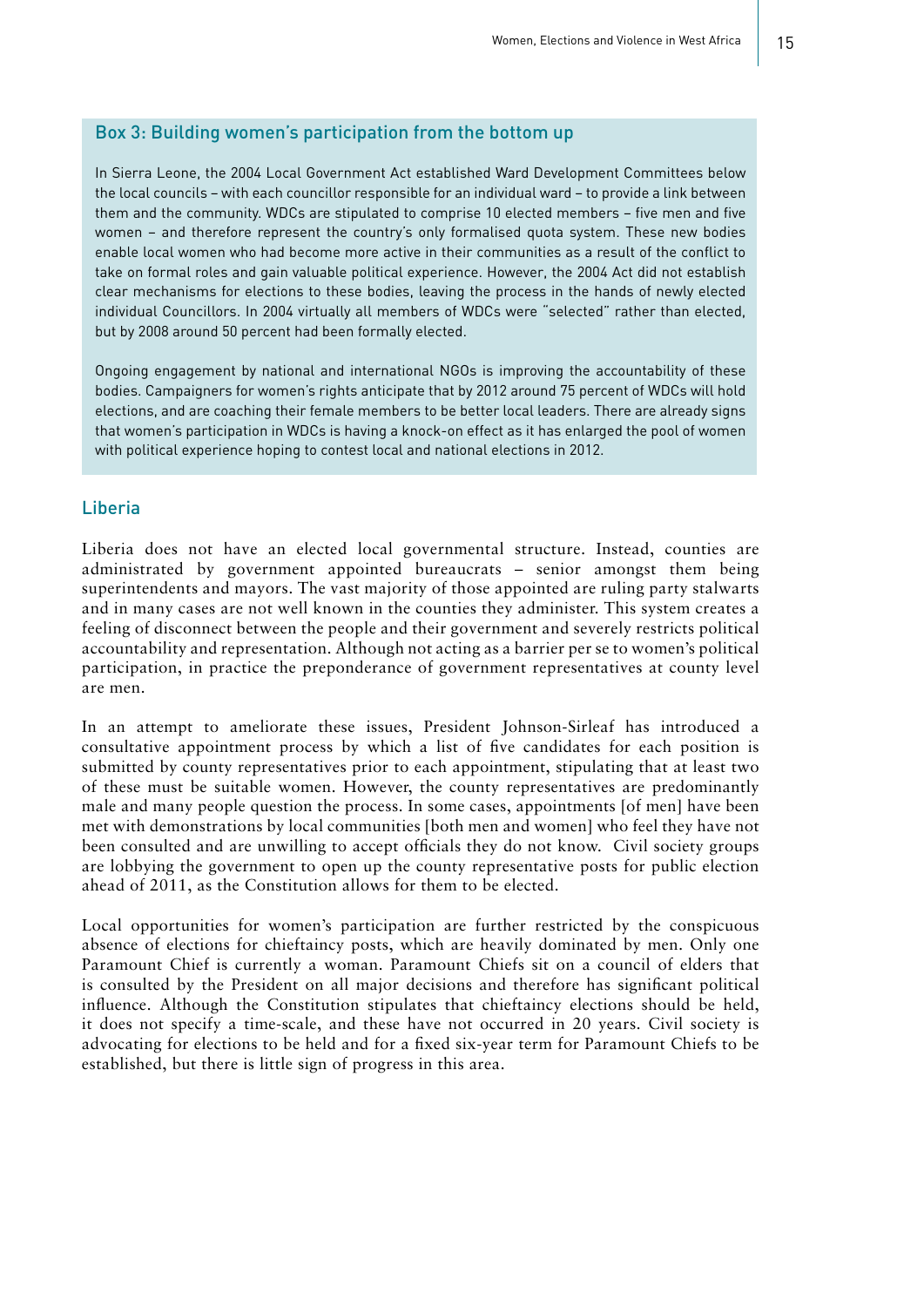#### 2.4 Civil Society Support

Civil society in both countries plays a vital role in furthering women's participation in politics and elections. This involves advocating for policies that will increase space for women's involvement; encouraging women to vote and serve as monitors in elections; supporting them to stand as candidates and run a campaign; and, once elected, to be effective politicians and role models. Much of this work is conducted by national women's groups – often in partnership, or with technical assistance, from international actors – and has focused on harnessing a sense of solidarity among women to overcome the obstacles they encounter. However, the nature of the support provided by the international community has restricted its intended impact and in some cases served to undermine the unity of civil society (see Box 4). Whether this unity can be restored and utilised ahead of the forthcoming elections will have a significant impact on women's ability to overcome the barriers that they will face.

#### Box 4: Mixed effects of international support

Despite widespread acknowledgment of the vital support provided by the international community in furthering women's political participation, many respondents expressed frustration at the nature of this support. In both countries, international actors are viewed as engaging too late in the election process – typically only six months before the vote – and then disengaging too soon after the results have been announced. As one Liberian respondent remarked, 'You cannot change mindsets or pass effective legislation six months before an election.'

There is also a sense that support for female candidates is often offered too late or is not specifically targeted to have a meaningful effect. In particular, international NGOs and the UN are criticised for encouraging women to stand as candidates and then leaving them "high and dry" during their campaigns. They assume this is because international actors are reluctant to provide candidates with financial support so as not to be perceived as interfering in politics. Women who have been elected often feel let down by international partners, as they are not offered the necessary support and training to be effective politicians and role models for others. There is also a sense that donor support has focused on an exclusive group of national NGOs whose actions reflect external priorities of building a visible "women's solidarity" movement.<sup>8</sup> This reflects a tendency to attempt to superimpose "Western" notions of gendered power relations, rather than to facilitate the growth of organic and sustainable national women's movements.<sup>9</sup>

#### Sierra Leone

In the absence of concerted national action, international donors have sought to build civil society's capacity to further women's political participation. This has led to the development of highly visible and effective women's groups, such as the 50-50 Group of Sierra Leone, and to initiatives that harness solidarity to overcome barriers to female participation. For example, civil society has successfully campaigned to promulgate legislation on gender equality and has provided tangible support to female candidates before, during and after the two previous elections.

However, there is a widely held perception that the vast majority of international support has been received by a few national women's rights NGOs and does not have an effect outside of the capital. These Freetown-based NGOs are criticised by some women's rights activists from outside of the

<sup>8</sup> The impact of donor support on civil society in Sierra Leone is discussed in EURODAD & Campaign for Good Governance (2007). 'Square Pegs in Round Holes: Aid and Accountability in Sierra Leone

<sup>9</sup> This is discussed in A. Cornwall (2007). 'Myths To Live By? Female Solidarity and Female Autonomy Reconsidered', *Development and Change*, Vol. 38, No.1, pp149-168 (IDS: Brighton, UK).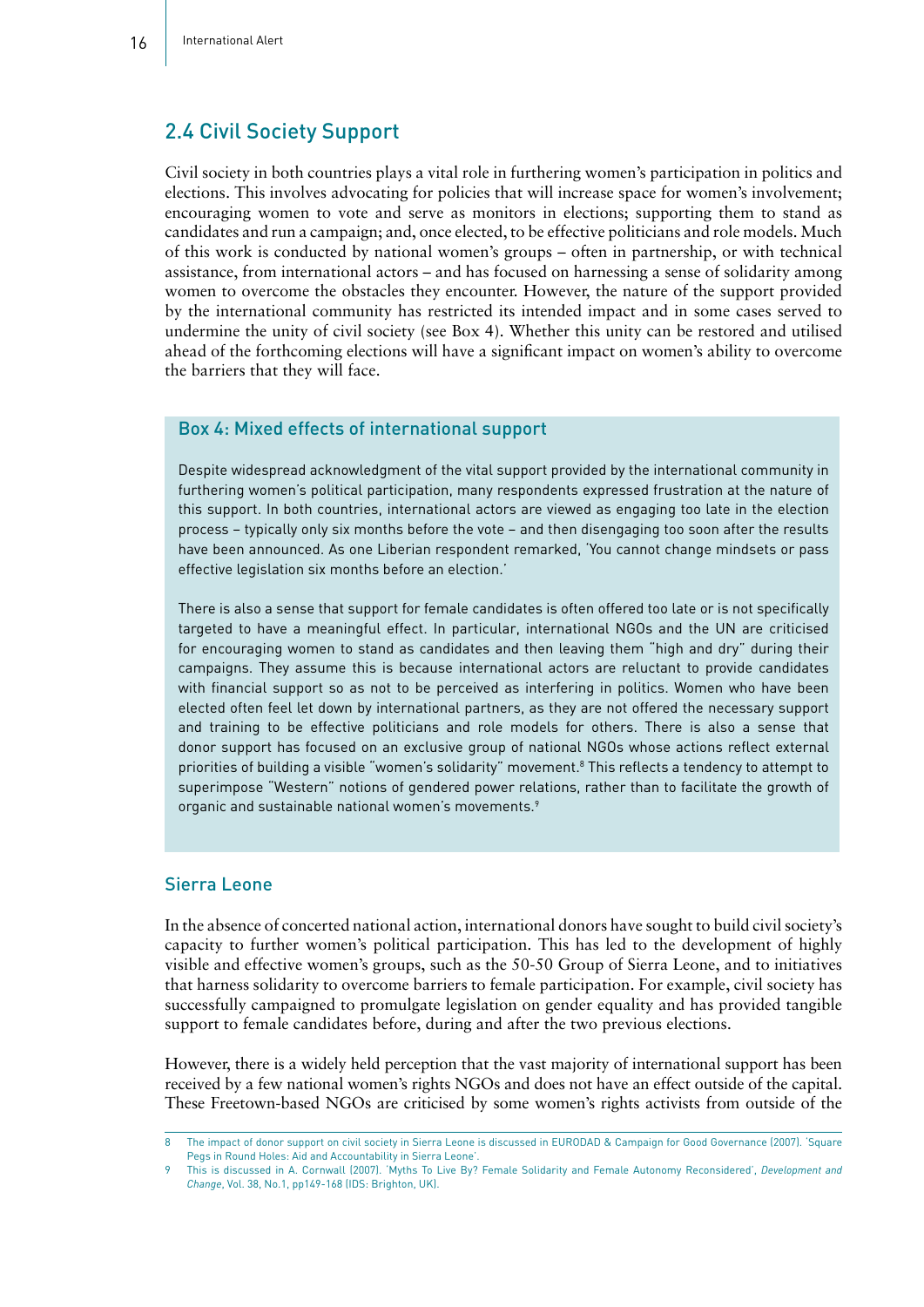capital for lacking representation at the local level and for not sufficiently consulting and supporting community-based women's groups outside the capital. Many more women are expected to stand in the 2012 election than ever before – particularly in local elections where intimidation is more severe. Thus there is an urgent need to reinvigorate a sense of female solidarity in the face of adversity, especially at the local level, to ensure that all women candidates are effectively supported.

#### Liberia

The unity and determination of the women's movement that emerged at the end of the conflict was essential in empowering women to participate in the 2005 elections. The nationwide drive for women to vote proved crucial in electing women with no previous political experience to the legislature and securing Ellen Johnson-Sirleaf's victory in the presidential run-off vote.

Although considerably more women are expected to stand as candidates in the next elections, there are growing concerns that the women's unity that characterised the last elections is dissipating. A recent survey by the Coalition of Political Party Women of Liberia identified lack of solidarity among women as the biggest challenge to their increased political participation. In an environment that's become more conducive to their participation since 2005, women are demonstrating a more individualistic nature and acting more along party lines than in concert with each other. This is creating competition between women's groups, which undermines the potential strength of their joint action and engenders mutual mistrust. This means that women's chances at the next election are likely to be restricted, as they will not receive the support of other women.

There is an urgent need to replicate the initiatives carried out prior to 2005 to ensure that women's solidarity can be harnessed ahead of the next election to provide the greatest chance of increasing their representation. As one unsuccessful female candidate in a recent bye-election put it, 'Women need to remember what it says in our national anthem: "In union strong, success is sure. We cannot fail".'

#### 2.5 Female Role Models

Women's participation in the political sector cannot be viewed independently from women's roles in other areas of society such as civil society, the private sector and the media. The existing representation and performance of women in senior positions in society has a substantial impact on women's future participation in politics. Effective and high-profile female operators in the political or non-political sphere can help to change discriminatory mindsets and encourage other women to aspire to political participation. Although Sierra Leone and Liberia have similarly low numbers of women in their parliaments and traditional governance structures, they have starkly differing levels of female role models in other areas of society. This contrast is likely to have a significant effect on the prospects for increased women's participation in each country.

#### Sierra Leone

Prior to both the 2007 national and 2008 local elections, nationwide civic education and awareness-raising programmes placed a strong focus on sensitising the population about the need for women to participate. This resulted in a significant rise in women voting, but it failed to bring about the hoped-for breakthrough in numbers elected into office. Despite gains at the local level, low female representation in parliament makes it very difficult to raise and discuss issues of particular concern to women. There has not been any notable improvement in women's participation in senior or high-profile positions in other sections of society either. Women make up only two of the current 24-member Cabinet and account for a very small percentage of those appointed to national commissions – although it is worth mentioning the impressive female head of the National Election Commission (NEC). Furthermore there is a conspicuous lack of women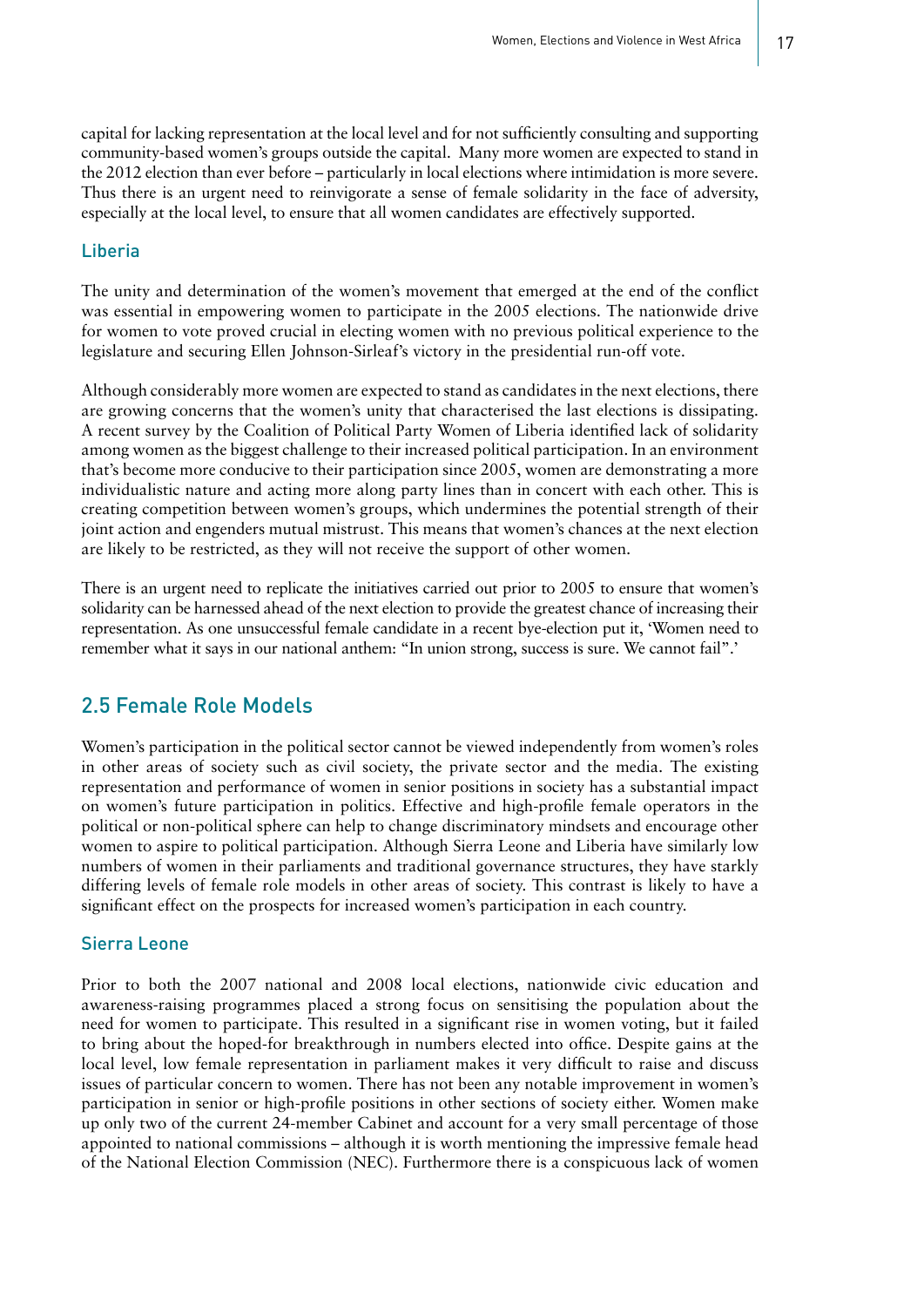holding senior positions outside politics, especially in the private sector, contributing to a "glass ceiling" effect (see Box 5).

Some progress has been made in the traditional governance sphere. The 2009 Chieftaincy Act has improved transparency and provided women with a fairer chance of achieving chieftancy status. It has helped make it possible for three female chiefs to be elected recently in the South. However, the most influential Paramount Chieftaincy positions remain almost exclusively in the hands of men, and women continue to face discrimination and intimidation when challenging for these roles – especially outside the south of the country.

#### Box 5: "Glass ceiling" to women's participation

Whilst progress has been made in changing attitudes towards women's role in decision-making in Sierra Leone, both men and women refer to a "glass ceiling" that limits women's social and political participation. Women's lack of education and low perception of themselves makes it difficult for them to imagine challenging men, participating in decision-making structures, and voting for other women. A male journalist remarked, 'Even those who do aspire to a political role often do not view themselves as able to challenge men for senior positions.' This "glass ceiling" is reinforced by the perceived poor performance of female politicians elected in 2002 and the dearth of women in senior positions in society that could serve as inspiring role models.

#### Liberia

The election of a female president continues to have a considerable and positive "demonstration effect" on women's participation in all aspects of society (see Box  $6$ ). The appointments made by the president have helped to alter traditional perceptions of women as poor leaders – especially among men. Significantly more women now hold appointed political decision-making positions than ever before. For example, women make up a third of county superintendents, a quarter of cabinet posts and hold two of five seats on the Supreme Court.

There is an overriding view - although less commonly held outside of the capital - that the majority of women in these posts have done a good job and demonstrated to the electorate that women are just as capable as men, if not more so. One female politician commented, 'Men have started to understand that women have a stake in politics – and some are even encouraging them to participate.' This trend adds to the "demonstration effect" of a female president and should translate into more women being elected at the next election. Whereas the majority of existing female parliamentarians are well-educated and widely viewed as members of the "Monrovia elite", expectations are that many more rural and less-educated women will stand as candidates in 2011.

#### Box 6: Female president's "demonstration effect"

Ellen Johnson-Sirleaf's election has not only generated interest in politics among women and girls, but, as one female civil society member put it, '[It] has demonstrated that women can aspire to, and reach, any position in society. Due to this, she has already left a legacy!' Many respondents referred to a sense that the "glass ceiling" to women's participation has now been irreversibly smashed. This effect is being felt nationwide, including in areas where traditional and religious practices are strongest, such as Lofa County and in the Southeast. Rural and illiterate women now understand that they too can run for office. A female senator of a predominantly rural region commented, 'The other day I asked a young girl in my constituency what she wanted to be when she grew up and she replied, "I want to be President." This would not have happened before.'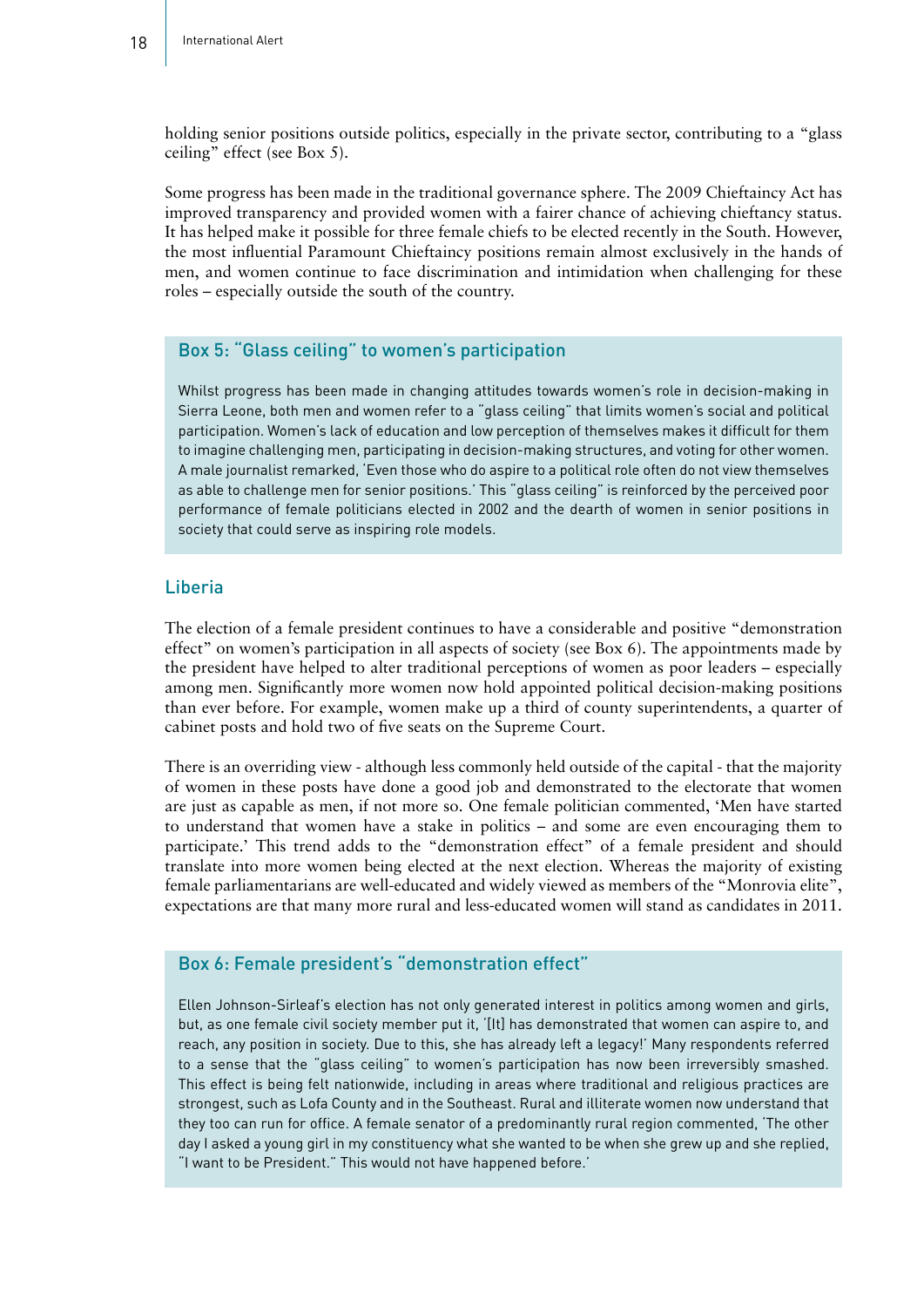# 3. Lingering Challenges: Identifying the barriers hindering women's participation

As opportunities have opened up for greater involvement by women in politics, it has also highlighted the considerable barriers they continue to face. Challenges exist at every stage of women's participation in the political sphere – from realising that they possess the rights and capacity to potentially lead others, to doing so effectively once they have been elected. While there are many similar barriers in Sierra Leone and Liberia, the extent to which women's progress is held back varies in a number of ways. Analysis of how much impact the obstacles have on women's effective political participation in each context offers a guide to the focus and priority of action aimed at overcoming them.

#### 3.1 Barriers to Entry

The initial, and possibly greatest, barrier to women's political participation is lack of selfconfidence and self-belief to aspire to leadership positions. This is largely due to the cultural marginalisation that has restricted women's rights and opportunities, and undervalued their potential role in society.

#### 3.1.1 Traditional and religious practices

Both societies remain largely dominated by traditional and religious patriarchal hierarchies. Although more extreme in rural and isolated areas, these practices effectively block women from seeking involvement in decision-making. Women are relegated to traditional household roles as care-givers, often resulting in arranged marriages and pregnancy at a young age, which leave women feeling trapped with few rights. 'The tradition here is patriarchy, and therefore all of the decisions, all of the policies, have been done by men', as one woman who tried to stand in the 2007 election in Sierra Leone described this situation. The demands of family and household responsibilities often preclude women from even considering participating in politics. As a Liberian woman put it, 'The burden for caring for the family makes it impossible for women to stand out in public life even though [they are] qualified and capable.'

This is reinforced by women's fear of rejection or even violence from husband and family if they strive to enter politics. A woman working in Bo, Sierra Leone, to build women's capacity to stand in the elections commented, 'Most married women who stand either drop out or get divorced,' noting also how much harder it is for women to run without the support of a husband.

#### Box 7: Opening up informal political spaces for women

Since the 2005 election, women's increased interest in politics in Liberia has been matched by the emergence of a range of informal spaces offering opportunities for them to gain political experience. The Women's Peace Network in Liberia has established 19 "peace huts" in rural areas across the country that aim to encourage women's participation in community decision-making and strengthen their peacebuilding capacity. This project seeks to challenge the customary exclusion of women's voices from discussions in "palava huts" – traditional community dispute-resolution areas – and also to identify suitable candidates to stand in the next election.

A similar but more organic development is the emergence of informal discussion centres in some larger towns known as "hatie centres". These offer opportunities for aspiring male and female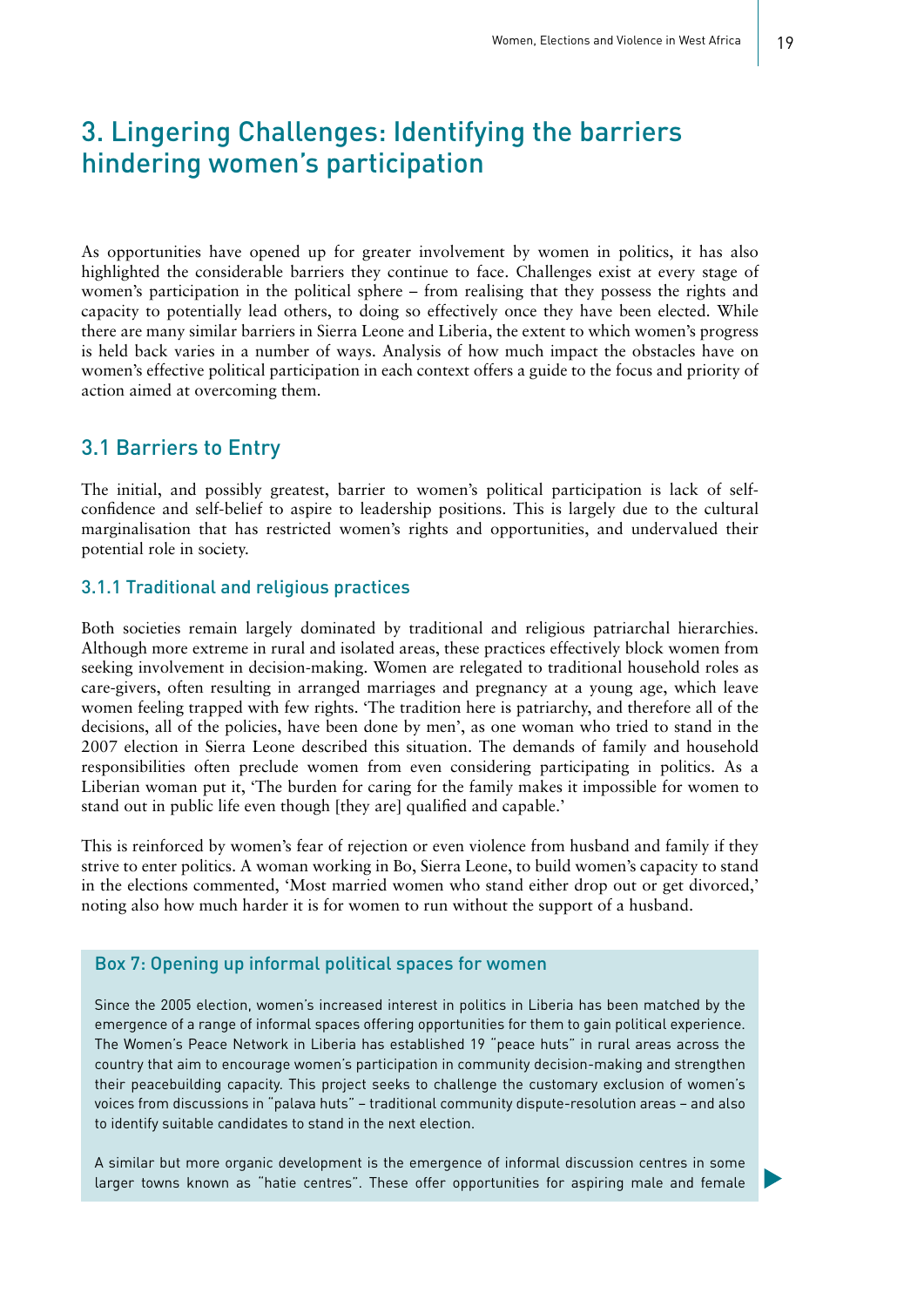political candidates to practice public speaking and trial their views. Also, in Grand Cape Mount, the Liberia Human Rights & Social Justice Organisation has encouraged active local women to form their own community group to engage with local authorities. The group now holds regular monthly meetings with national politicians and local government officials, each member taking it in turns to represent the group. This has built the confidence and capacity of local women to engage in politics and has led to at least one of the group deciding to run for office in 2011.

#### 3.1.2 Limited education and literacy

Structural barriers of poverty and class and the cultural marginalisation of women have severely limited their educational opportunities. As a result, high levels of illiteracy among women and their lack of qualifications and skills serve as a major barrier for their political participation – both formally and informally. In Sierra Leone fluency in English is a requirement for presidential and parliamentary candidates – a condition that only a very small minority of women can meet. In both Liberia and Sierra Leone, literacy is generally considered to be essential for all candidates, especially women, and may soon become a formal requirement. Illiterate female candidates find it much harder to win public and party confidence in their suitability and often struggle to operate effectively if they are elected. Whereas just under half of the adult male population are literate in Sierra Leone, less than a quarter of women are. Around 65 percent of women in Liberia cannot read and write.

#### Case study 2: Breaking barriers to women's participation in the North

In the 2008 local elections in Sierra Leone, six women were elected as councillors in Koinadugu – the first time that women had ever held political office in the northern town. This represents a significant breakthrough for women's political participation in a region with strong traditional practices. Much of the credit for the shift in attitudes that brought this about goes to a joint initiative of Oxfam GB and the 50-50 Group of Sierra Leone. The Promoting a Culture of Equal Representation (PACER) project featured regionwide awareness-raising of the importance of women's leadership among voters and key power brokers, and sustained support for aspiring candidates throughout the election process. A follow-up project is now under way, focusing on supporting women to be effective politicians and role models.

#### 3.1.3 Ignorance of rights and opportunities

Despite ongoing civic education programmes, many women still lack a basic understanding of their political system and the role of government. This prevents women from knowing their rights and how to claim them, and from appreciating how much elections can help them to seize the available opportunities. A woman working for a civil society group in southeastern Liberia remarked, 'Women think that only if you went to university can you get involved in politics. They need to be informed that it is not the case.' Women's lack of basic civic education serves to reinforce the traditional view that politics is "men's business" and makes it much less likely that they will vote for female candidates – if they vote at all.

#### Case Study 3: Using drama to break traditional barriers

In Liberia, the Flomo Theatre Group is using drama to illustrate women's right to equal participation in social and political life. Focussed on communities in rural areas where traditional beliefs are strongest, they aim to demonstrate how traditions can be an inclusive celebration of culture rather than an instrument of discrimination against women. Their dramas concentrate on women's empowerment, with a particular focus on increased political participation.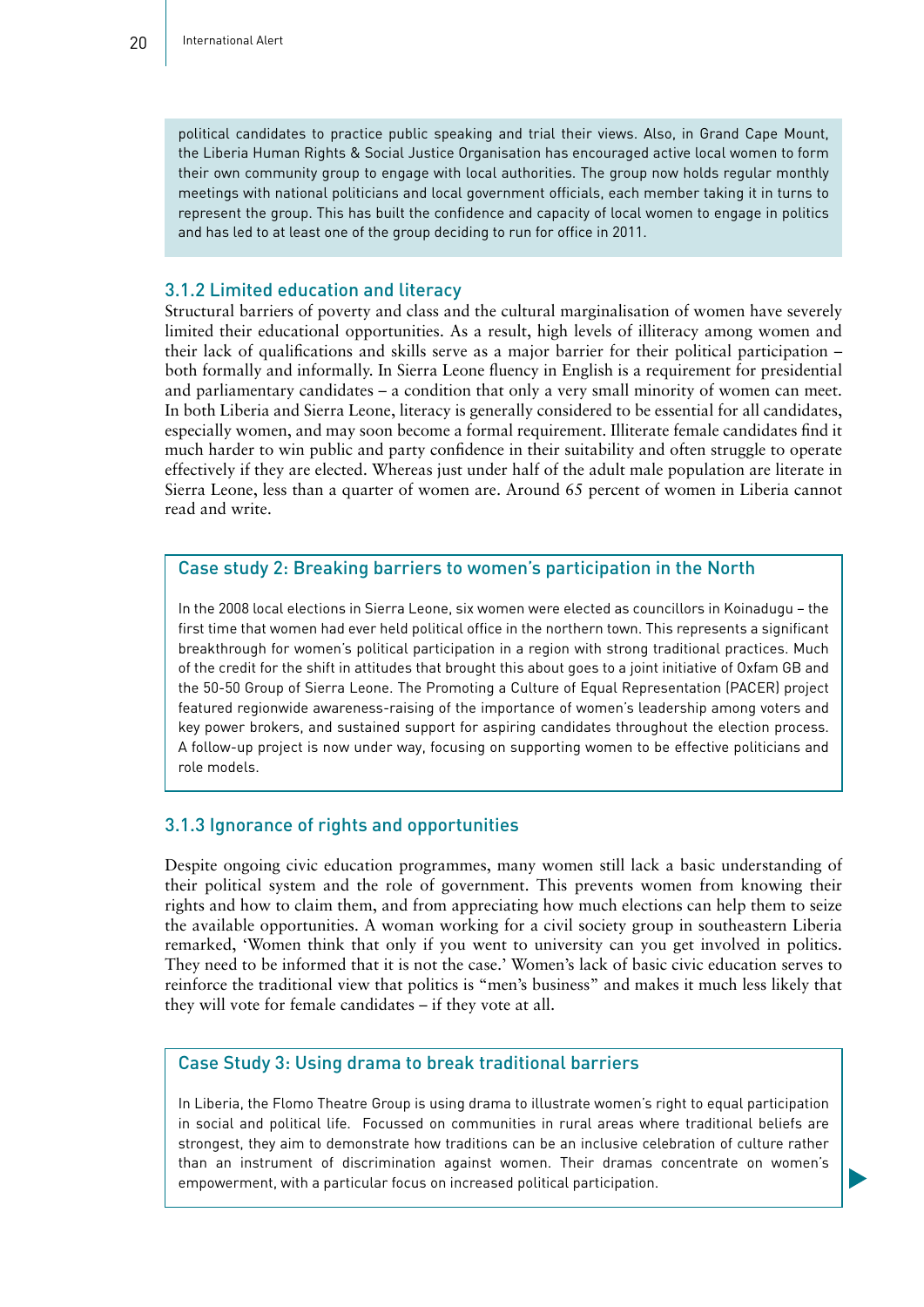One drama depicts the rise of a female candidate to elected office, highlighting the challenges she faced along the way and her role as an effective politician responding to the community's needs. Another drama encourages women to challenge men for traditional leadership roles. It shows a male Paramount Chief telling a woman that she cannot stand in a chieftaincy election, to which she responds, 'But it is my right.' It concludes with her winning the election and being reconciled with the community. The reach of this initiative is being extended through training local communities to perform their own dramas and to broadcast them on community radio stations.

#### 3.2 Limits to leadership

Women who have overcome these "internal" barriers and aspire to greater political involvement face discriminatory attitudes of social and political powerbrokers. Male-dominated political parties control the formal political sphere in both countries. Despite their public commitments to promote women's participation in party structures and as candidates for election, women regularly find their ambitions frustrated.

#### 3.2.1 Nomination process

Large political parties dominate the political system in both countries, leaving very little space for independent candidates. This means that securing a party's support is vital for the chances of aspiring candidates. In the absence of formal quotas, the main political parties in each country have voluntarily committed themselves to selecting at least 30 percent female candidates, but have abjectly failed to do it. Parties have done little to identify and train suitable women from their membership and have a tendency to sideline them into "women's wings" that have very little influence. The same can be said of youth members aspiring to run for office with the potential to break out of traditional mindsets. One female activist in Liberia compared this practice to a common local insect. 'We often refer to parties as buga bugs [*sic*] as they both use their wings to fly to the light and shed them when they get there,' she said.

#### Case study 4: Determination to stand brings results

A young Journalism graduate from Freetown, Melrose During, received the nomination of the ruling All People's Congress (APC) party to stand in the 2008 local council elections. However, days after her nomination was officially announced on the radio, the party withdrew its nomination without explanation and transferred it to a male candidate. With the support of other women, she petitioned the party to reinstate her and took the story to the media. This generated a great deal of public attention and some negative publicity for the APC (then in government), and she was eventually reinstated. She went on to win the election against numerous male rivals – becoming the youngest councillor in the country. She is now widely regarded as one of the most effective and active councillors and will hopefully serve as an example for aspiring female candidates at the next election.

#### 3.2.2 Political tokenism

In Sierra Leone, politics is dominated by two main parties – the ruling APC and the main opposition Sierra Leone People's (SLPP). Quotas do not necessarily translate into increased participation of women as a high number of female candidates may be selected to stand in marginal seats they are not likely to win. For example, all of the APC candidates in the 2008 local elections standing in Bo District – a notoriously SLPP area – were women, and they all lost. Parties also encourage women to stand with the promise of training and resources but women are then left to fend for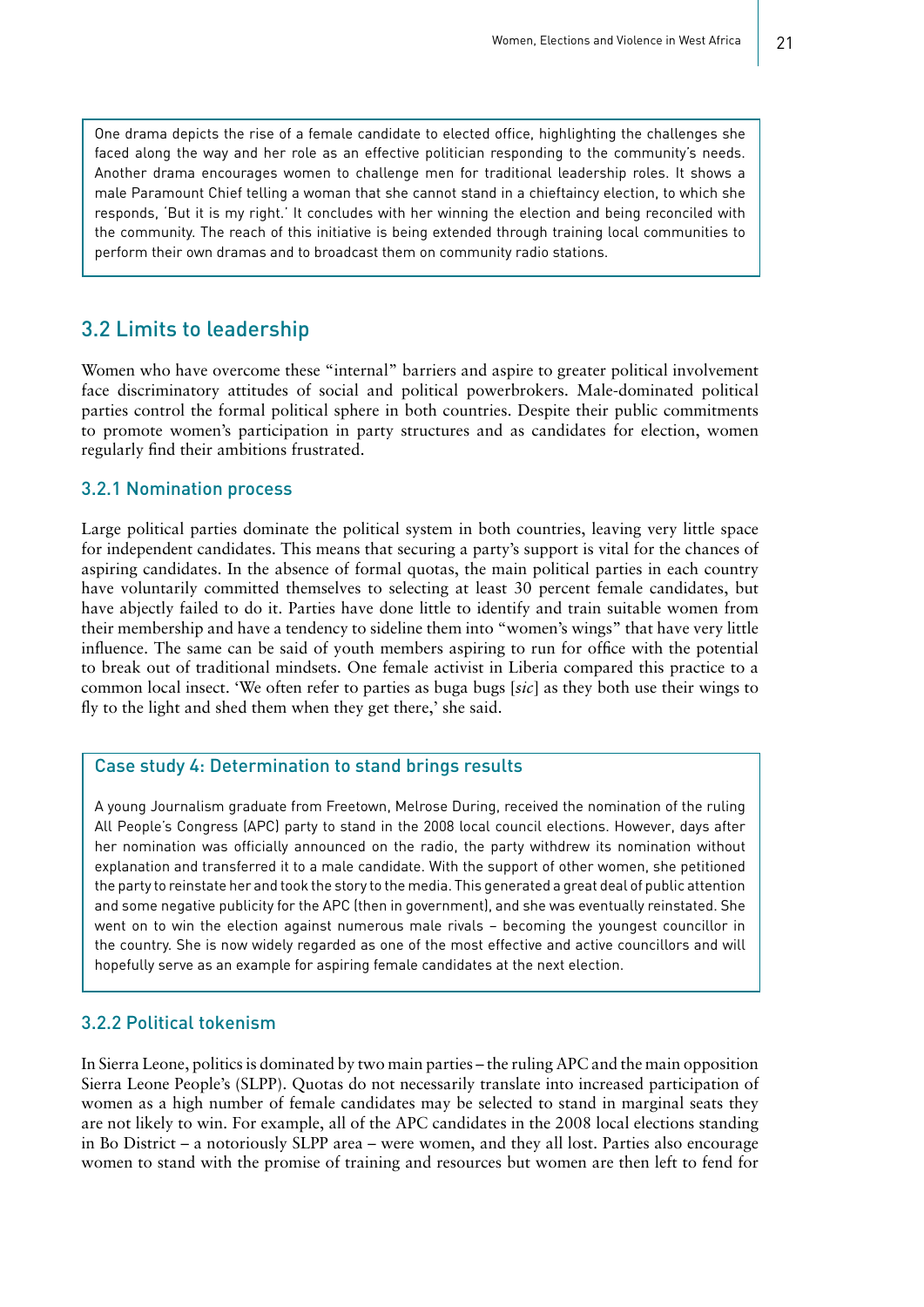themselves during the campaign. Often, there is a lack of support for women candidates beyond paying registration fees. In Liberia, female candidates who only stood in 2005 on the basis of their parties' promises of assistance became a laughing stock.

#### Case study 5: Supporting Liberian women to stand

Ahead of the 2005 elections, civil society activists collaborated with female politicians and members of political parties to organise a National Women's Political Conference aimed at building the capacity of aspiring female candidates. The Liberian Women's Initiative, the Coalition of Political Party Women and the Women's Legislative Caucus brought female candidates together with the country's major political stakeholders in a week-long nationwide consultation process. This provided an opportunity for these women to meet senior figures in their parties, leading civil society representatives, and each other, to discuss political issues and put forward their campaign platforms. The process resulted in a "Women's Manifesto" that included a list of all female candidates and a joint plan of action to lobby political parties to select women candidates for 30 percent of posts and the government to implement women-specific policy mechanisms.

Plans are now under way to repeat the process ahead of the next election. Scheduled for July 2010, the initiative will aim to assess political parties' attempts to support women, identify the training needs of female candidates, and update the 2005 Women's Manifesto. The organisers are identifying suitable candidates to participate, mostly from rural areas, and copies of the 2005 Women's Manifesto are being circulated among key stakeholders to stimulate ideas. Ruth Caesar, one of the initiative's organisers, commented, 'Women from the counties are already calling me and saying, "When are we going to start the politics, Mrs Caesar?"'

#### 3.2.3 Electoral system

Both countries use the first-past-the-post election system at the constituency level as opposed to proportional representation (PR), whereby parties allocate seats to pre-selected candidates according to their share of the votes. Political analysts think PR offers women a greater chance of election, as it is generally considered easier to convince parties to nominate women for their lists than for female candidates to run costly campaigns and overcome discrimination at the constituency level.10

Despite this, having experienced PR in the past, a vast majority of women prefer the current system and say it ensures greater accountability from their politicians. As a female campaigner from Sierra Leone commented, 'We want more female representation, but better governance must be the priority.' The downside to this is that women's chances are restricted as parties continue to view women as high-risk candidates who could lose them vital seats.

#### 3.3 Getting Elected

After registering as a candidate for an election, by securing the support of either a political party or powerbrokers in the community, women face a number of hurdles in running an effective campaign and attaining office. In some instances, even if the necessary elements are in place, female candidates and their supporters can be easier targets than their male counterparts for intimidation and even violence, which the perpetrators justify by their entrenched discriminatory attitudes and traditional practices.

<sup>10</sup> For an analysis of the gender implications of electoral systems, see Larserud, S. and Taphorn, R. (2008). *Designing for Equality: Bestfit, medium-fit and non-favourable combinations of electoral systems and gender quotas.* Stockholm, Sweden: International Institute for Democracy and Electoral Assistance.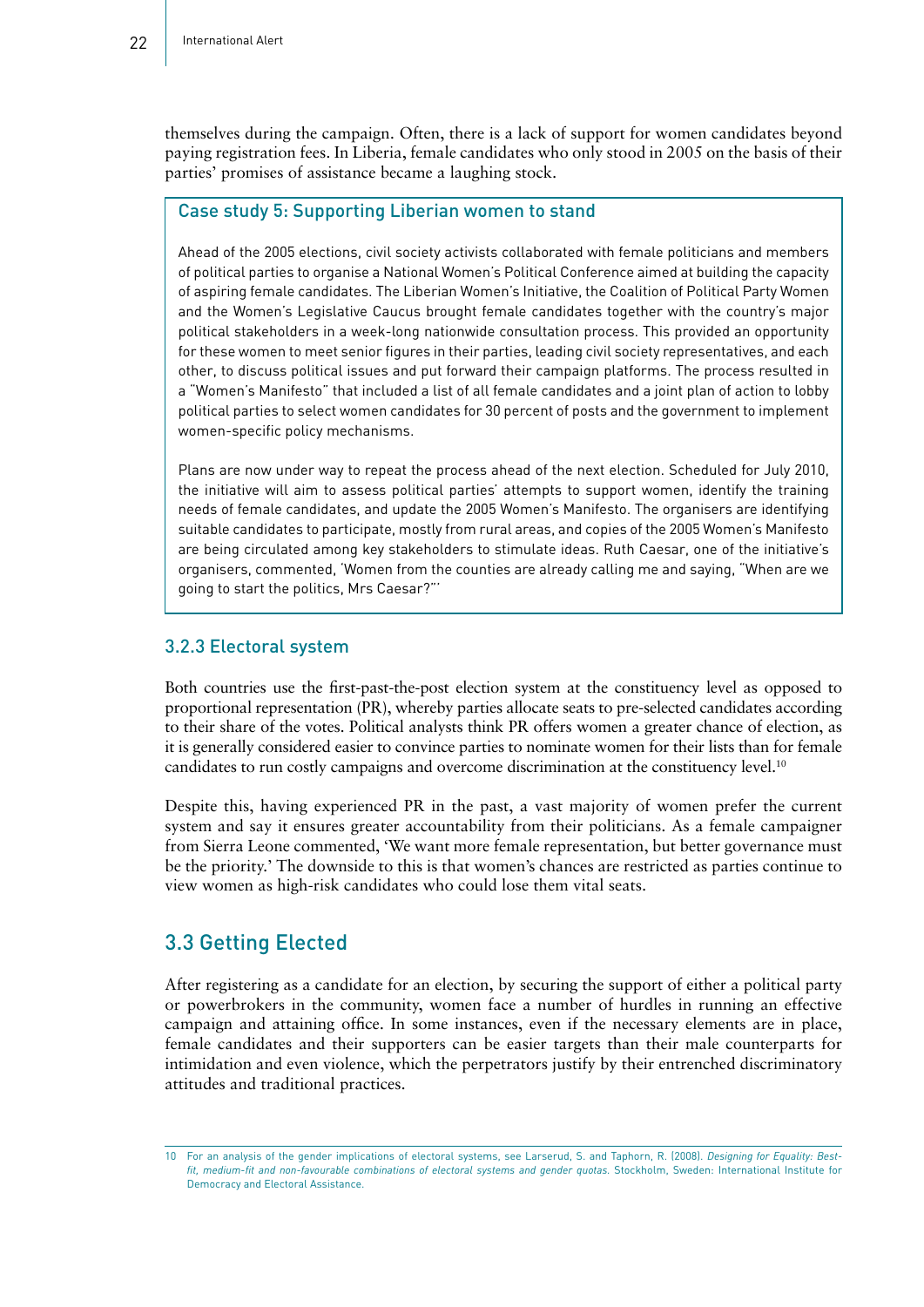#### 3.3.1 Effective campaigning

The most significant barrier preventing women in both Sierra Leone and Liberia from running effective campaigns and getting elected is lack of political skills and experience. Limited knowledge of political systems and policy mechanisms restricts women's ability to formulate a campaign platform.

Political inexperience makes it much harder to access existing power structures and know how to influence them. Most importantly, women lack skills such as fundraising, public speaking and campaigning, which are essential to run an effective campaign and win public support. The ability to access and make good use of the media is also vital for an effective campaign. Not only does the media enable a candidate to reach a large audience with his or her campaign message, it also has the ability to influence society's perception of women more generally (see Case study 6).

#### Case study 6: Using the media to raise women's profiles

The Ministry of Gender and Development is working in partnership with the Liberian Women's Media Coalition, with support from UNIFEM (the UN Development Fund for Women), on a new initiative to raise the profile of female candidates ahead of the 2011 election. The "Raising her Voice" project aims to increase awareness of women's rights and political opportunities and provides potential female candidates with public speaking training and access to the media.

There is a particular focus on providing opportunities for women to speak out on political issues and put forward campaign ideas on the radio. However, such national initiatives have little effect in remote and isolated areas of the country where English is often not widely spoken or communities are out of reach of national radio. To bridge this gap, International Alert has helped to establish eight community radio stations in isolated parts of the country, broadcasting in local languages. A key aim of the project is to provide training to local women in broadcasting to provide greater opportunities for women's voices to be heard and to encourage their participation in decision-making.

#### 3.3.2 Funding a campaign

Women often lack the financial resources to run effective constituency campaigns and to compete with established "strong men" in their communities. Money is required for the registration fee in Liberia, for example, it costs US\$500 to stand for the House of Representatives and US\$750 for the Senate - as well as to fund campaign materials, media publicity, and travel, host meetings and entertain supporters. Most aspiring female candidates who do not have enough the finances choose not to stand, as they do not want to embarrass themselves. Some female candidates are forced to abandon their campaigns when they run out of money, and others, especially in Sierra Leone, back down after being harassed and then bought off by opposition candidates.

#### Case study 7: Solidarity initiative provides financial support

Ahead of the 2008 local elections in Sierra Leone, a collaboration of civil society groups provided significant financial support to women candidates that helped them run more effective campaigns. The Women's Solidarity Initiative, led by the 50-50 Group, initially succeeded in lobbying the National Election Commission to lower the registration fees for female candidates. It then set up the Women's Solidarity Fund, with donations from wealthy individuals and institutions, to pay the registration fees and offer female candidates a 25kg bag of rice to help feed supporters at campaign meetings.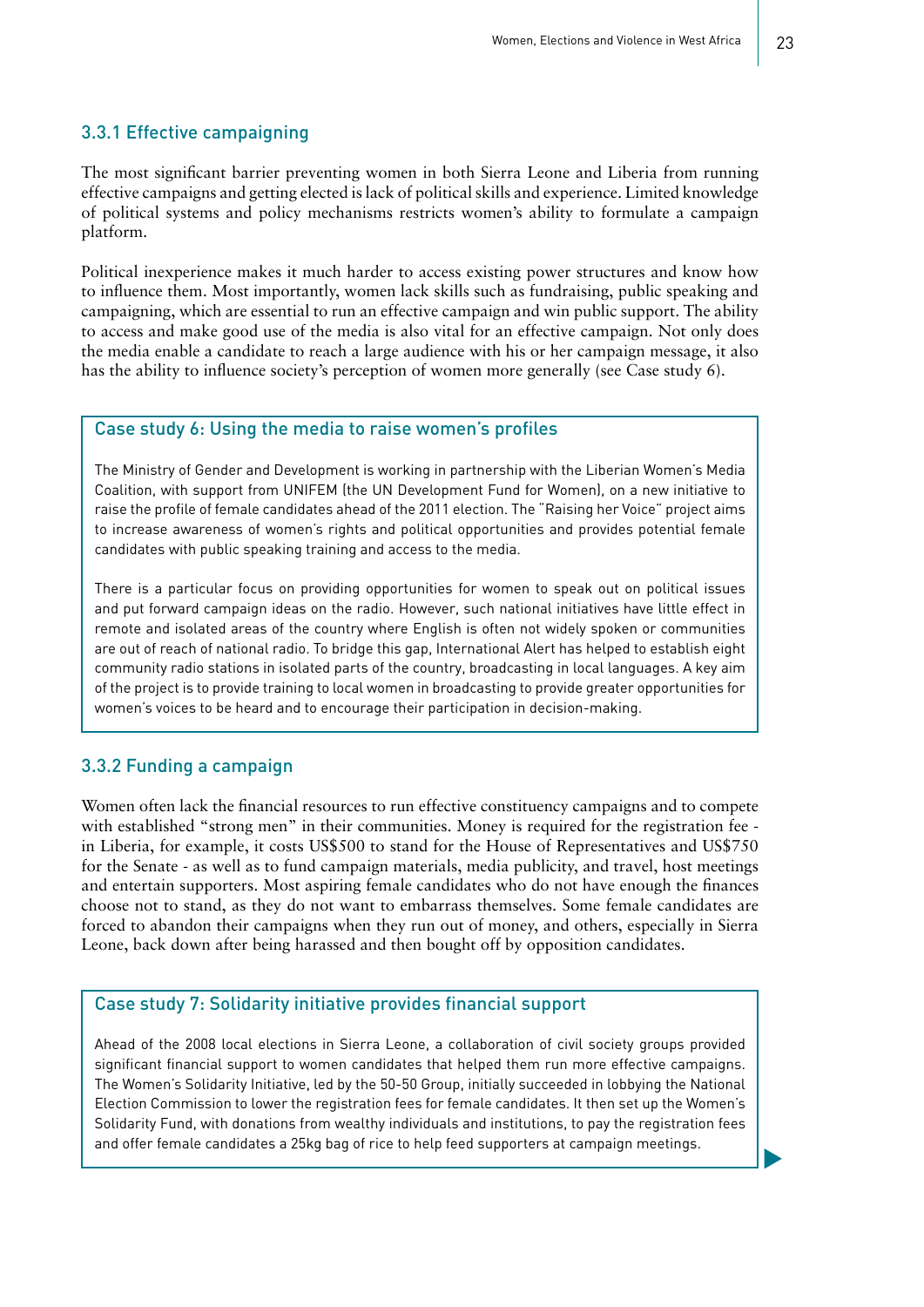The Initiative is planning to provide similar support to female candidates in 2012. It is currently in the process of identifying six suitable women in each district to champion and support in the run-up to the next election. A similar initiative was recently launched in Liberia, but the partisan atmosphere and lack of collaboration by women's groups in the country makes it unlikely that the proposed fund will take effect before the 2011 election.

#### 3.3.3 Intimidation

Most female candidates and their supporters are routinely confronted with some form of genderbased intimidation, which persuades some women to abandon their campaigns. Aggression most commonly takes the form of verbal harassment during campaign meetings. It is aimed at embarrassing women by questioning their competency or insulting them with accusations of being prostitutes. It is women's activists, rather than candidates themselves, who are often the most vulnerable to gender-based violence, precisely because they are the ones working at the grassroots level to challenge gender inequalities.

In Sierra Leone, intimidation is more severe and sometimes involves threats of violence. Women candidates are warned that their husbands or supporters will be beaten or even killed if they do not withdraw from the race. One woman during the 2008 local election was threatened with rape unless she abandoned her campaign. In rural areas where traditional practices are strong, especially in the North, men belonging to the secret "poro" society threaten to bring out the "poro devil" mask – which women are forbidden from seeing – to scare off female candidates and their supporters. More extreme forms of traditional intimidation involve threats that women will be taken to the bush, beaten and left there. Some women have also reported physical violence being used to intimidate, most commonly stones being thrown, but in one instance a female candidate was locked in her house on the day of the election.

#### Case study 8: Overcoming intimidation in Sierra Leone

In the 2007 election, Veronica Sesay had backing from the SLPP party to stand as the first female candidate in Moyamba District. She was confronted by organised intimidation from members of the all-male "poro" society, who had taken an oath to block women from running for office in the region. She received many aggressive threats at meetings early in her campaign ordering her to step down and, when she refused, was sent a letter signed by numerous men from her community demanding her withdrawal.

Determined to fight the discrimination, she secured the support of key women's groups both in civil society and parliament – the 50-50 Group and the Women's Parliamentary Caucus – as well as that of her party's Secretary-General. They drew media attention to her struggle and accompanied her to campaign meetings, helping to prevent any violence towards her and her supporters. With the support of her husband, she took the threatening letter she had received to the Paramount Chief and other key power brokers. She called meetings at the village level and read out the list of men who had signed the letter, asking, 'Why don't you want a woman to participate in politics?' Many of the men denied signing the letter, so she asked them publicly if they would campaign for her. And they agreed.

Sesay is now one of only 16 women in Parliament and an active member of the Women's Parliamentary Caucus. She wrote a drama based on her experience that has created much interest and has been performed for the president and members of parliament.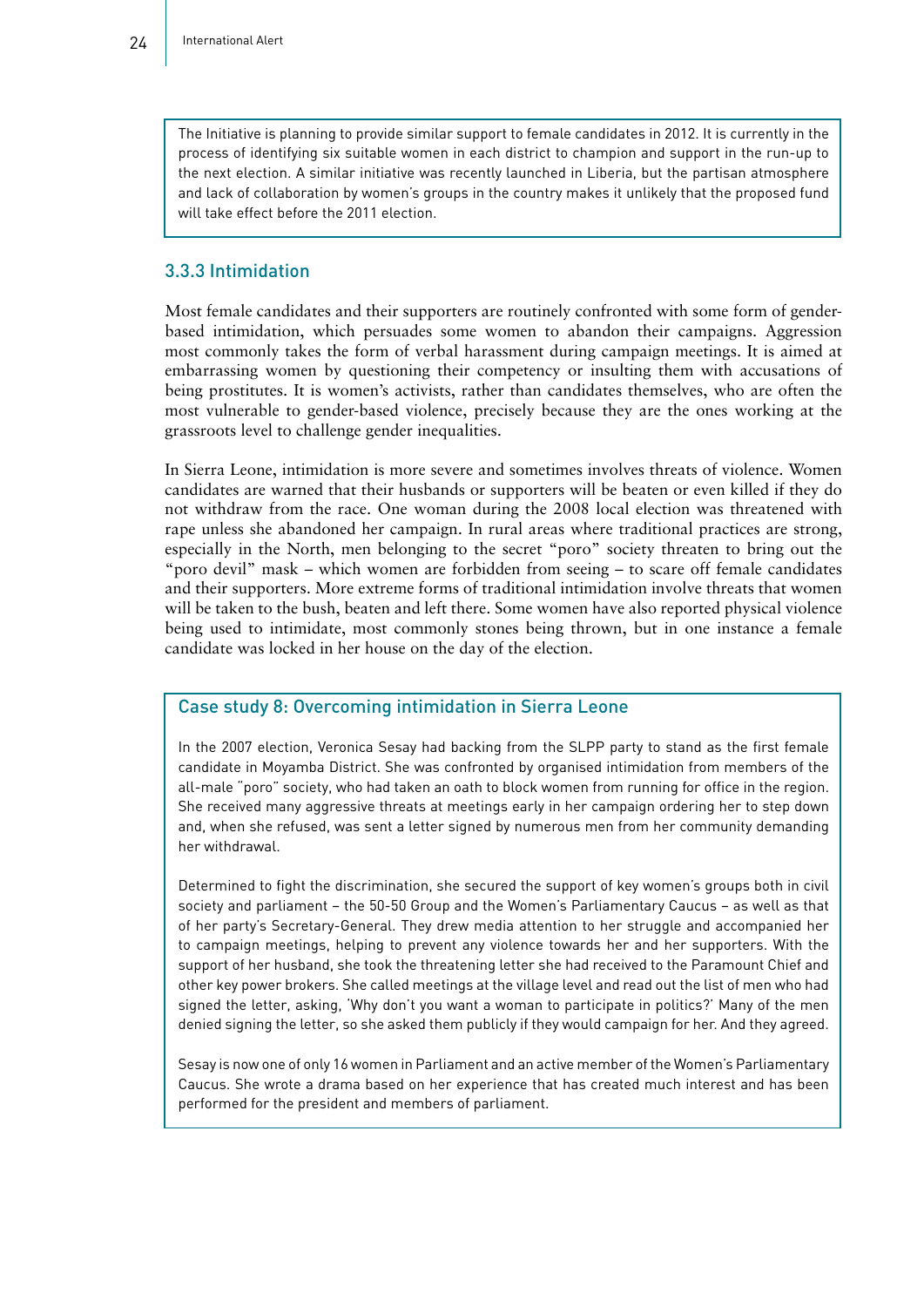Such instances are less severe and much less common in Liberia and are restricted to rural areas, in particular Lofa County and the Southeast. Furthermore, state authorities' reaction to this kind of intimidation is very different. The Liberian government and political parties are keen to be seen to be dealing effectively with any incidents of violence against women, due to the mobilisation power of civil society. For example, many police stations have a desk especially for women and children to report incidents of abuse. A male activist remarked, 'Any intimidation of women at the next election will be reacted to very quickly by the authorities – after all, the deputy police commissioner is a woman.'

#### 3.4 Obstacles to Effectiveness

Once voted into posts, women continue to face obstacles to their performance, holding them back from acting effectively and making a substantive change in women's lives. This can create resentment among female campaigners who perceive that once in office, some women turn their backs on those that got them there. Elected women often lack the political skills and experience required to formulate and deliver cogent arguments, influence decision-making, and build support for proposed legislation – even among themselves.

This deficiency is particularly acute in raising issues of importance to women in male-dominated parliaments, where women often face obstruction from their male colleagues. For example, female politicians in both countries referred to instances of male politicians withholding agendas and other information for key debates in order to restrict women's ability to prepare and formulate a common position. A lack of joint action by female politicians hampers the progress of womenfriendly legislation. A female senator in Liberia expressed her disappointment at the lack of solidarity displayed by her female colleagues, remarking, 'Men seem to be able to act together to block us – why can't we do the same?'

#### **Case study 9: Building the effectiveness of elected women**

Following the 2005 election, UNIFEM worked with a group of international NGOs to establish the Women Legislative Caucus of Liberia. The new body, formally launched in 2007 by all 14 women in the Legislature, strives to reform existing policies to advance the needs of women and female youth and to increase their participation in decision-making processes. This has lead to the joint drafting of the "Fairness Bill" which calls for quotas to guarantee a minimal level of women's participation in all national bodies. The Caucus also provides its members with national and international networking opportunities as well as exchange programmes with other countries' parliaments.

A similar initiative is under way in Sierra Leone, where Oxfam has helped to develop the Women's Parliamentary Caucus to support elected women to become effective politicians and role models. Having benefited from a recent visit to the Rwandan Parliament to establish their strategic plan, the Caucus now strives to raise women's issues in Parliament and identify and support female candidates during their election campaigns.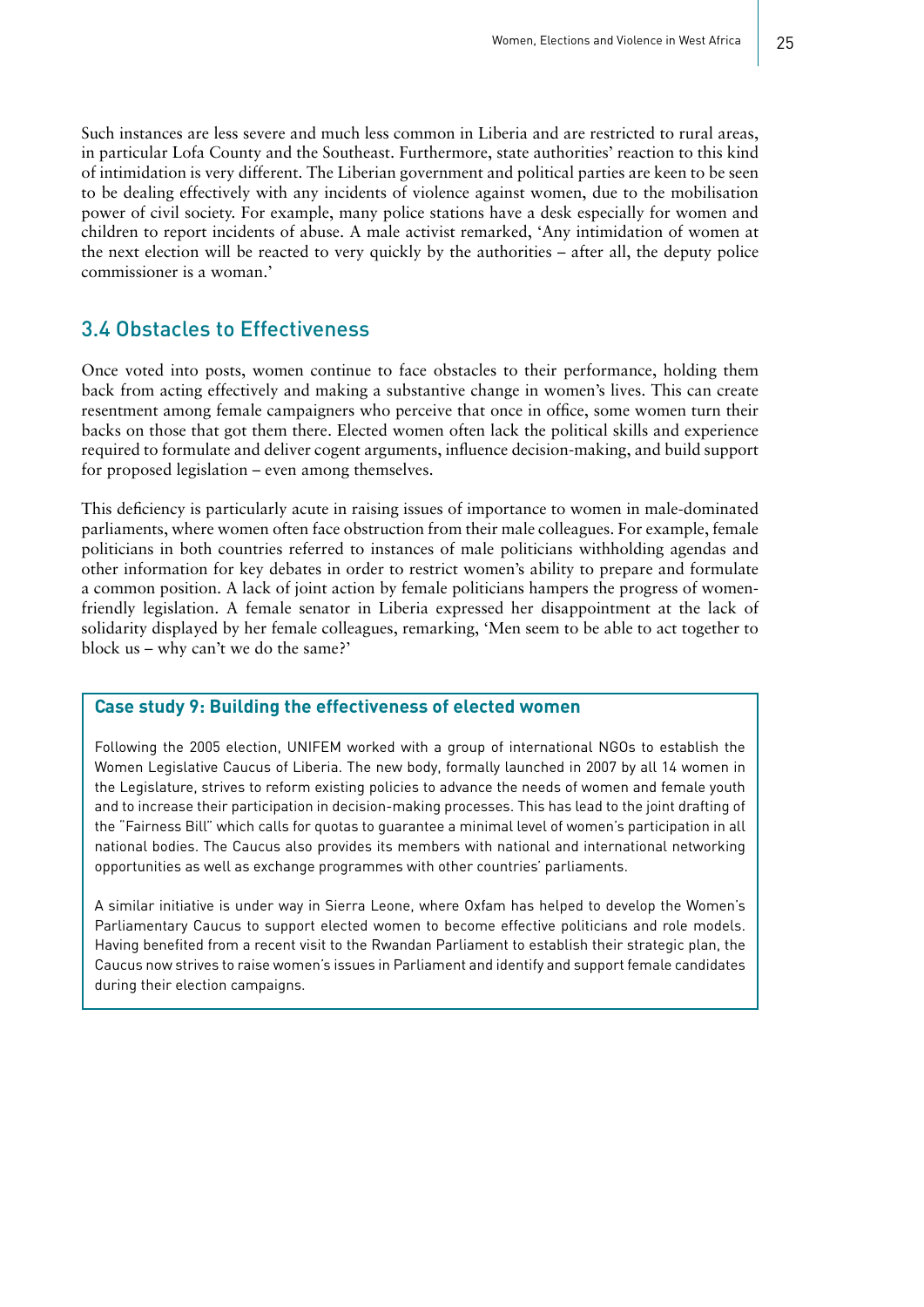# 4. Major Issues for the Next Election

#### Sierra Leone

The 2012 elections in Sierra Leone will mark a decade of peace. Not only will they be the second set of national elections conducted independently of the United Nations, but it is also the first time that local elections will take place simultaneously with presidential and parliamentary elections. The overriding view is that the elections will feature a significant increase in women's participation but this is countered by concerns that the environment in which they will be conducted may prevent women from attaining greater representation. Recent incidents of political violence have brought to the surface fears that the forthcoming election could spark a return to organised social violence and a culture of impunity.

Based on experience garnered from the 2007 and 2008 elections and ongoing civic education and gender awareness activities by civil society, it seems likely that more women will vote in 2012. The high profile role of women's groups in generating a sense of female solidarity in overcoming gender inequality and discrimination is expected to translate into women crossing party lines to support female candidates. The increased roles that women have played at the local level in recent years - informally in community-based organisations and formally in Ward Development Committees - is helping to generate a sense that women are effective at managing community affairs and local development. There is a general view that more women than ever before will aspire to be candidates, especially at the local level. Women's rights campaigners hope that the formal political experience gained by women at the local level will transfer to greater representation in the national Parliament. However, the scarcity of independent wealth and political skills continue to act as serious impediments to progress.

There are also major concerns that many of these aspiring candidates will not manage to contest the election if they are unable to secure political party support or if threats force women to abandon their campaigns. An outbreak of large-scale political violence in 2009, and the extreme intimidation of women during recent Paramount Chieftaincy elections, has added to fears that the next election could feature high levels of violence (see Box 8). The lack of a rapid and effective government response to such incidents is believed to be fuelling a culture of impunity, rumourmongering and fear. This is reflected in a recent survey by civil society group National Election Watch, which identified fear of organised violence as a major issue in the forthcoming elections.

#### **Box 8: Response to recent violence fuels culture of fear**

In March 2009 supporters of Sierra Leone's two main political parties clashed in Freetown in one of the most serious incidents of political violence in recent years. The outburst – including the alleged rape of six women - led to numerous injuries. News of the incident spread fear and panic throughout the city, invoking memories of past violence. The absence of an effective public response from the government made the situation worse, fuelling the spread of hysterical rumours and generating a sense of impunity. This was compounded by the response from civil society and the international community, who remained mute despite the sensitivity of the issue. It was not until more than two weeks after the incident that the two parties concerned released a joint communiqué condemning 'any form of violence against women, in particular sexual violence directed against women as a form of... intimidation'.11

11 All Peoples Congress (APC) and Sierra Leone People's Party (SLPP) Joint Communiqué, 2ndApril 2009. p2.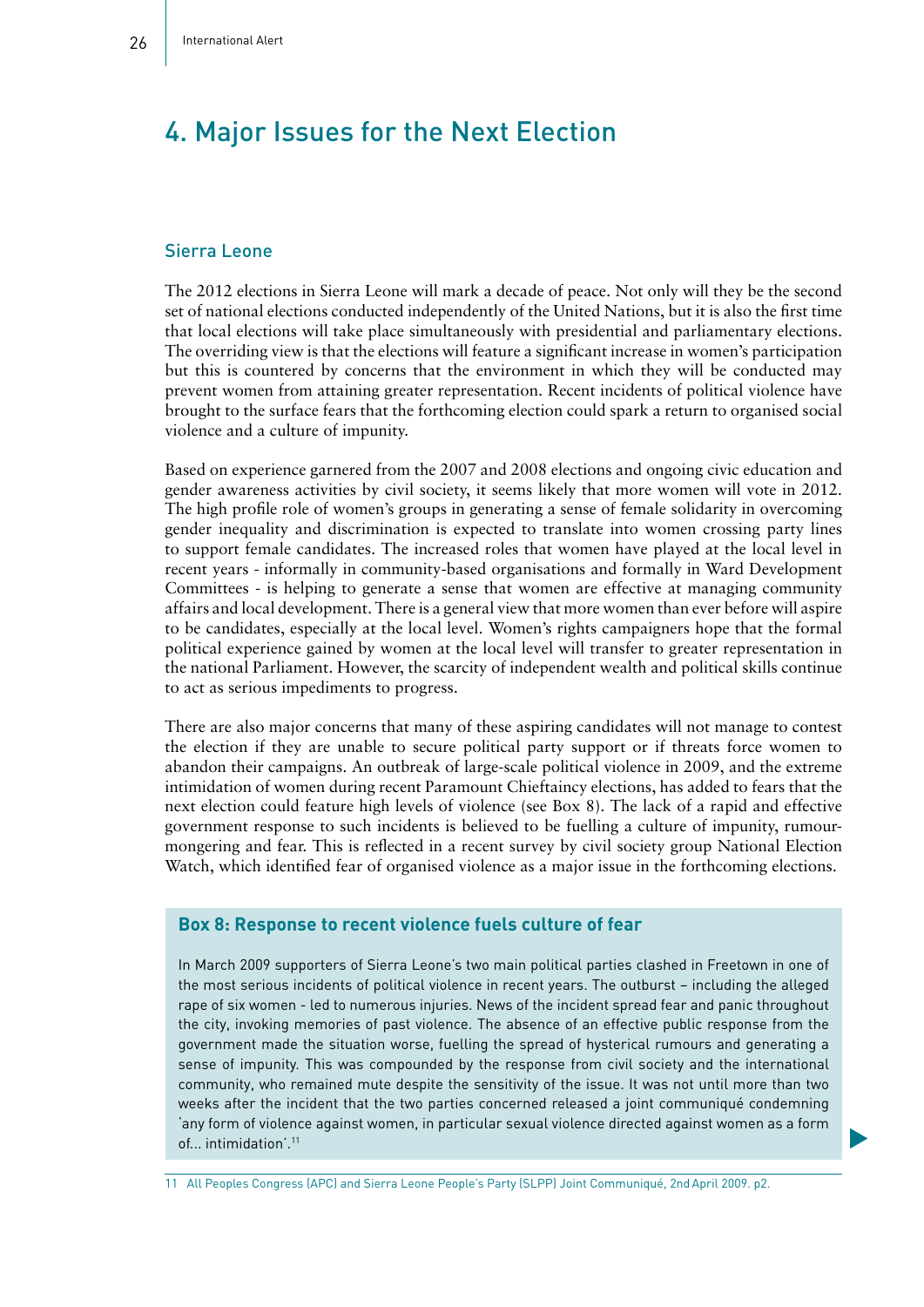The violence, and the government's response to it, has further undermined public confidence in state institutions. The perceived inability of the police and judiciary to respond effectively and neutrally to political violence – especially when it is directed at women – is a significant concern to women ahead of the next election. One male respondent remarked, 'If a strong female candidate is intimidated in 2012 and the police do nothing, it could spark serious violence.'

There is very little public confidence in state institutions – especially the police and judiciary – to respond effectively to incidents of political violence. The other bodies involved in the complaints procedure – the National Electoral Commission (NEC), Political Parties Registration Commission (PPRC) and the Human Rights Commission – are generally considered to be more neutral, but they lack the capacity and teeth to take effective action against the perpetrators. Many opposition party supporters and candidates, as well as independents, expect the ruling APC Party to engage in considerable intimidation at the next election. They also hinted that when confronted with violent intimidation, and with very little protection from police, the only option might be to resort to violence in self-defence.

There is little doubt that concerns over political violence and intimidation will be on women's minds ahead of the next election. Recent incidents of violence could serve to deter some women from participating in politics in general, and in the 2012 elections in particular. This is especially the case if they lack political knowledge and experience. The main reason given for this is that when such incidents have occurred in the past they see nothing being done about it – no police or judicial action against the perpetrators and no condemnation from the government – creating an environment conducive to further violence..

However, some do not predict the risk of violence having too negative an impact on women. A female councillor said, 'Violence will make some women afraid of entering politics, but those already empowered will be more determined.' Others view the risk of violence to be overstated and fueled by rumours, especially in the media. Exaggerated fears of violence created by an absence of facts and insensitive reporting of past incidents can also impede women's political participation. A woman from Freetown summed up the need for evidence-based assessments to be made public, saying 'The more incidents are brought into the open and discussed, the more confidence can be restored and such incidents prevented in future.'

#### Liberia

The election scheduled for October 2011 will be a significant benchmark in Liberia's progress towards peaceful and sustainable democracy. It will mark the first time in the country's history that one democratically elected government will be followed by another – with no concessions made due to violent conflict. There is a near-universal expectation that not only will more women be involved in the election than ever before, but it will take place in an environment more conducive to their participation than previously. However, as with any election in a recently post-conflict country, there are some fears of political violence.

Ongoing civic education and awareness-raising by both national and international bodies has created greater general awareness of the rights of women and the need to include them in politics. Women's campaigners hope this will lead to increased voter responsibility – favouring candidates based on issues and likely future performance, as opposed to clan-allegiance or short-term gain. There is evidence that more men are now willing to accept women as leaders and vote them into office. This can be attributed to the demonstration effect created by an experienced and effective female president and, to a lesser extent, the performance of the women she has appointed to senior positions. However, there is considerable anxiety that a lack of female solidarity will lead to women voting along party lines, thus hindering the chances of female candidates being elected. It is evident that there will be more female candidates standing at the next election. Women feel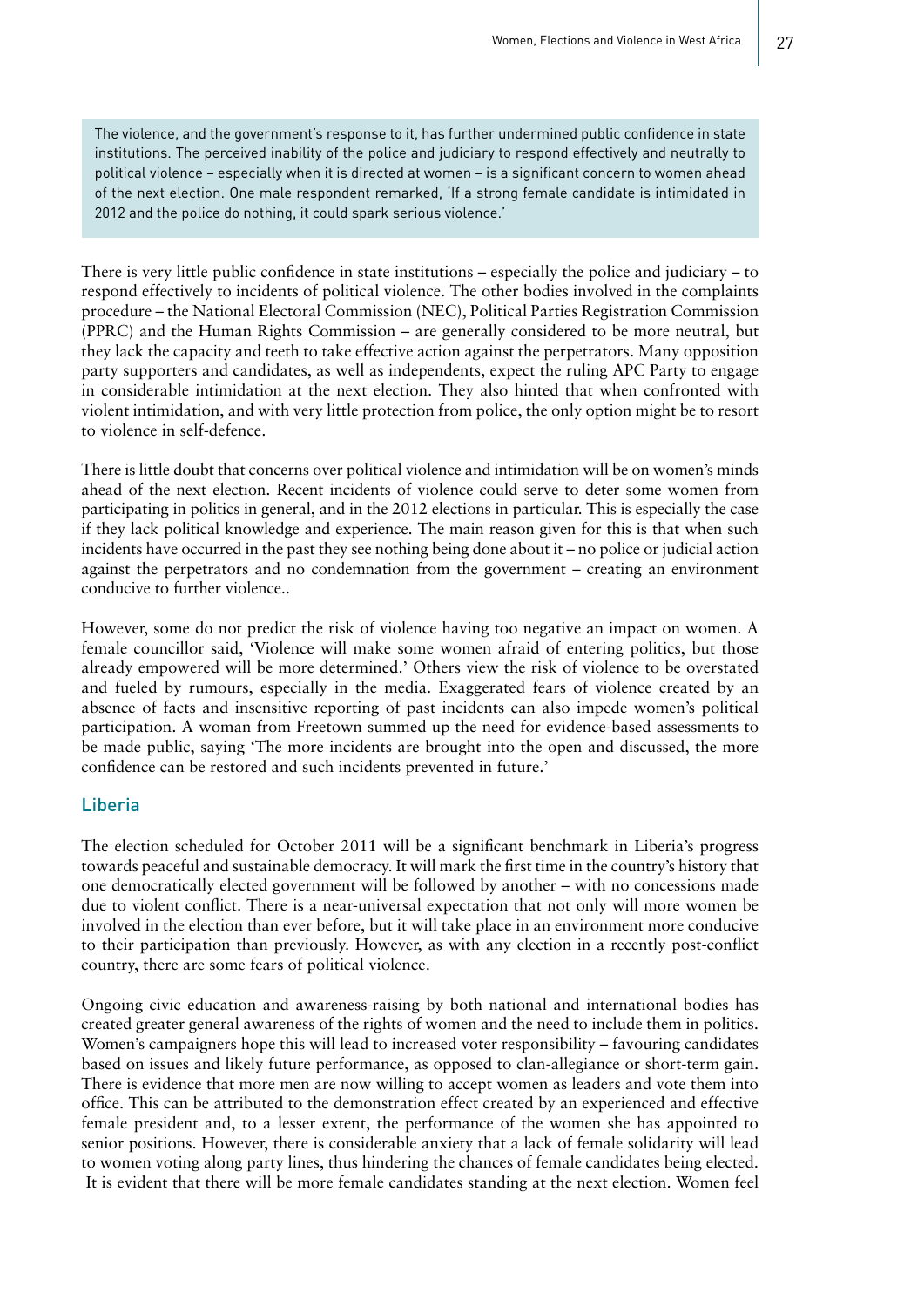that they are better prepared than in 2005, although many still lack the finances and political skills to effectively challenge their male counterparts. An experienced women's activist commented, 'Women have tested the waters and know that competition will be fierce, but they are ready for it.' There is greater pressure on political parties to select female candidates and there is evidence of their increased willingness to do so (see Box 9).

#### Box 9: Recent bye-election bodes well for 2011

In a December 2009 bye-election for the vacant junior senator seat in the Monserado region, four out of the nine candidates standing were women. This reflected political parties' acceptance of the mood among voters to favour women candidates. In an area that was considered to be a stronghold of the ruling Unity Party (UP), a woman from the main opposition Congress for Democratic Change (CDC) party defeated the male UP candidate. The bye-election is considered to have kickstarted the politicking ahead of the 2011 election, so the apparent trend of it being "fashionable" for women to be elected is a positive sign. A male activist remarked that this demonstrated to political parties that 'If you want to get into office, put up a woman.' However, fashions are by their nature temporary and, with over a year to go before the election, there are concerns that things may revert to "normal" before the election. As one aspiring female candidate commented, 'Some men are now saying that women have had their chance, and now it's their turn.'

A positive sign is that the major political parties are appointing women to senior posts and have already begun training their members in campaigning, both men and women. Since the atmosphere is more conducive for women's participation, it may well lead to women standing as independent candidates if they are not nominated by parties. However, this may well expose them to greater intimidation, as witnessed in Sierra Leone. In addition to participating as voters and candidates, women will also feature visibly in the administration of the election, both as election officials and observers. The NEC estimates that as many as 60 percent of observers will be women.

President Johnson-Sirleaf's announcement that she will seek re-election has quelled the uncertainty caused by her previous stated intent not to, and the TRC's recommendation that she be barred from public office for 10 years. However, this does raise concerns over whether the rest of the TRC's recommendations will be ignored and the effect this may have on social cohesion. There are some fears that violence lurks not far below the surface of society, because social reconciliation has not been prioritised and many people remain traumatised. This, combined with high levels of youth unemployment and lingering social divisions, could provide fertile ground for a resurgence of organised violence in the divisive political atmosphere of an election. Analysts suggest that the potential spark for such violence is likely to be not the election itself, but how the process is conducted.

There is concern, particularly among opposition party supporters, that the ruling party could engage in voter fraud and the NEC would turn a blind eye to it. This perception is largely due to the NEC's disastrous administration of a recent bye-election in which many of the registered voters discovered they were not eligible to participate in the election – allegedly because the ruling party had bought their voting cards for US\$10 a piece.

Such misgivings will no doubt persist and even intensify because NEC's effectiveness will continue to be jeopardised as it is vastly under-resourced and over-stretched. This situation may well be exacerbated in the likely event that it will be called on to conduct a referendum about constitutional amendments prior to the 2011 election.

On the positive side, only a few respondents considered potential violence to be a major issue at the next election and not one predicted it would overtly affect women's participation. There was also a belief that the police would respond quickly and neutrally to any incidence of violence, although this was attributed to the presence of the UN Mission for Liberia (UNMIL).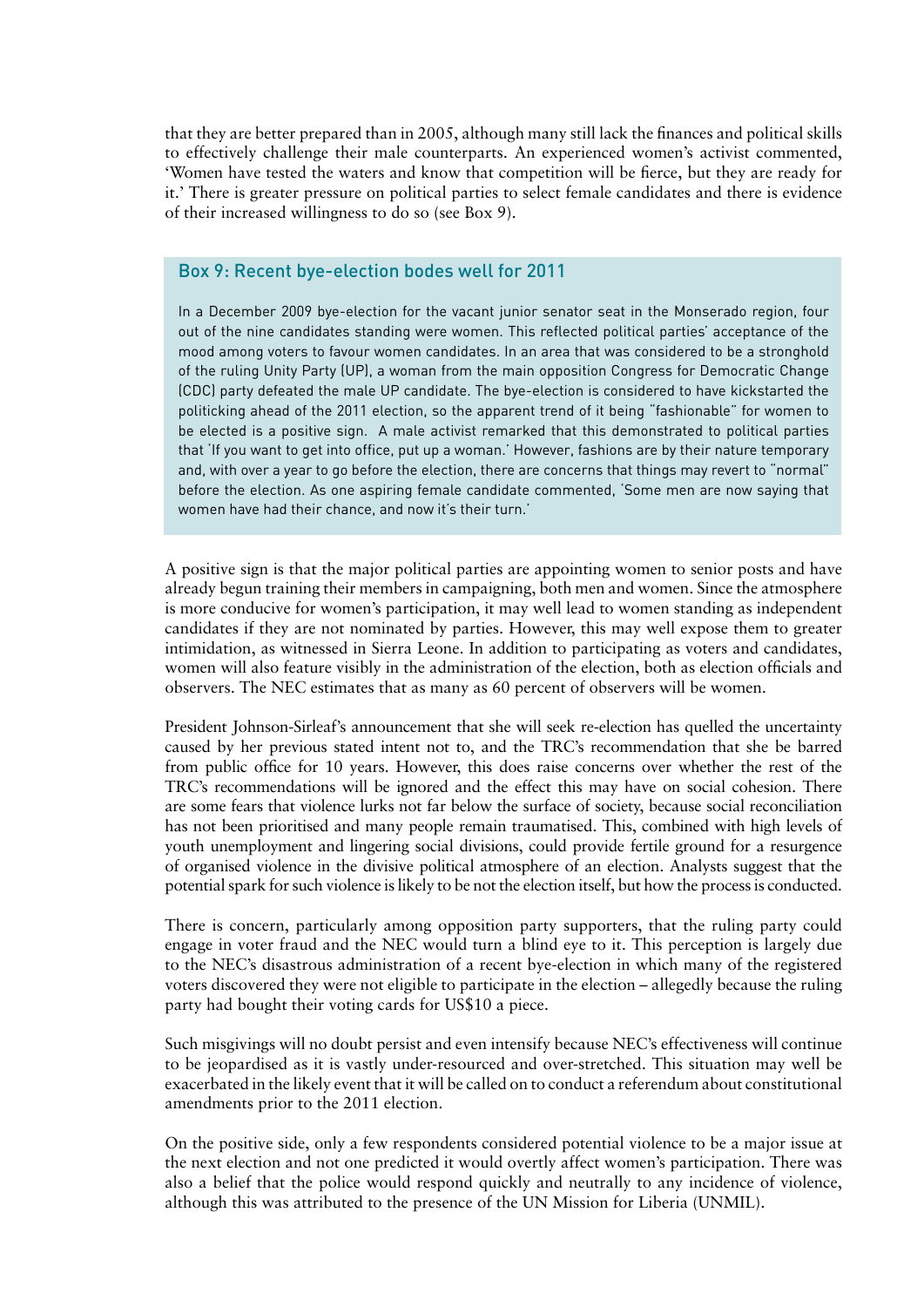## 5. Conclusion

This report has outlined the opportunities for women to participate in politics in Sierra Leone and Liberia. It has also identified the barriers – psychological, social, cultural and political - that continue to block women's greater participation, whilst demonstrating practical steps being taken to overcome them. The overwhelming view from both countries is that the situation of women's political participation is improving, but there is still a great deal of work to do.

The majority of those interviewed for this report were positive that the forthcoming elections would feature higher levels of female participation than ever before – as voters, observers, election officials and, especially, as candidates. Many respondents expressed confidence that the next elections would result in an increase in elected female parliamentarians.

Developments in recent years have created new obstacles for women's participation in politics - for differing reasons in each country - as well as expanding opportunities. For instance, local government in Sierra Leone has created new fault lines between informal traditional practices and formal governance. This has led to increased intimidation of female candidates and hampered their effective participation if elected.

This report's discussion of the specific context in each country helps to highlight what is lacking in the other. Liberia needs increased local representation and accountability to expand local-level opportunities for women, and Sierra Leone needs more high-profile female leaders to act as role models and break through the "glass ceiling" holding back women's participation.

It will be a challenge to ensure that the electoral process is not undermined by political violence and that women have the best possible chance of seizing the opportunities that have emerged since the end of the region's conflicts. Targeted and sustained international engagement – ahead of the next elections, during the elections themselves and in the years that follow – can make a significant contribution in achieving progress in women's political participation, as well as making it more sustainable.

Looking at **Sierra Leone**, three main areas relating to women's participation are in most need of structural reform. These are establishing a formal quota system, perhaps only on a temporary basis, guaranteeing a minimum number of women as candidates or parliamentarians; closing the loophole in the Chieftaincy Act that allows women to be barred from Chieftaincy elections; and formalising the procedures for elections to Ward Development Committees.

At the level of institutions, a number of concrete steps could be taken to enhance women's political participation. Above all, there is an ongoing need to build the capacity of the Ministry of Social Welfare Gender and Children's Affairs. In addition, the development and launch of Sierra Leone's National Action Plan (NAP) on UNSCR 1325 seems critical, with a view to coordinating and strengthening the government's implementation of Resolution 1325. The government, and perhaps opposition parties, could give a significant impetus to furthering women's participation by publicly committing to appointing more women to senior decision-making positions – especially in the Cabinet and on national commissions.

With a view to the upcoming elections, it is vital that the election-monitoring body is given more resources and teeth to enable it to enforce commitments made by political parties, especially regarding their conduct. In order to support female candidates, the government could consider incentivising political parties to meet their voluntary commitments to women's participation and establishing a "hardship fund" for women to be administered by a board containing representatives from all political parties, election management bodies and civil society.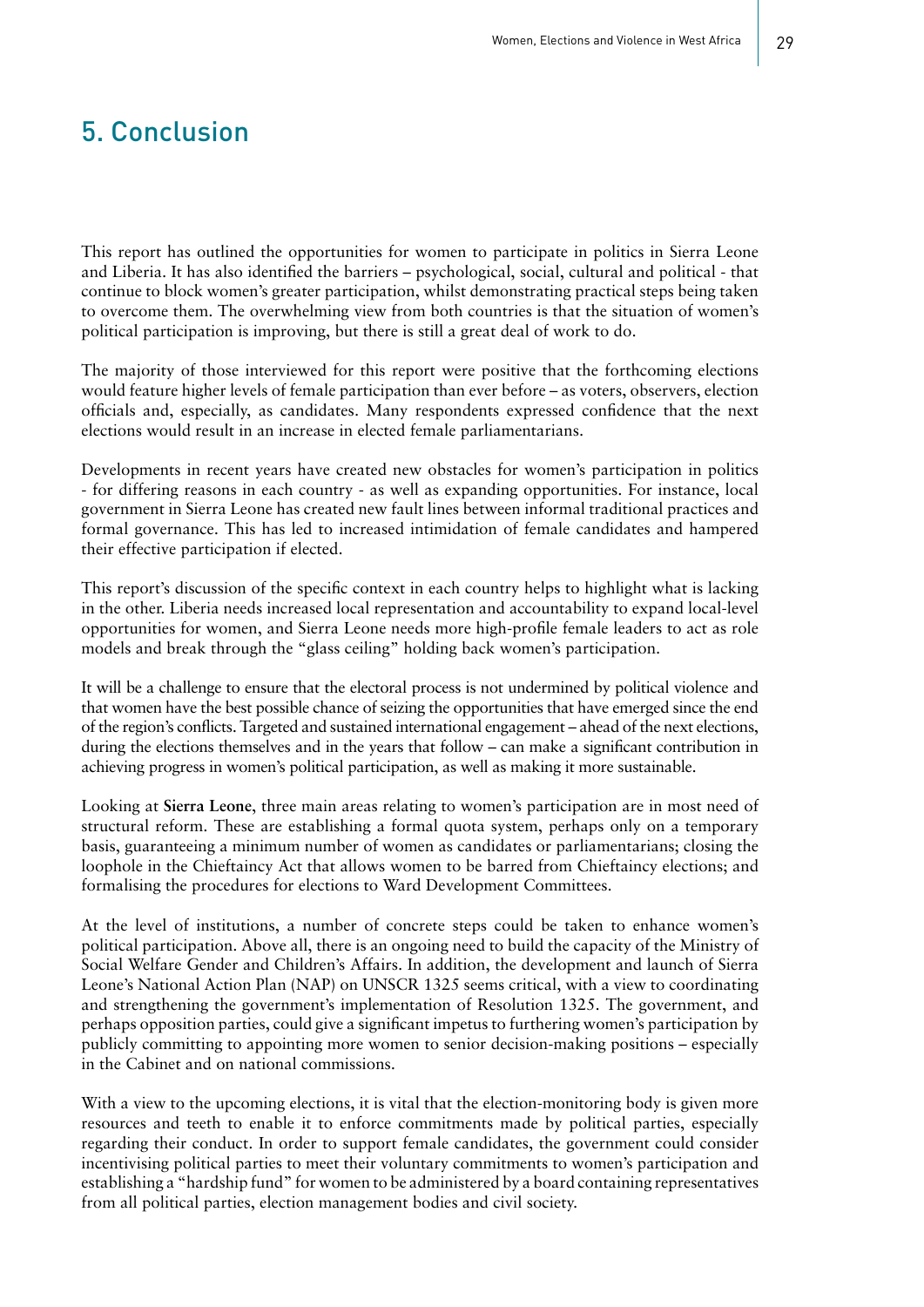State institutions play a crucial role in determining whether violence will escalate around elections. The speed and effectiveness of police and judiciary when responding to incidents of political violence still needs to be improved, especially when women are involved. One potential strategy would be to conduct police training to increase sensitivity to gender issues. Training should take place in close cooperation with political parties, civil society and international partners to prevent incidents of political violence at the next election and provide a conducive environment to women's participation.

As for **Liberia**, the ongoing constitutional review represents a concrete entry point to enhance women's political participation. Ideally, the process should be thorough and gender-sensitive, and involve nationwide consultation to ensure that women's priorities are sufficiently taken into consideration.

In addition, the government should continue to identify and implement mechanisms to strengthen women's political participation. This could include the introduction of a formal quota system to increase the number of female candidates for election in public office. Further investment in decentralising governance constitutes another pathway towards wider democratic accountability and greater opportunities for women to participate in decision-making.

The upcoming elections offer a number of opportunities to strengthen women's participation. The ongoing process of raising the capacity of the National Election Commission and ensuring its neutrality is a critical entry point. This includes training women as election officials and monitors. There also remains a need to develop clear guidelines on the conduct of political parties as their internal selection and decision-making processes currently lack accountability and transparency. This could be achieved by establishing a political party registration committee – like Sierra Leone's – to help monitor the candidate selection process and the conduct of party supporters during the campaign. In order to support female candidates, the government should consider incentivising political parties to meet their voluntary commitments to women's participation and establishing a "hardship fund" to be administered by a board containing representatives from all political parties, NEC and civil society.

At the level of civil society in **both Liberia and Sierra Leone**, national and community-based organisations will have to increase their advocacy towards the government and Parliament to formally adopt a quota system. The 10th anniversary of UNSCR 1325 in October 2010 offers an opportunity to attract (international) attention to lobbying efforts. Civil society should consider developing mechanisms to monitor and encourage government implementation of other gender commitments, such as creating "shadow" reports on CEDAW and UNSCR 1325 NAP implementation.

Civil society can help to identify and support suitable female candidates from a range of backgrounds to stand in the next election. Such support would include helping them to manage their family and household responsibilities, building their capacity to campaign effectively, and facilitating their engagement with power brokers. In addition, civil society groups have an important role to play in civic education programmes to encourage voter responsibility and more issue-based political campaigning. There is also a need to move beyond civic education and general skills training for candidates to more political- and election- specific skills training.

NGOs, with support from international NGOs, can play a part in training aspirant female candidates and women already in elected positions in the skills required to be effective political operators. These skills will not only significantly improve women's chances of winning the electorate's support, but also ensure that those in office are effective politicians and good role models. In addition, advocacy directed at political parties could focus on explaining why it is in their interest and that of broader society to put forward more female candidates at the election. Civil society should then work with political parties to identify and train suitable candidates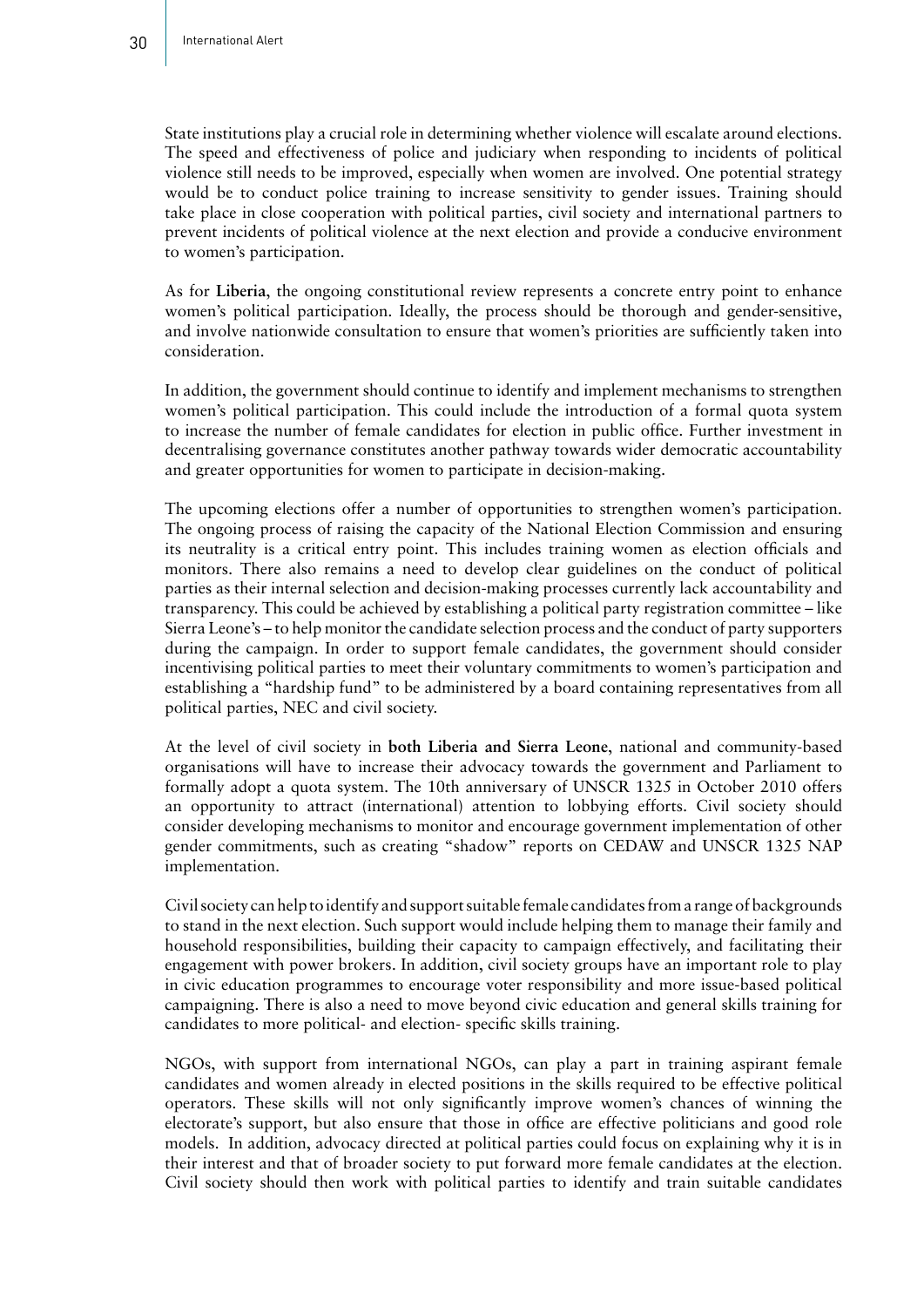and support them during a campaign. It should also play a vital monitoring role throughout the election process, in particular by deploying high levels of female monitors during election campaigns.

International actors can play an important role by supporting the governments of both countries to take further steps to improve women's participation in politics. Ongoing political dialogues between both governments and the international community represent a concrete entry point to highlight the governments' obligations to bring standards for women's political participation in line with international commitments such as CEDAW and 1325. The provision of financial support and technical assistance could help to develop and implement the gender equality structures and mechanisms in both countries.

With a view to the upcoming elections, more resources could be channelled towards election monitoring bodies and other state institutions involved in administering the elections. Overall, interventions by international NGOs and other actors aimed at increasing women's participation in the elections must begin as early as possible in the electoral process – and be sustained until the electoral process has been completed. Furthermore, sustained international monitoring and engagement is required to ensure that security is maintained, disputes resolved and results are accepted and implemented peacefully.

Finally, a vibrant and active civil society is an important element of furthering women's political participation. International actors should therefore ensure that resources are channelled towards civil society to sustain civil society organisations in their efforts to lobby government and parliament for women-friendly policy reform, to engage with political parties to secure more female candidates, and to identify and support female candidates.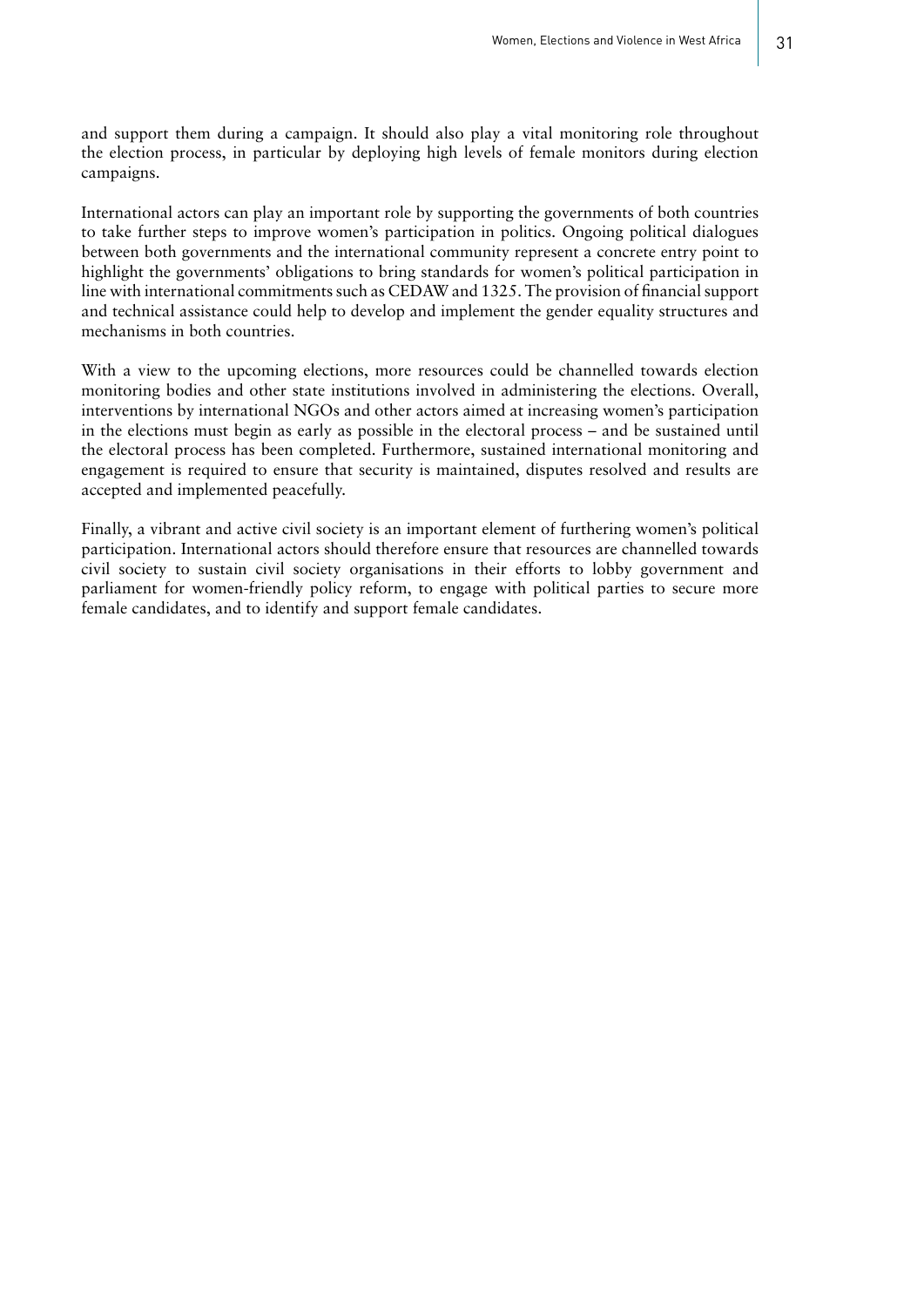# Additional References

Adejumboi, S. (2007). *Political Parties in West Africa: The Challenge of Democratization in Fragile States* (International Institute for Democracy and Electoral Assistance & International IDEA).

Bannon, I., Bouta, T. and Frerks, G. (2005). *Gender, Conflict, and Development* (IBRD; The World Bank).

Castillejo, C. (2008). *Strengthening Women's Citizenship in the context of State-building: The Experience of Sierra Leone* (Fundación Para Las Relaciones Internacionales y el Diálogo Exterior).

Fuest, V. (2008). *This is the time to get in front: changing roles and opportunities for women in Liberia* (Oxford University Press & Royal Africa Society).

Luciak, Dr I. (2007) *Conflict and a Gendered Parliamentary Response*

National Democratic Institute (2008) *A campaign manual for women candidates in the Sierra Leone local government elections*

National Democratic Institute for International Affairs (2009). *Working to strengthen legislative capacity and constituent relations in Liberia.*

National Democratic Institute for International Affairs (2008). *Political Party and Independent Candidate Agent's Manual: Local Government Elections 2008.*

OSAGI (2004). *"Enhancing Women's Participation in Electoral Processes in post Conflict Countries"*, Report of the Expert Group Meeting, 19-22 January 2004 (New York: OSAGI).

Oxfam GB (2009). *Supporting women to aspire to election to political office in Sierra Leone: The experience of the PACER project.*

Political Parties Registration Commission (2008). *Women's Memorandum Sierra Leone.*

Report on the online discussion "Women, Political Participation and Decision-making in Africa" organised by the Division for the Advancement of Women of the UN Department of Economic and Social Affairs and the UN Economic Commission for Africa in cooperation with the E-Network of National Gender Equality Machineries in Africa. 4 September – 14 October 2007.

Sierra Leone Political Parties Registration Commission (2008) *Gender Policy.*

Sierra Leone National Electoral Commission (2008). *Annual Report 2008.*

UNDPKO (2007) *DPKO/DFS-DPA Joint Guidelines on Enhancing the Role of Women in post Conflict Electoral Processes* (New York: UN DPKP and UN DPA).

Women NGO Secretariat of Liberia (2005). *Liberian Women's Manifesto: A Call to Action.*

Women's Solidarity Fund (2008). *Case studies of female candidates. Part one: Insights into challenges for women in the 2008 local council nomination process.*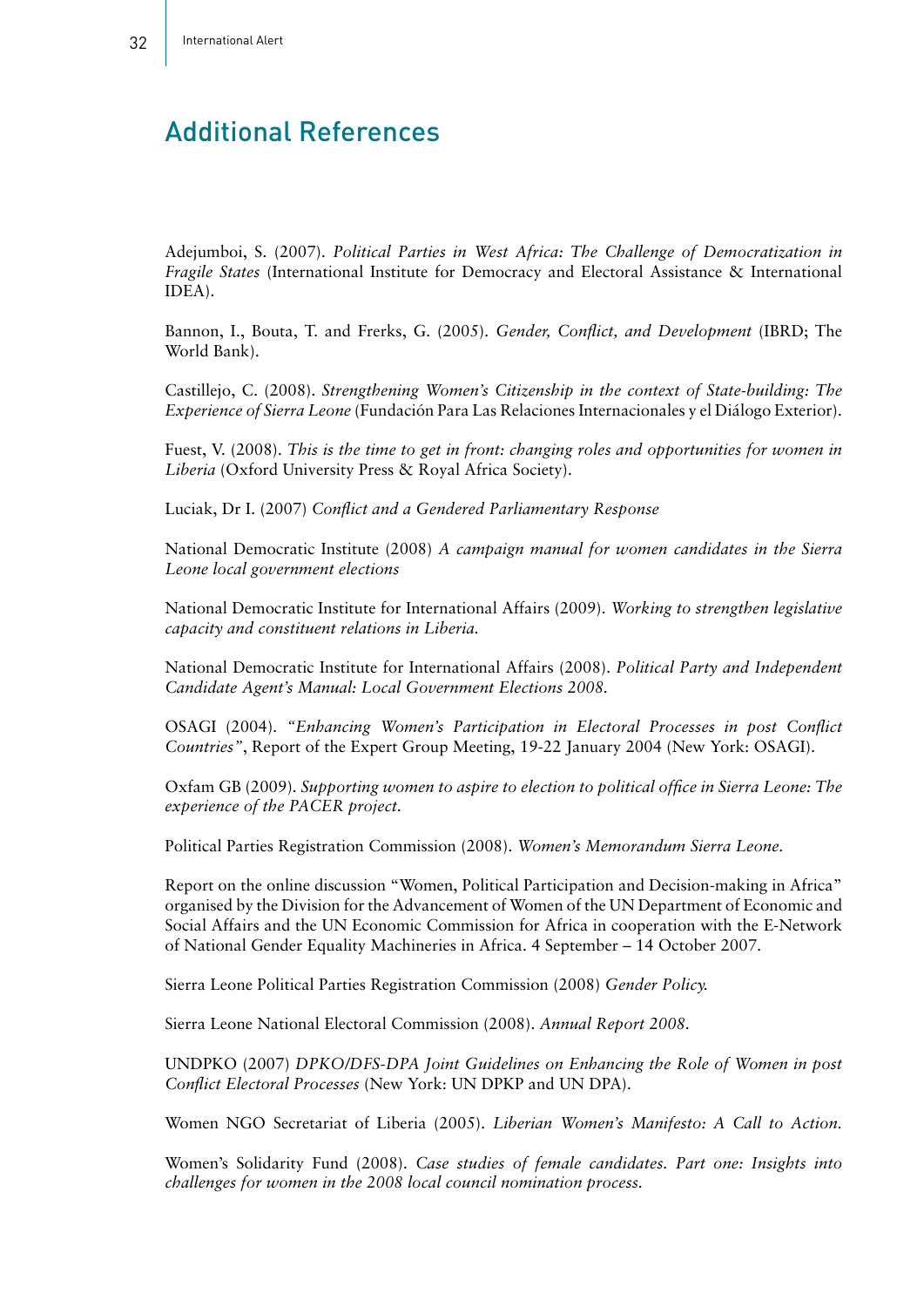### Annex I: List of interviews

#### Sierra Leone

#### **Tuesday, 26th January - Freetown**

Alicia Kamara – Gender Programme Officer, International Alert Harriett Turay - President, 50-50 Group of Sierra Leone Abator Thomas - Founding member and former President, 50-50 Group of Sierra Leone Alimatu Abdullah - National Treasurer, 50-50 Group of Sierra Leone

#### **Wednesday, 27th January - Freetown**

Marcella Macaulay - Head of Programmes, Campaign for Good Governance (C4GG) Hon. Veronika Seesay - Member of Parliament; Public Relations Officer, Women's Parliamentary Caucus

Hon. Marie Yansanah - Member of Parliament, President, Women's Parliamentary Caucus

#### **Thursday, 28th January - Freetown**

Florie de Jager Meezenbroek - Governance Programme Manager, Oxfam

#### **Friday, 29th January - Makeni**

Isatu Fornah - Councillor and Deputy Mayor, Makeni City Council Betty Alimany Sesay - Journalist; Spokesperson, Women's Action for Human Dignity Mary Y Conteh - Community activist; Head, Women's Centre for Good Governance and Human Rights Adama Boima - Independent candidate in 2008 election; Heads a local adult literacy organisation (standing in 2012 elections) Aminata Fofanah - SLPP candidate in 2008 election (standing in 2012 elections)

#### **Monday, 1st February - Bo**

Gladys Gbappy-Brima - Founder and National Coordinator, Women's Partnership for Justice and Peace (WPJP) Sheku Sesay (M) - Monitoring and Evaluation Officer, Women's Partnership for Justice and Peace (WPJP) Mary Cokar - Councillor, Bo City Council Paul Lansana Koroma (M) - Regional Director, Network Movement for Justice and Development

#### **Tuesday, 2nd February - Freetown**

Lucy Vandy Lamin - Information Officer, Political Parties Registration Commission (PPRC) Josephine Libber - Administrative Assistant, Political Parties Registration Commission (PPRC) Simbiwa Elizabeth Torto - Candidate in 2009 Paramount Chieftancy Elections, Kono District

#### **Wednesday, 3rd February - Freetown**

Ken Ganna Conteh (M) - Talking Drum Studio, Search for Common Ground (SFCG) Dr Christiana Thorpe - Chief Commissioner, National Election Commission (NEC)

#### **Thursday, 4th February - Freetown**

Musa Bangura - Gender Focal Point, UN Integrated Peacebuilding Office in Sierra Leone (UNIPSIL)

Ngolo Katta (M) - Spokesperson, National Election Watch (NEW)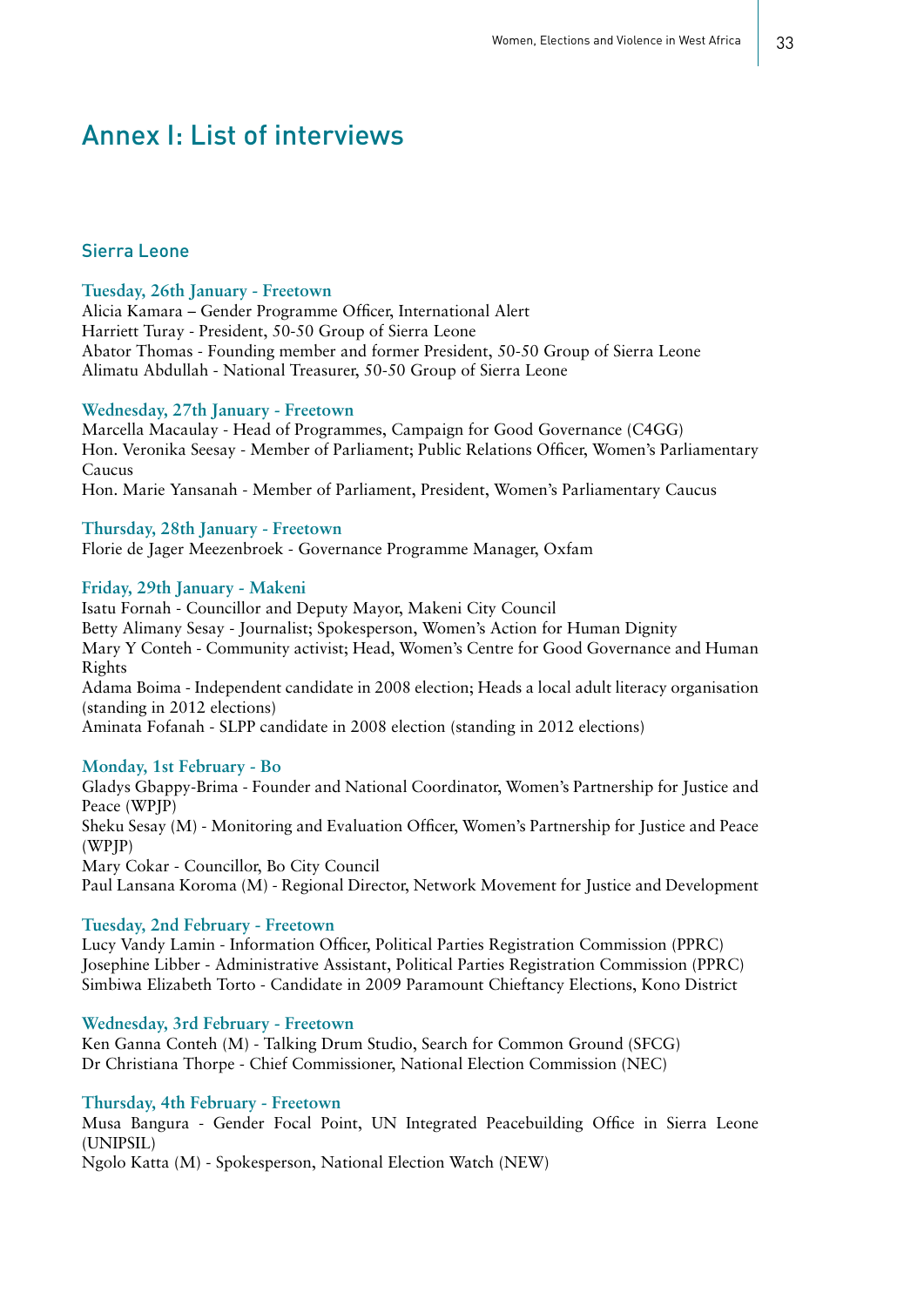#### Liberia

#### **Monday, 8th February - Monrovia**

Etweda Cooper - Women's activist (worked with UNMIL, Ministry of Gender & Development, Liberian Women's Initiative)

Bernice Freeman - Programme Officer for Advocacy, Women's Peace Network (WIPNET) Christopher S. Geweh (M) - Accounts Manager, Women's Peace Network (WIPNET)

#### **Tuesday, 9th February - Monrovia**

Marpu Spear - Coordinator, Women's NGO Secretariat of Liberia (WONGOSOL) Annette Kiawu - Acting Minister, Ministry of Gender & Development, Government of Liberia George Weah (M) - South Eastern Women's Development Association (SEWODA)

#### **Wednesday, 10th February - Monrovia**

Sen. Gloria Musu Scott - Junior Senator for Maryland County (UP) (standing in 2011 elections) Sen. Jewel Howard Taylor - Senior Senator for Bong County (NPP) (former First Lady) Cerue Garlo - Women's activist and workshop facilitator; former Coordinator, Women's NGO Secretariat of Liberia (WONGOSOL)

Hon. Mariah Farnah - Representative for Montserrado County; Secretary-General, Liberty Party; Head, Coalition of Political Party Women in Liberia (standing in 2011 elections)

#### **Friday, 12th February - South East region: Fish Town (by phone)**

Regina Saytue - Fund for International Dignity (FIND) Angie Swen - Medicine Mondiale

#### **Monday, 15th February - Grand Cape Mount**

Randolph Kiatamba (M) - Field Officer, Liberia Human Rights and Social Justice Organisation Focus group - 7 women from local community (including women's appointed representatives)

#### **Tuesday, 16th February - Bong County**

Marline Jarwoe - Supervisor (Gbanga Office), Centre for Justice and Peace Studies Esther Coaline Warbey - Mayoress, Gbanga City Mary Loweal - President, Panta Women Community Group Estelle Walker - Regional Coordinator (Bong), Coalition of Political Party Women in Liberia Focus group - 8 women in skill training centre (6 participants and 2 trainers)

#### **Wednesday, 17th February - Monrovia**

Estella Nelson - Executive Director, Liberia Women Media Action Coalition (LWOMAC) Carole Doucet - Chief, Office of the Gender Adviser, UNMIL Katrine Hoyer - Adviser to the SRSG, UNMIL Grace T. Kpan - Head of Dockworkers Union (stood in Nov'09 Montserrado bye-election; standing in 2011 elections) Alexander Chavarria (M) - Resident Director, National Democratic Institute (NDI) Fatu J. Massaley - Standing in 2011 elections (Liberty Party candidate, Montserrado Rep.)

#### **Thursday, 18th February - Monrovia**

Ruth Caesar - Focal point and founding member of MRU Women's Peace Network Liberia (independent candidate in 2005 elections) Peter Balah (M) - Artistic Director, FLOMO Theatre Group John R. Yancy (M) - Manager, FLOMO Theatre Group Bobby Livingstone (M) - Director-Public Information, National Election Commission (NEC)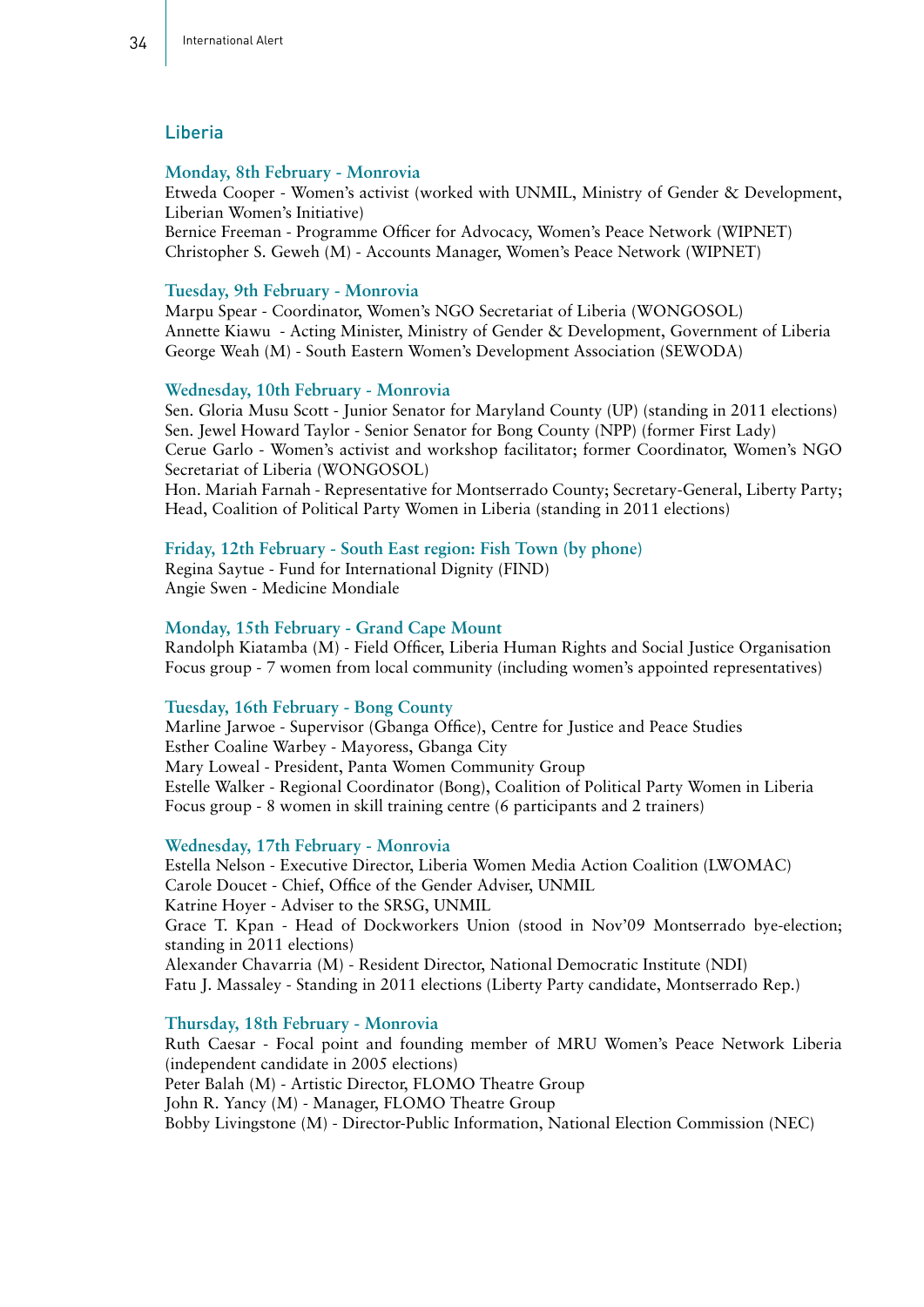### Annex II: List of sample interview questions

#### **Perceptions of the current status of women's political participation**

What is your view of the current status of women's participation in the political process? Is it improving?

Is there considerable interest among women in politics and elections?

Do women have sound knowledge of the political process?

Do women have equal access to the political process?

Are women represented at both the national and local levels?

Are women involved in decision-making processes?

Are women's views and issues included in discussions?

#### **Assessing opportunities**

How do women access the political domain? What specific opportunities exist for women to participate in elections? (EG voters, election officials, candidates – local, national, Presidency) What kind of women participate and why? (EG education, urban/rural, married/unmarried, employed, ethnicity/regional) Are those that do participate, representative of the female population? Do those that are elected give voice to women's concerns? How far do women participate in decision-making outside of the formal political sphere? (EG

education, private sector, civil society, media)

Does women's involvement in these areas have an effect on women's participation in politics?

#### **Identifying barriers**

What are the main barriers that hinder women's full participation in the political process? (EG education/literacy, awareness, wealth/economic dependency, household responsibilities, cultural expectations, time restrictions, geography, intimidation, electoral system, tradition - chief) Does the electoral system hinder or help female participation? How?

What are the key concerns of women around the election? (EG ability to vote, female candidates, women's issues, other substantive policy issues; identity issues; election fraud; election violence; voter/candidate intimidation)

Are the barriers to political participation similar for men as they are for women?

#### **Overcoming barriers**

Are you aware of specific national policies and mechanisms that aim to increase women's participation in politics?

(EG Electoral systems, quotas, political parties, voter mobilisation, gender equality policies, strategies and programmes)

#### **Affirmative action**

Gender quotas are widely regarded as the most effective policy tool for increasing women's political participation. Are existing quotas being fully implemented?

Are they ensuring that women are better represented and that women's issues are placed on the political agenda?

#### **Political parties**

What is being done to increase the involvement of women in their own political parties? Are there separate women's parties, or women's wings of main parties?

Are there existing programmes that encourage women to become candidates, or leadership training programmes for female candidates?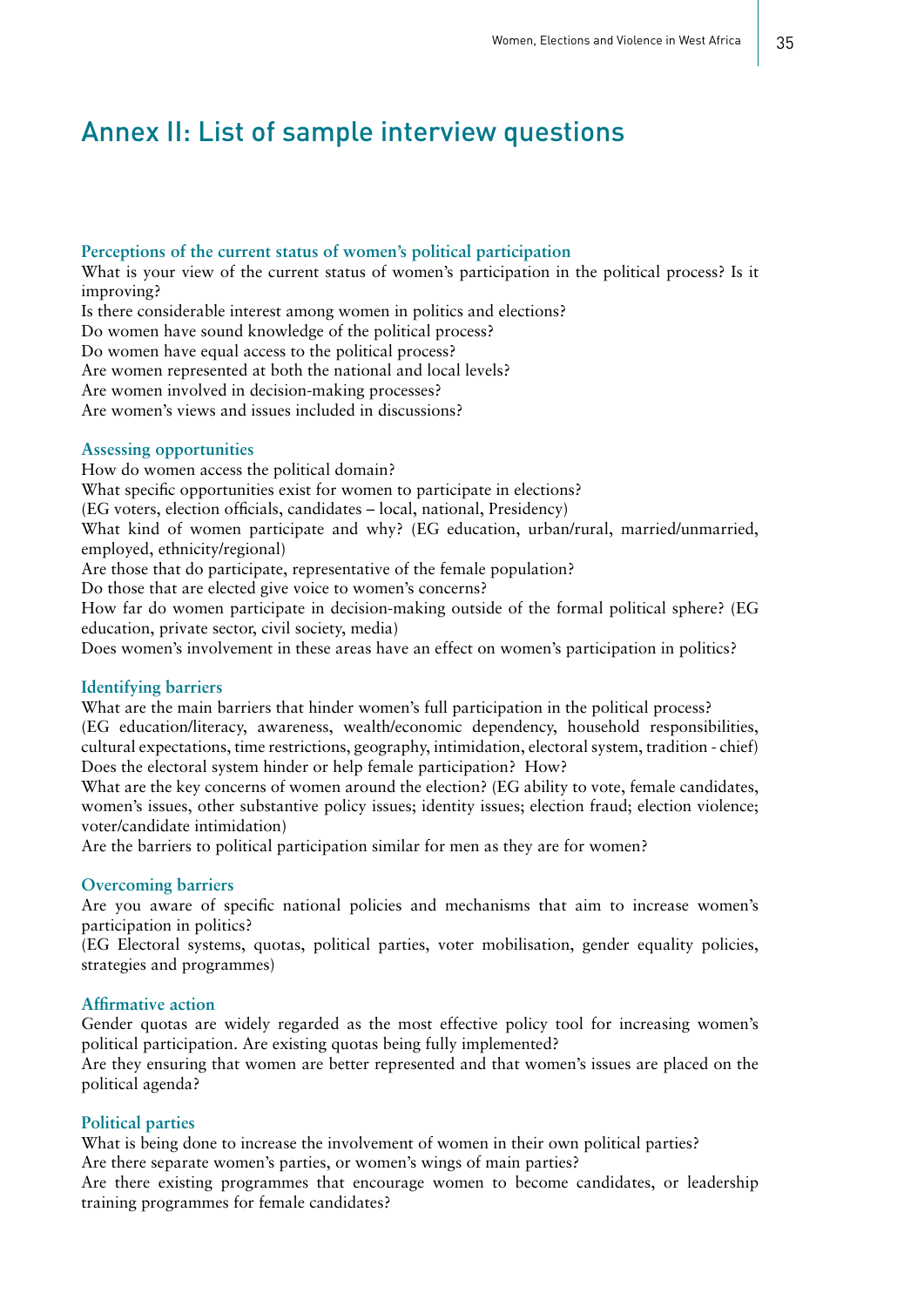#### **National policy**

What, if any, national gender equality policies, strategies and programmes exist? And are these being fully implemented? (EG gender quality programmes in all ministries, gender responsive budgeting)

Is it more important to increase the number of women in political positions or to support those (men or women) who are openly committed to gender equality policies?

#### **Media**

What role, if any, does the media play in influencing women's participation in elections? What more could be done to encourage this?

#### **International engagement**

What is the impact of the international community (positive and/or negative) on women's participation in elections?

What could be done to improve the impact of the international community on women's participation in elections?

#### **Sierra Leone**

Sierra Leone can illustrate various campaigns to promote women's participation in elections. Have these had an impact?

What are women's attitudes around election violence?

How has the political violence during local elections (July 2008) and more recently in Freetown (March 2009) influenced women's perceptions and attitudes towards participating politically?

What, if any, lessons can be drawn from Sierra Leone's experience and be applied to improve women's political participation in the other MRU countries?

Who else should I be speaking to on these issues?

#### **Liberia**

Liberia is seen as a leader in women's political participation in the region, but what opportunities do ordinary women have to participate in the elections?

Has having a female president had an impact on women's interest and willingness to participate politically in Liberia or in the region?

Has the presence of other high profile female role models helped to encourage greater interest and involvement in the political process? (EG ministers, civil society activists, Indian peacekeepers, UN/NGO practitioners)

Are you aware that the government has produced a National Action Plan to implement UN SCR 1325 on women, peace and security? Is it being implemented?

What, if any, lessons can be drawn from Liberia's experience and be applied to improve women's political participation in the other MRU countries?

Who else should I be speaking to on these issues?